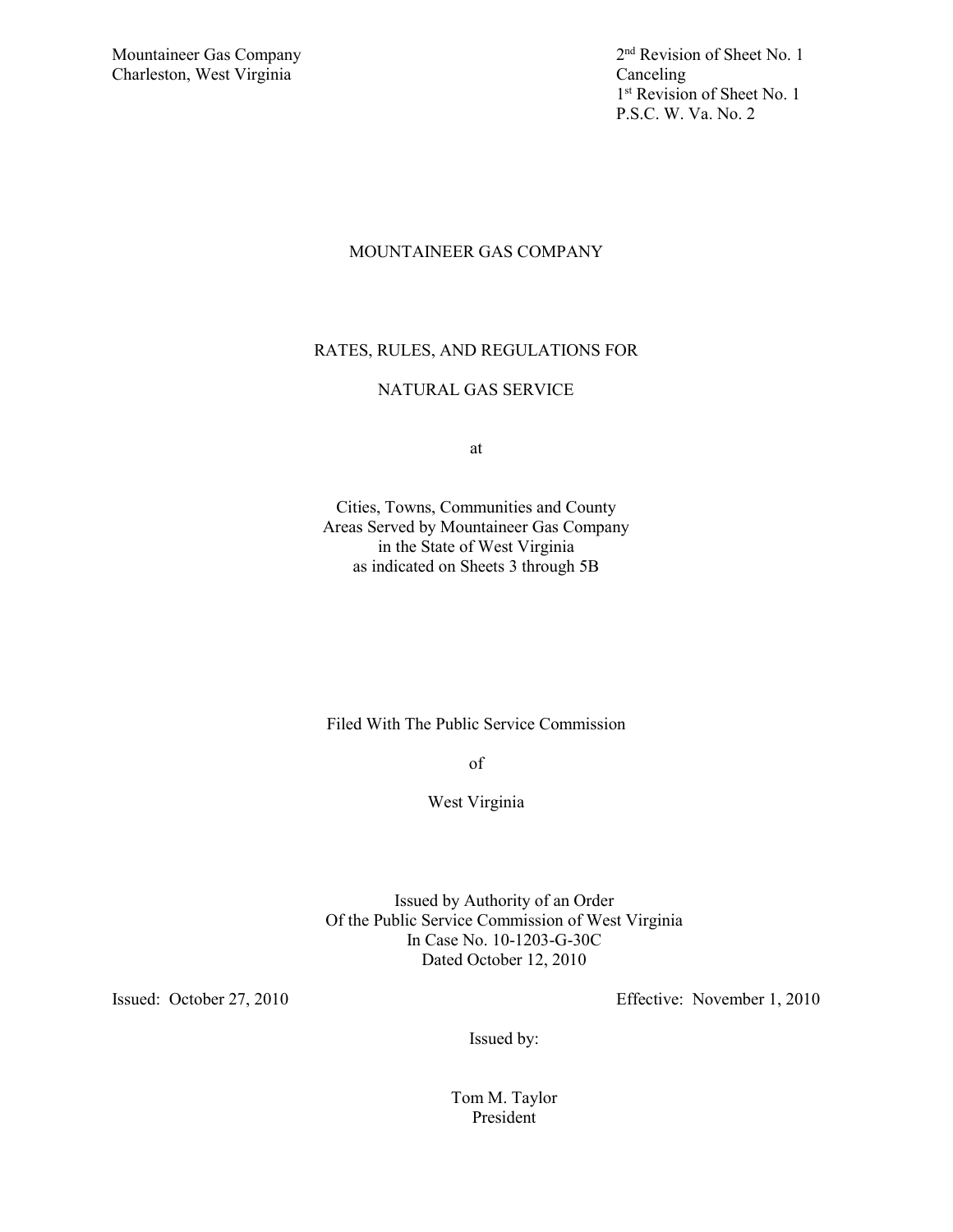17<sup>th</sup> Revision of Sheet No. 2 P.S.C. W. Va. No. 2

INDEX

|                                                         | Sheet Nos.     |        |
|---------------------------------------------------------|----------------|--------|
| Title Page                                              | 1              |        |
| Index                                                   | $\overline{2}$ |        |
| Index of Communities Served                             | $3-5B$         |        |
| Index of Intrastate Gas Public Utilities Served         | 6              |        |
| Definitions                                             | $7-7B$         |        |
| Rules and Regulations                                   | $8 - 39$       |        |
| Local Tax Surcharge                                     | 40-44          |        |
| Residential Service - Rate Schedule RS                  | 50-52A         |        |
| General Service - Rate Schedule GS                      | 53-54A         |        |
| Large General Service - Rate Schedule LGS               | 55-56A         | (C)    |
| Large General Service - Rate Schedule LGS-I             | 57-57B         | (C, N) |
| Wholesale Service - Rate Schedule WS                    | 58-59          |        |
| Industrial Service - Rate Schedule IS                   | 60-63          |        |
| Large Industrial Service - Rate Schedule LIS            | 64-65          |        |
| General Transportation Service - Rate Schedule GTS      | 66-68N         |        |
| Special Contract Program - Rate Schedule SCP            | 69-70          |        |
| Buy/Sell Arrangement- Rate Schedule BSA                 | 72             |        |
| Natural Gas Vehicles - Rate Schedule NGV                | 75-78          |        |
| Infrastructure Replacement and Expansion Program (IREP) | 79             |        |

(C) Indicates change in text or regulation (N) Indicates new rate schedules

> Issued by Authority of an Order Of the Public Service Commission of West Virginia In Case No. 19-0316-G-42T and No. 19-0709-G-390P Dated: December 26, 2019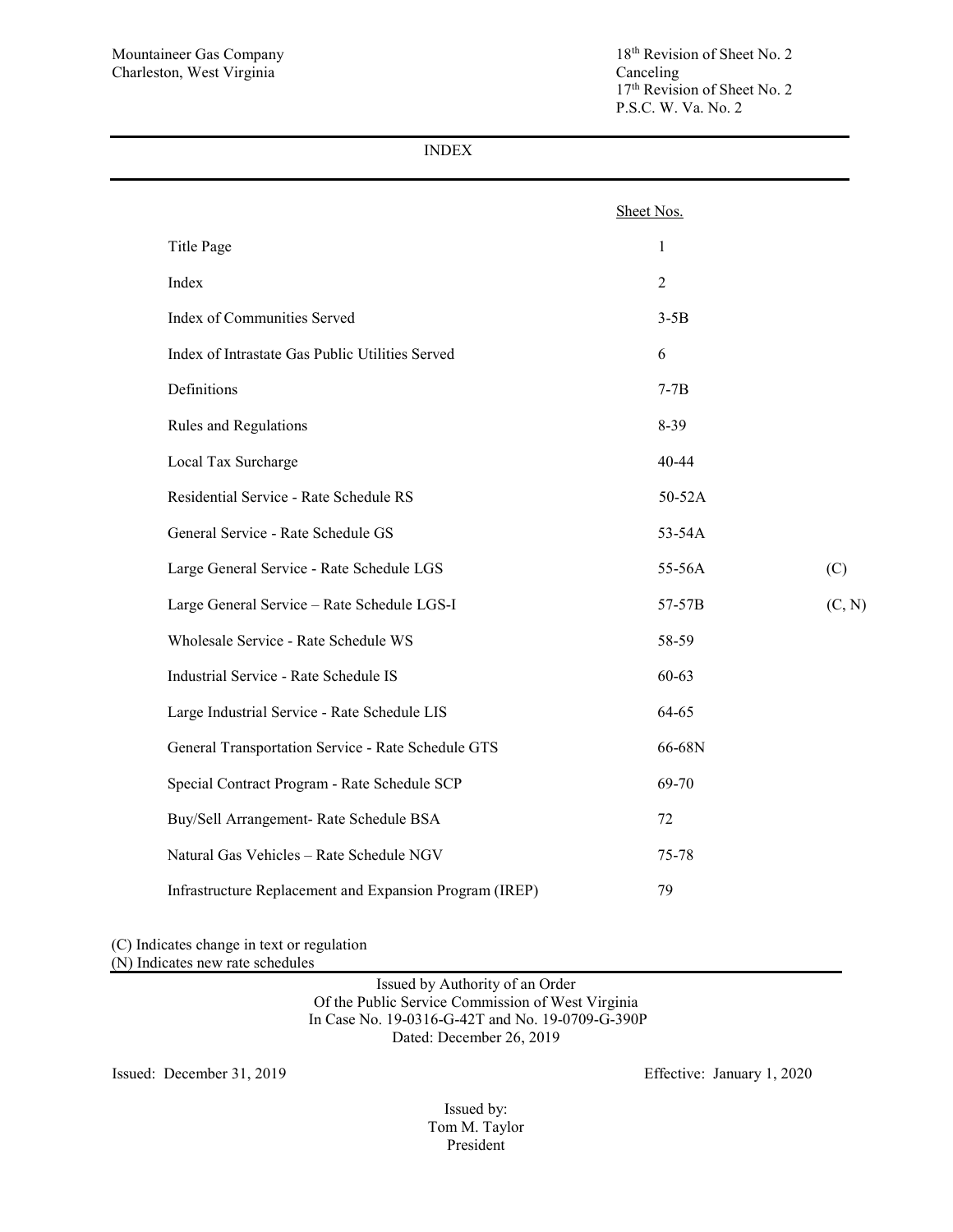3<sup>rd</sup> Revision of Sheet No. 3 P.S.C. W. Va. No. 2

## INDEX OF COMMUNITIES SERVED

### **Index of Communities Served**

Gas service is available in all localities where the Company has pipelines, including all or a portion of the following communities and counties in West Virginia:

| Albright        | Big Bend                        | Cannelton                       |
|-----------------|---------------------------------|---------------------------------|
| Alderson        | <b>Big Chimney</b>              | Carbondale                      |
| Alloy           | Blacksville                     | Carlisle                        |
| Alta            | Blaine                          | Cedar Grove                     |
| Alum Creek      | <b>Blue Creek</b>               | Ceredo                          |
| (N) Ashford     | <b>Blue Jay</b>                 | Chapmanville                    |
| Athens          | <b>Boomer</b>                   | Charleston                      |
| Atlantic        | Boone Co.                       | <b>Charlton Heights</b>         |
| Bancroft        | Boonesboro                      | Chattaroy                       |
| Barbour Co.     | Borderland                      | Chesapeake                      |
| Bayard          | Bradley.                        | Chester                         |
| Beaver          | <b>Branchland</b>               | Chelyan                         |
| Beckley         | Braxton Co.                     | Cinco                           |
| Beech Glen      | <b>Brentz</b>                   | Clay                            |
| Belington       | Brooke Co.                      | Clay Co.                        |
| <b>Belle</b>    | Brooklyn                        | Clay District<br>(Marshall Co.) |
| Bellepoint      | Brownsville                     | Clendenin                       |
| <b>Belva</b>    | Buckhannon                      | Coal Fork                       |
| Benbush         | <b>Bunker Hill</b>              | Coalburg                        |
| Bentree         | <b>Burning Springs</b>          | Coketon                         |
| Berkeley Co.    | Butcherville                    | Columbia                        |
| Berline         | Cabell                          | Congo                           |
| Beryl           | Cabell Co.                      | Cora                            |
| Bethany         | Cabell Heights                  | Corinth                         |
| Beverly         | Calhoun Co.                     | Crab Orchard                    |
| <b>Bickmore</b> | Cameron                         | Cranberry                       |
|                 | Cameron District (Marshall Co.) | Creamery                        |
|                 |                                 |                                 |

(N) Denotes New

Issued by Authority of an Order Of the Public Service Commission of West Virginia In Case No. 11-0460-G-PC Dated July 14, 2011

Issued: August 22, 2011 Effective: August 1, 2011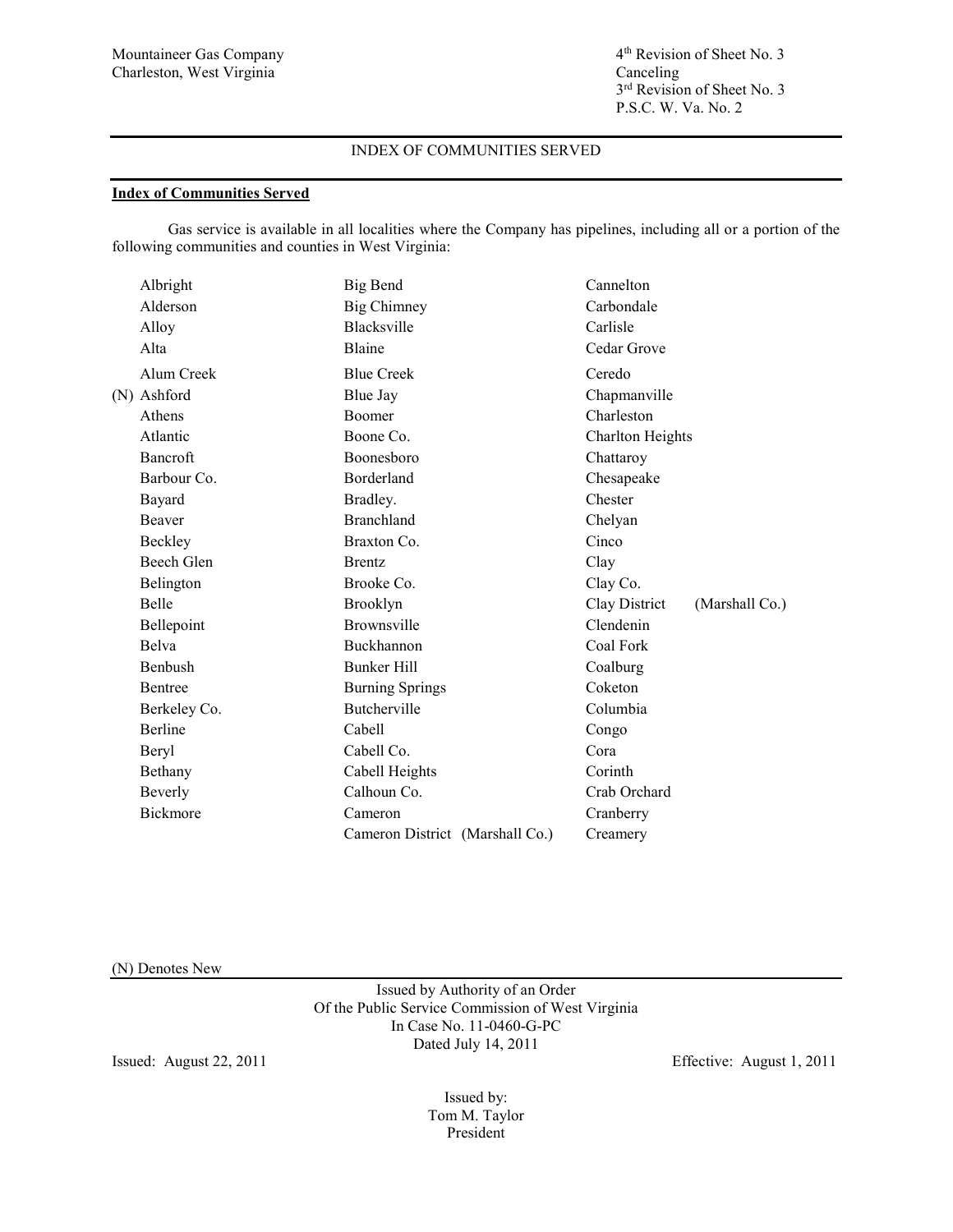5th Revision of Sheet No. 4 P.S.C. W. Va. No. 2

## INDEX OF COMMUNITIES SERVED

# **Index of Communities Served**

| Creston           |              | Elkview           |                | Glenova        |
|-------------------|--------------|-------------------|----------------|----------------|
| Cross Creek Dist. | (Brooke Co.) | Emeryville        |                | Gormania       |
| Crum              |              | Eskdale           |                | Grant Co.      |
| Culloden          |              | (N) Fairplain     |                | Grantsville    |
| Dallas            |              | Fairview          |                | Greenbrier Co. |
| Daniels           |              | <b>Falls View</b> |                | Greentown      |
| Darkesville       |              | Fayette Co.       |                | Griffithsville |
| Dartmoor          |              | Fayetteville      |                | Hall           |
| Davis             |              | Ferrellsburg      |                | Hambelton      |
| Dawes             |              | Fola              |                | Hamilton       |
| Deanville         |              | Follansbee        |                | Hamlin         |
| Diamond           |              | Fort Gay          |                | Hancock Co.    |
| Dickinson         |              | Frame             |                | Hardy Co.      |
| Dixie             |              | Franklin Dist.    | (Marshall Co.) | Harewood       |
| Dobbin            |              | Gallagher         |                | Harlem Heights |
| Doddridge Co.     |              | Gallipolis Ferry  |                | Harper         |
| Douglas           |              | Gandeeville       |                | Harrison Co.   |
| Dry Branch        |              | Gauley Bridge     |                | Harvey         |
| Dry Hill          |              | Giles             |                | Henderson      |
| Dunbar            |              | Gilmer Co.        |                | Hendricks      |
| <b>East Bank</b>  |              | Glasgow           |                | Henlawson      |
| East Lynn         |              | Glen Easton       |                | Henry          |
| Eccles            |              | Glen Ferris       |                | Hernshaw       |
| Elizabeth         |              | Glen Jean         |                | Hilltop        |
| Elk Garden        |              | Glen Morgan       |                | Hinton         |
| Elkins            |              | Glen White        |                | Hodgeville     |
| Elkridge          |              | Glendale          |                |                |

(N) Denotes New

Issued by Authority of an Order Of the Public Service Commission of West Virginia In Case No. 11-0460-G-PC Dated July 14, 2011

Issued: August 22, 2011 Effective: August 1, 2011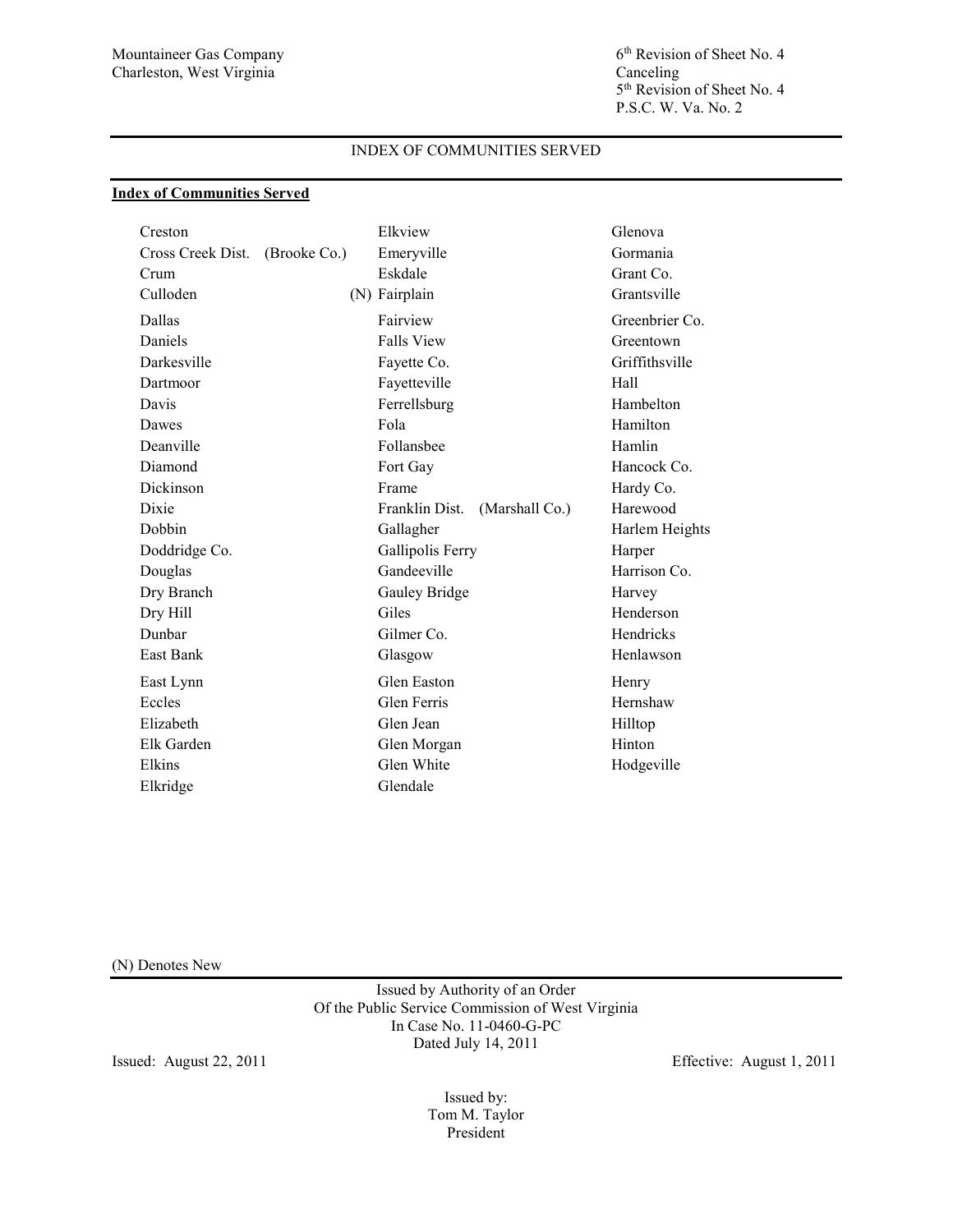5<sup>th</sup> Revision of Sheet No. 5 P.S.C. W. Va. No. 2

## INDEX OF COMMUNITIES SERVED

### **Index of Communities Served**

| Hollidays Cove | Kincaid       |                | Mason Co.      |                |
|----------------|---------------|----------------|----------------|----------------|
| Hopemont       | Kingwood      |                | Maxwell Hill   |                |
| Hotchkiss      | Latonia       |                | Maysel         |                |
| Hugheston      | Lenore        |                | McConnell      |                |
| Hundred        | Lester        |                | McDowell       |                |
| Huntington     | Lewis Co.     |                | McDunn         |                |
| Hurricane      | Lewisburg     |                | McMechan       |                |
| Huttonsville   | Liberty Dist. | (Marshall Co.) | Mead           |                |
| Iaeger         | Liberty Dist. | (Ohio Co.)     | Meade Dist.    | (Marshall Co.) |
| Ingram Branch  | Lightburn     |                | Meadowbrook    |                |
| Institute      | Lincoln Co.   |                | Mercer Co.     |                |
| Inwood         | Lochgelly     |                | Miami          |                |
| Ivydale        | Logan         |                | Mickelville    |                |
| Jackson Co.    | Logan Co.     |                | Middlebourne   |                |
| Jane Lew       | London        |                | Middleway      |                |
| Jefferson Co.  | Longacre      |                | Mill Creek     |                |
| Jodie          | Lorentz       |                | Minden         |                |
| Johnson Branch | Mabscott      |                | Mine 43        |                |
| Junior         | Majorsville   |                | Mineral Co.    |                |
| Kanawha Co.    | Malden        |                | Mingo Co.      |                |
| Kanawha Falls  | Mammoth       |                | Monongalia Co. |                |
| (N) Kenna      | Manheim       |                | Monroe Co.     |                |
| Kenova         | Maple Fork    |                | Montrose       |                |
| Kermit         | Marion Co.    |                | Moore          |                |
| Keyser         | Marmet        |                | Moorefield     |                |
| Kilsyth        | Marshall Co.  |                | Moundsville    |                |
| Kimberly       | Martinsburg   |                |                |                |

(N) Denotes New

Issued by Authority of an Order Of the Public Service Commission of West Virginia In Case No. 11-0460-G-PC Dated July 14, 2011

Issued: August 22, 2011 Effective: August 1, 2011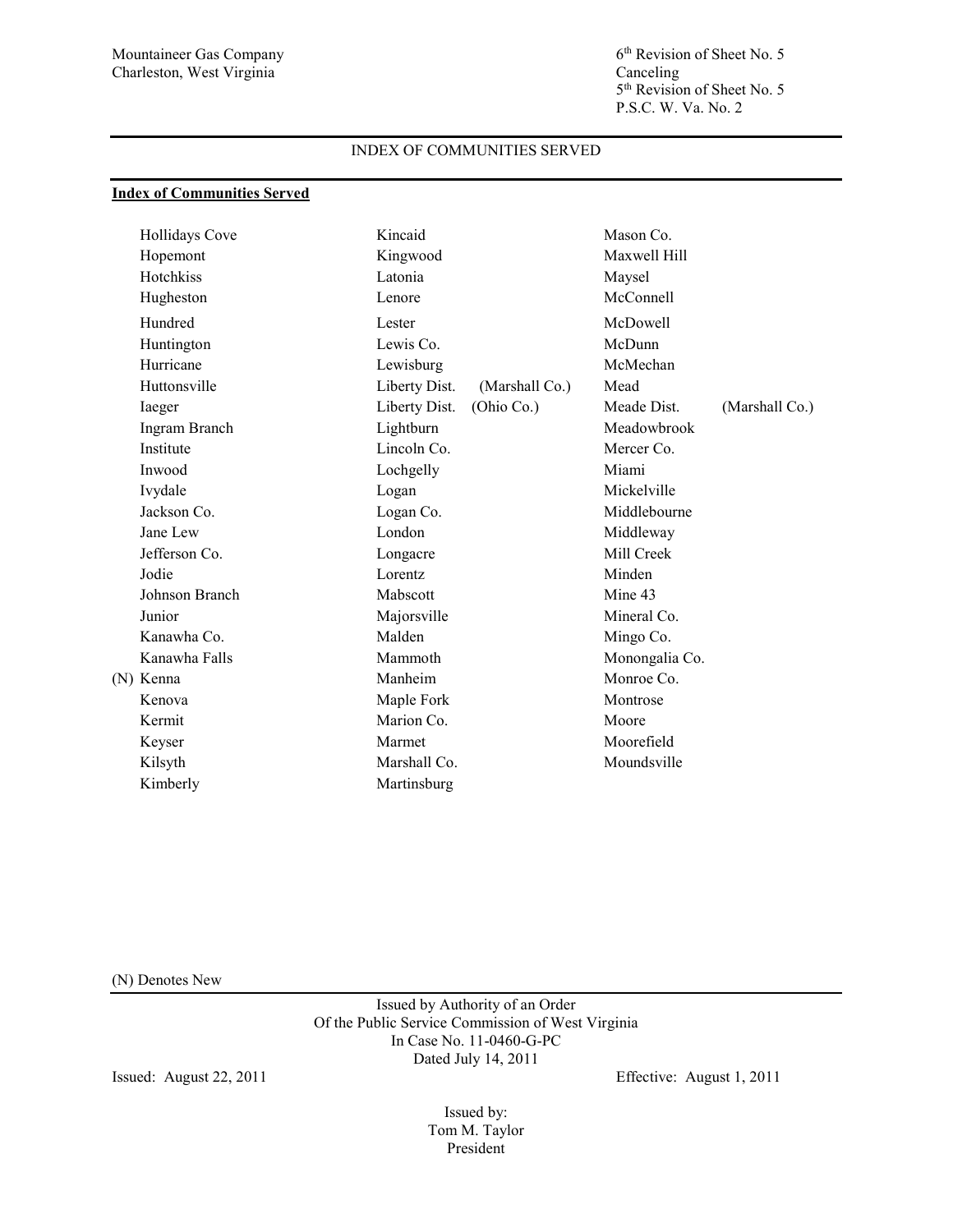Mountaineer Gas Company 3<sup>rd</sup> Revision of Sheet No. 5A<br>Charleston, West Virginia Canceling Canceling 2nd Revision of Sheet No. 5A P.S.C. W. Va. No. 2

## INDEX OF COMMUNITIES SERVED

|  | Index of Communities Served |  |
|--|-----------------------------|--|
|  |                             |  |

| Mount Gay        | Pickaway       | Ravenswood                       |
|------------------|----------------|----------------------------------|
| Mt. Carbon       | Piedmont       | Red Star                         |
| Mt. Hope         | Pierce         | Reedy                            |
| Mt. Zion         | Pikeside       | Richland Dist.<br>(Ohio Co.)     |
| Mullens          | Pinch          | Ridgeley                         |
| Naugatuck        | Pineville      | Ridgeway                         |
| New Cumberland   | Pleasant Hill  | Ripley                           |
| New Martinsville | Poca           | Ritchie Co.                      |
| Newark           | Pocatalico     | Ritchie Dist.<br>(Ohio Co.)      |
| Newell           | Point Pleasant | Riverside                        |
| Nitro            | Porterwood     | Roane Co.                        |
| No. Sand Branch  | Powellton      | Rocklick                         |
| Nolan            | Preston Co.    | Ronceverte                       |
| Normantown       | Price Hill     | Roneys Point                     |
| Oak Hill         | Prichard       | Rowlesburg                       |
| Oak Ridge        | Princeton      | Sabine                           |
| Oceana           | Prosperity     | Sand Branch                      |
| Ohio Co.         | Prudence       | Sandhill Dist.<br>(Marshall Co.) |
| Ona              | Pughtown       | Sandyville                       |
| Page             | Putnam Co.     | Scarbro                          |
| Palestine        | Quick          | Sedalia                          |
| Parsons          | Quincy         | Shady Spring                     |
| Peach Creek      | Raleigh        | Shadybrook                       |
| Pecks Mill       | Raleigh Co.    | Sharon                           |
| Pee Wee          | Rand           | Sherwood Heights                 |
| Peterstown       | Randolph Co.   | Shrewsbury                       |
| Philippi         | (N) Ranson     | <b>Sinks Grove</b>               |
|                  |                |                                  |

(N) Indicates New

Issued by Authority of an Order Of the Public Service Commission of West Virginia In Case No. 20-0642-G-T Dated October 14, 2020

Issued: October 28, 2020 Effective: October 28, 2020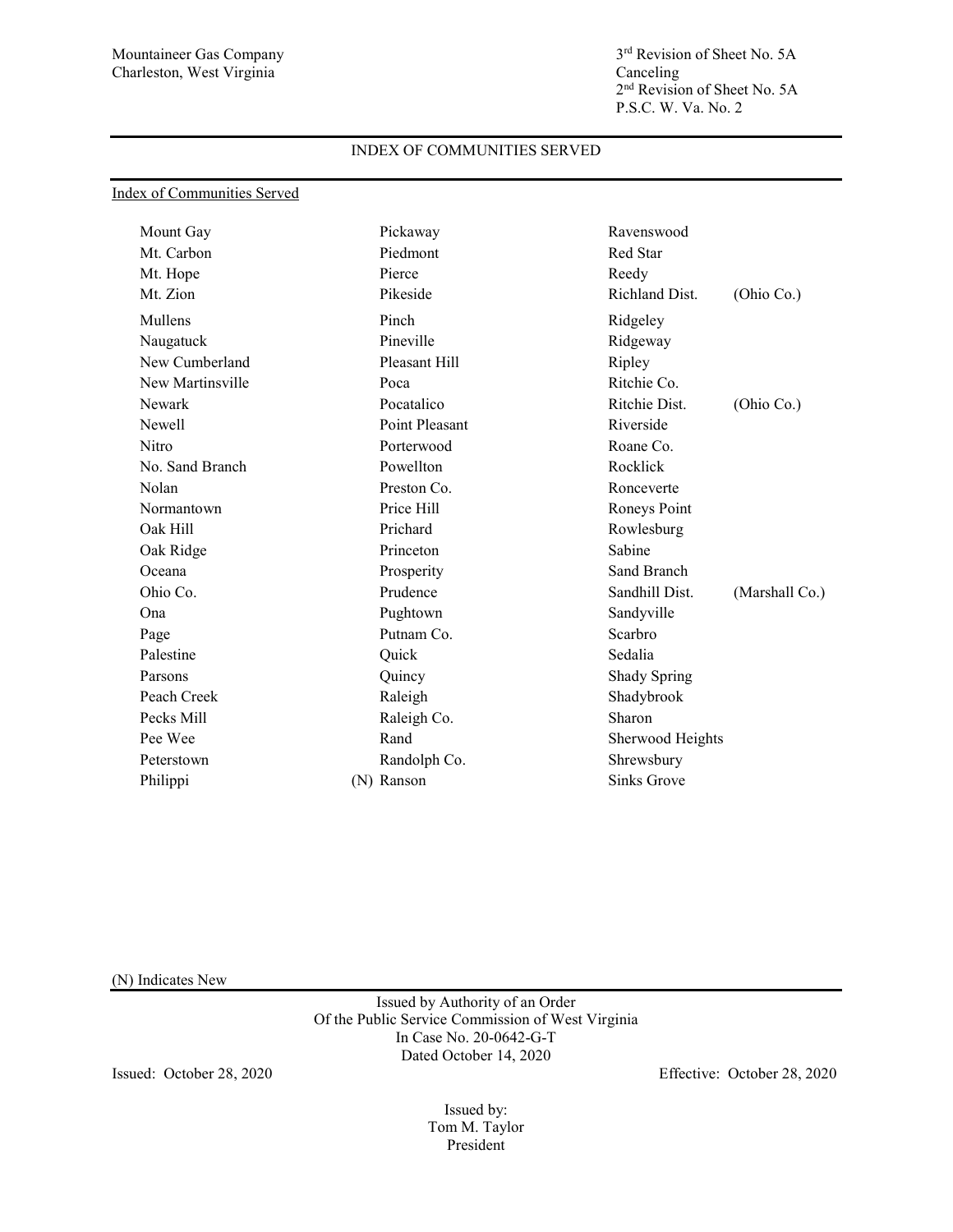Index of Communities Served

## INDEX OF COMMUNITIES SERVED

| (M) Sissonville  |                | Upshur Co.            |                |
|------------------|----------------|-----------------------|----------------|
| Slab Fork        |                | Valley Camp           |                |
| Smithers         |                | Vaughn                |                |
| Snow Hill        |                | Verdunville           |                |
| Sophia           |                | Volga                 |                |
| South Charleston |                | Walker                |                |
| Spencer          |                | Walton                |                |
| Spring Fork      |                | Ward                  |                |
| St. Albans       |                | Washington Dist.      | (Marshall Co.) |
| St. George       |                | Wayne Co.             |                |
| Stollings        |                | Webster Dist.         | (Marshall Co.) |
| Stumptown        |                | Weirton               |                |
| Summerlee        |                | Wellsburg             |                |
| Summers Co.      |                | West Hamlin           |                |
| Sun              |                | West Liberty          |                |
| <b>Swiss</b>     |                | Wetzel Co.            |                |
| Sybial           |                | Wheeling              |                |
| Tad              |                | Whipple               |                |
| Terra Alta       |                | White Sulphur Springs |                |
| Teter            |                | Williamson            |                |
| Thomas           |                | Wingrove              |                |
| Tornado          |                | Winifrede             |                |
| Tucker Co.       |                | Wirt Co.              |                |
| Tunnelton        |                | Wolf Creek Community  |                |
| Turner           |                | Wood Co.              |                |
| Tyler Co.        |                | Wriston               |                |
| Union Dist.      | (Marshall Co.) | Wyoming Co.           |                |

(M) Indicates Moved from Sheet No. 5A

Issued by Authority of an Order Of the Public Service Commission of West Virginia In Case No. 20-0642-G-T Dated October 14, 2020

Issued: October 28, 2020 Effective: October 28, 2020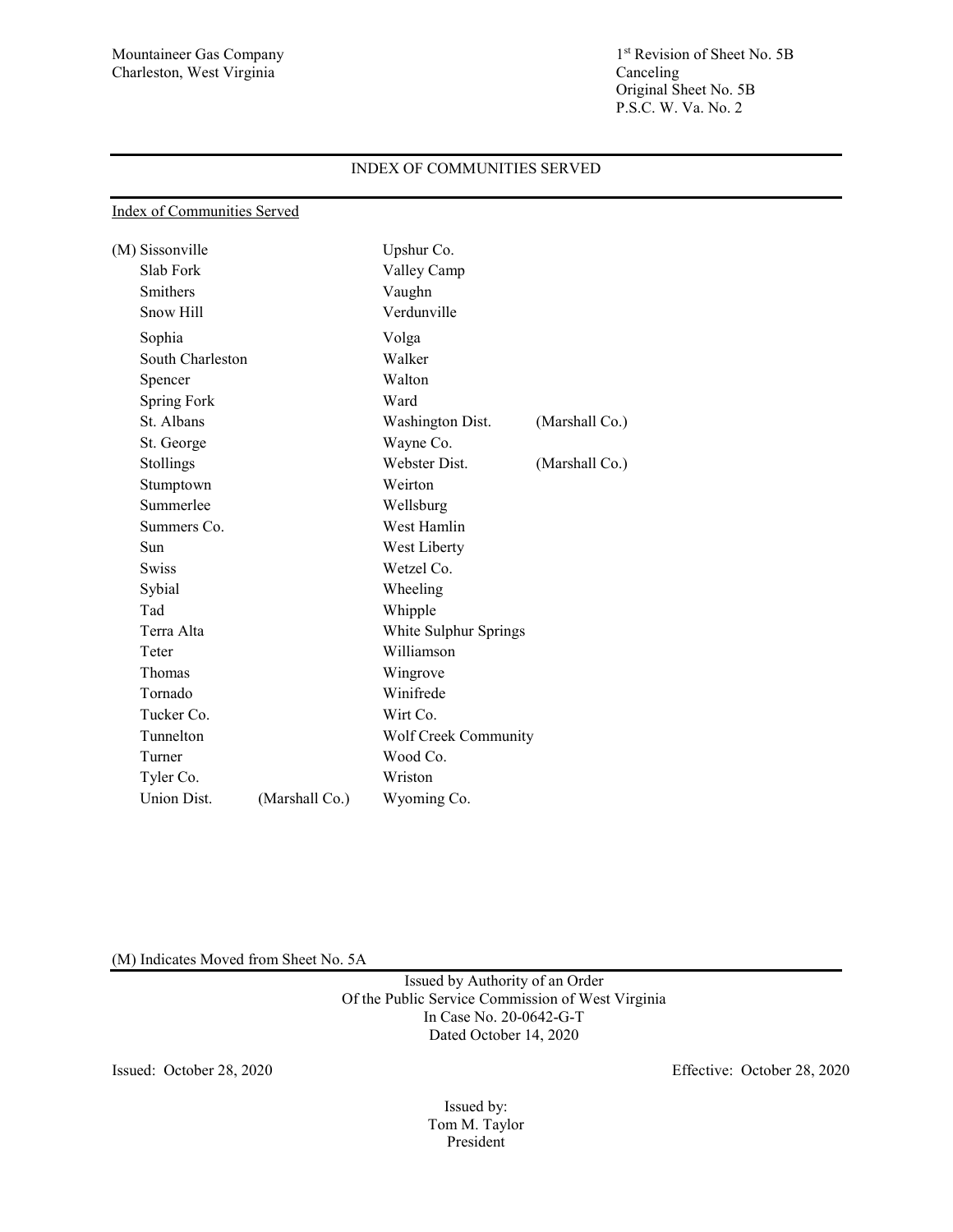4th Revision of Sheet No. 6 P.S.C. W. Va. No. 2

# INDEX OF INTRASTATE GAS PUBLIC UTILITIES SERVED

Wholesale gas service is provided to the following natural gas public utilities:

Brenton (O) Canaan Valley Gas Consumers Gas Utilities Corporation Holden Gas Company Logan Gas Company Pineville Southern Public Service Company Spencer Welch

(O) Denotes Omission

Issued by Authority of an Order Of the Public Service Commission of West Virginia In Case Nos. 11-0460-G-PC Dated July 14, 2011

Issued: August 22, 2011 Effective: August 1, 2011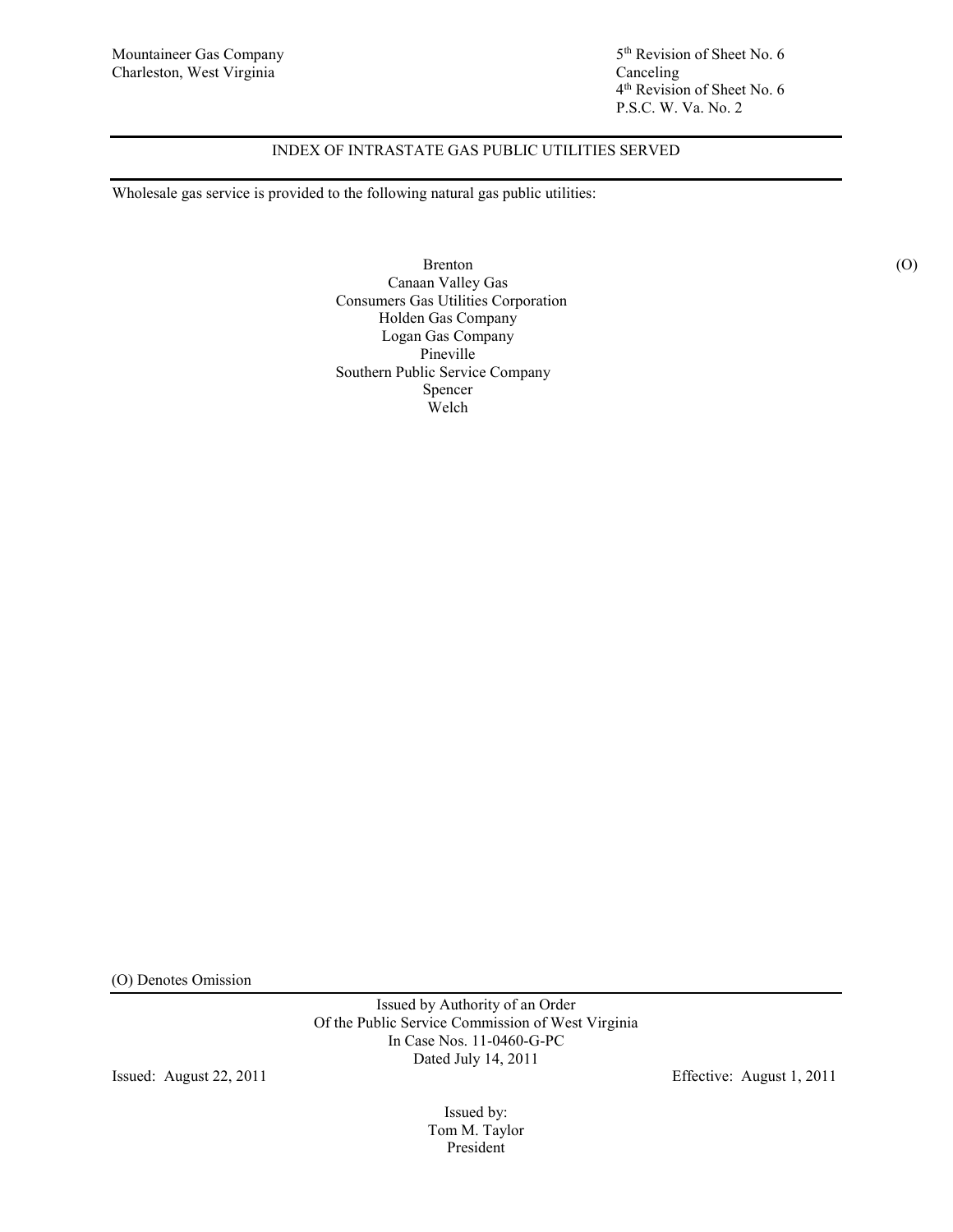# DEFINITIONS

| Alternate Fuel<br>Capability:         | The ability to use an alternate fuel in place of natural gas and to have the necessary facilities<br>installed.                                                                                                                                                                                                                                                                                                                                                                                                                          |     |
|---------------------------------------|------------------------------------------------------------------------------------------------------------------------------------------------------------------------------------------------------------------------------------------------------------------------------------------------------------------------------------------------------------------------------------------------------------------------------------------------------------------------------------------------------------------------------------------|-----|
| <b>Billing Month:</b>                 | The period elapsed between consecutive final monthly meter readings and when referred to in<br>terms of a calendar month shall mean that billing month the major portion of which occurs in said<br>calendar month.                                                                                                                                                                                                                                                                                                                      |     |
| <b>British Thermal</b><br>Unit (Btu): | The quantity of heat that must be added to one pound of water to raise its temperature one degree<br>Fahrenheit from 58.5 to 59.5 degrees Fahrenheit under standard pressure of 30 inches of mercury.                                                                                                                                                                                                                                                                                                                                    |     |
| Cfh                                   | Cubic foot per hour. Commonly used to distinguish meter size on rated capacity.                                                                                                                                                                                                                                                                                                                                                                                                                                                          | (N) |
| <b>CNG</b>                            | Compressed natural gas (CNG) is made by compressing natural gas to less than 1% of the<br>volume it occupies at standard atmospheric pressure. It is stored and distributed in hard containers<br>at a pressure of 200-248 bar (2900-3600 psi), usually in cylindrical or spherical shapes.                                                                                                                                                                                                                                              | (N) |
| Commodity:                            | The volume of gas delivered to a customer during the billing month subject to the tariff rate.                                                                                                                                                                                                                                                                                                                                                                                                                                           |     |
| Company:                              | Mountaineer Gas Company.                                                                                                                                                                                                                                                                                                                                                                                                                                                                                                                 |     |
| Curtailment:                          | Curtailment of gas service is a method to balance a utility's natural gas requirements with its<br>natural gas supply. Usually there is a hierarchy of customers for the curtailment plan. A customer<br>may be required to partially cut back or totally eliminate its take of gas depending on the severity<br>of the shortfall between gas supply and demand and the customer's position in the hierarchy.<br>Curtailment generally applies in circumstances when there is insufficient gas supply to meet firm<br>customers' demand. |     |
| Customer:                             | An individual, firm, or organization which purchases and utilizes service at one location under one<br>rate classification, contract, or rate schedule. If service is supplied at more than one location or<br>under more than one rate schedule, each location and/or rate schedule shall be counted as a<br>separate customer. The term customer does not include marketers, producers, agents or similar<br>entities which are not the ultimate consumer of gas.                                                                      |     |
| Day:                                  | A period of twenty-four (24) consecutive hours, ending at 10:00 a.m. E.S.T.                                                                                                                                                                                                                                                                                                                                                                                                                                                              |     |
| Dual Purpose<br>Meter:                | An installation wherein the Company receives wholesale gas supplies and the customer receives<br>retail gas supplies from the same meter and the bill rendered to the Company by the wholesaler is<br>being used as the basis for the Company to bill the retail customer.                                                                                                                                                                                                                                                               |     |
| (N) Denotes New                       |                                                                                                                                                                                                                                                                                                                                                                                                                                                                                                                                          | (M) |

(M) Denotes Moved

Issued by Authority of an Order Of the Public Service Commission of West Virginia In Case No. 13-0507-G-T-PW Dated July 19, 2013

Issued: July 24, 2013 Effective: July 19, 2013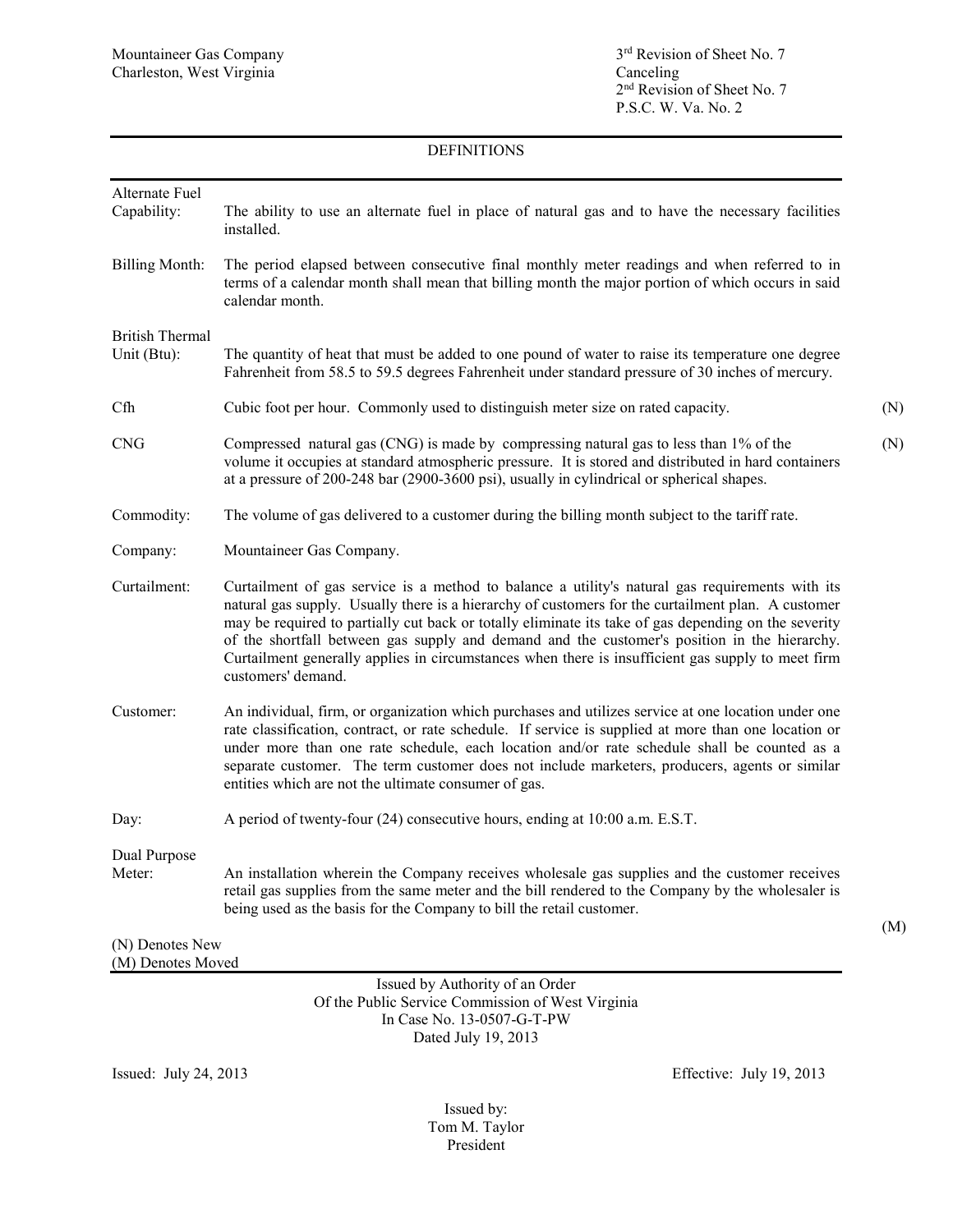Mountaineer Gas Company 3<sup>rd</sup> Revision of Sheet No. 7A<br>Charleston, West Virginia Canceling Canceling 2<sup>nd</sup> Revision of Sheet No. 7A P.S.C. W. Va. No. 2

# DEFINITIONS

| Definitions (Continued)              |                                                                                                                                                                                                                                                                                                                                                                                                                         |     |
|--------------------------------------|-------------------------------------------------------------------------------------------------------------------------------------------------------------------------------------------------------------------------------------------------------------------------------------------------------------------------------------------------------------------------------------------------------------------------|-----|
| Electronic                           |                                                                                                                                                                                                                                                                                                                                                                                                                         | (M) |
| Measurement:                         | That form of measurement consisting of flow computers or computerized Remote Terminal Units<br>(RTU's), electronic transducers, and associated power, data communications, and other electronic<br>equipment to accomplish the instantaneous measurement of gas and transfer of data without the<br>use of charts or other paper recordings.                                                                            |     |
| End-user:                            | Any individual, firm, or organization which is the ultimate consumer of natural gas.                                                                                                                                                                                                                                                                                                                                    |     |
| <b>Estimated Bill:</b>               | A bill for service not based on meter readings for the period being billed but based on calculations<br>of how much gas a customer used during a particular period of time based on the gas consumption<br>history of that customer and temperatures during the period.                                                                                                                                                 |     |
| Firm Service:                        | High priority service offered to customers under schedules or contracts which anticipate no<br>interruption and limited curtailment.                                                                                                                                                                                                                                                                                    |     |
| Grandfather<br>Clause:               | The continuation of a former rule, clause, or policy (usually in a contractual agreement) where a<br>change to new rule or policy would be patently unfair to those covered by the former.                                                                                                                                                                                                                              |     |
| Interruptible<br>Service:            | Low priority service offered to customers under schedules or contracts which anticipate and<br>permit interruption on short notice, generally in peak load seasons, by reason of the claim of firm<br>service customers, higher priority users, or other basis as determined by the Company.                                                                                                                            |     |
| Interruption:                        | Restriction of service (up to 100%) to customers choosing interruptible service when, in the<br>Company's judgment, conditions for interruption are present or imminent. Interruption may also<br>apply to firm transportation service where the customer does not tender gas supplies sufficient to<br>meet its natural gas requirements even where the customer may have a supply balance on the<br>Company's system. |     |
| Mainline<br>Consumer:                | Shall mean those retail consumers who are provided with service by the Company from pipeline<br>or transmission facilities owned by third parties rather than directly from the distribution system of<br>the Company.                                                                                                                                                                                                  |     |
| MDFQ (MDV):                          | The greatest volume of firm gas which Seller shall at the time be obligated to deliver to Buyer and<br>which Buyer shall at the time be entitled to receive from Seller during any one day as specified in<br>the Sales Agreement.                                                                                                                                                                                      |     |
| MCF:                                 | 1,000 cubic feet.                                                                                                                                                                                                                                                                                                                                                                                                       |     |
| NGV                                  | A natural gas vehicle (NGV) is an alternative fuel vehicle that uses compressed natural gas<br>(CNG) or liquefied natural gas (LNG) as a cleaner alternative to other fossil fuels.                                                                                                                                                                                                                                     | (N) |
| (M) Denotes Moved<br>(N) Denotes New |                                                                                                                                                                                                                                                                                                                                                                                                                         |     |

Issued by Authority of an Order Of the Public Service Commission of West Virginia In Case No. 13-0507-G-T-PW Dated July 19, 2013

Issued: July 24, 2013 Effective: July 19, 2013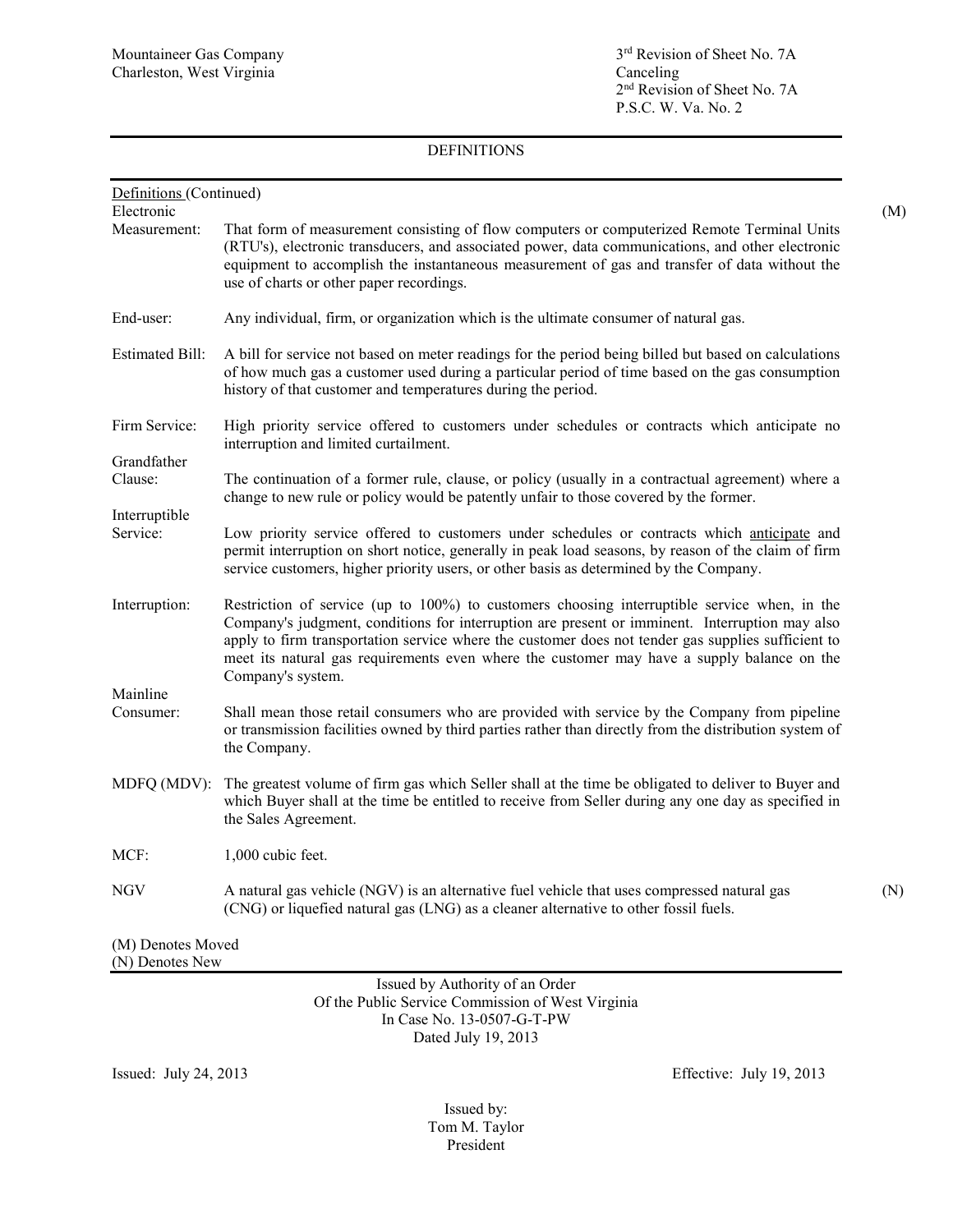### DEFINITIONS

| The credit prescribed in the NGV Credit Program under Rate Schedule NGV.<br><b>NGV</b><br>A Company customer being charged under Rate Schedule NGV.<br>The 24-hour period of greatest total gas sendout.<br>The point at which ownership of the gas shall pass to the customer; for metered service it is the<br>outlet side of the meter.<br>The unit charge or charges made to the customer for natural gas.<br>The service classification which is applicable to a specific customer's category of service.<br>Charts or other paper recordings, or any binary or other machine-readable representation of<br>information stored in computer memory or other electronic device.<br>The furnishing of gas by the Company at the point of delivery regardless of whether the customer<br>makes any use of the gas.<br>The category of service assigned to a customer based on certain availability criteria.<br>Company<br>The pipe, owned and maintained by the Company, which carries gas from the main to and<br>including the curb valve.<br>Standby Charge: A volumetric fee imposed on all gas usage for transportation customers that have either elected not<br>to install telemetering equipment or elected to purchase firm transportation service.<br>A published volume of rate schedules and general terms and conditions under which a product<br>or service will be supplied.<br>The rate(s) or charge(s) made to the customer for service under its applicable service<br>classification.<br>Twelve (12) consecutive billing months.<br>(N) Denotes New | Definitions (Continued)    |  |
|--------------------------------------------------------------------------------------------------------------------------------------------------------------------------------------------------------------------------------------------------------------------------------------------------------------------------------------------------------------------------------------------------------------------------------------------------------------------------------------------------------------------------------------------------------------------------------------------------------------------------------------------------------------------------------------------------------------------------------------------------------------------------------------------------------------------------------------------------------------------------------------------------------------------------------------------------------------------------------------------------------------------------------------------------------------------------------------------------------------------------------------------------------------------------------------------------------------------------------------------------------------------------------------------------------------------------------------------------------------------------------------------------------------------------------------------------------------------------------------------------------------------------------------------------------------------------|----------------------------|--|
|                                                                                                                                                                                                                                                                                                                                                                                                                                                                                                                                                                                                                                                                                                                                                                                                                                                                                                                                                                                                                                                                                                                                                                                                                                                                                                                                                                                                                                                                                                                                                                          | NGV Credit                 |  |
|                                                                                                                                                                                                                                                                                                                                                                                                                                                                                                                                                                                                                                                                                                                                                                                                                                                                                                                                                                                                                                                                                                                                                                                                                                                                                                                                                                                                                                                                                                                                                                          |                            |  |
|                                                                                                                                                                                                                                                                                                                                                                                                                                                                                                                                                                                                                                                                                                                                                                                                                                                                                                                                                                                                                                                                                                                                                                                                                                                                                                                                                                                                                                                                                                                                                                          | Customer                   |  |
|                                                                                                                                                                                                                                                                                                                                                                                                                                                                                                                                                                                                                                                                                                                                                                                                                                                                                                                                                                                                                                                                                                                                                                                                                                                                                                                                                                                                                                                                                                                                                                          |                            |  |
|                                                                                                                                                                                                                                                                                                                                                                                                                                                                                                                                                                                                                                                                                                                                                                                                                                                                                                                                                                                                                                                                                                                                                                                                                                                                                                                                                                                                                                                                                                                                                                          | Peak Day:                  |  |
|                                                                                                                                                                                                                                                                                                                                                                                                                                                                                                                                                                                                                                                                                                                                                                                                                                                                                                                                                                                                                                                                                                                                                                                                                                                                                                                                                                                                                                                                                                                                                                          | Point of                   |  |
|                                                                                                                                                                                                                                                                                                                                                                                                                                                                                                                                                                                                                                                                                                                                                                                                                                                                                                                                                                                                                                                                                                                                                                                                                                                                                                                                                                                                                                                                                                                                                                          | Delivery:                  |  |
|                                                                                                                                                                                                                                                                                                                                                                                                                                                                                                                                                                                                                                                                                                                                                                                                                                                                                                                                                                                                                                                                                                                                                                                                                                                                                                                                                                                                                                                                                                                                                                          | Rate:                      |  |
|                                                                                                                                                                                                                                                                                                                                                                                                                                                                                                                                                                                                                                                                                                                                                                                                                                                                                                                                                                                                                                                                                                                                                                                                                                                                                                                                                                                                                                                                                                                                                                          | Rate Schedule:             |  |
|                                                                                                                                                                                                                                                                                                                                                                                                                                                                                                                                                                                                                                                                                                                                                                                                                                                                                                                                                                                                                                                                                                                                                                                                                                                                                                                                                                                                                                                                                                                                                                          | Record/                    |  |
|                                                                                                                                                                                                                                                                                                                                                                                                                                                                                                                                                                                                                                                                                                                                                                                                                                                                                                                                                                                                                                                                                                                                                                                                                                                                                                                                                                                                                                                                                                                                                                          | Recording:                 |  |
|                                                                                                                                                                                                                                                                                                                                                                                                                                                                                                                                                                                                                                                                                                                                                                                                                                                                                                                                                                                                                                                                                                                                                                                                                                                                                                                                                                                                                                                                                                                                                                          | Service:                   |  |
|                                                                                                                                                                                                                                                                                                                                                                                                                                                                                                                                                                                                                                                                                                                                                                                                                                                                                                                                                                                                                                                                                                                                                                                                                                                                                                                                                                                                                                                                                                                                                                          | Service<br>Classification: |  |
|                                                                                                                                                                                                                                                                                                                                                                                                                                                                                                                                                                                                                                                                                                                                                                                                                                                                                                                                                                                                                                                                                                                                                                                                                                                                                                                                                                                                                                                                                                                                                                          |                            |  |
|                                                                                                                                                                                                                                                                                                                                                                                                                                                                                                                                                                                                                                                                                                                                                                                                                                                                                                                                                                                                                                                                                                                                                                                                                                                                                                                                                                                                                                                                                                                                                                          | Service Line:              |  |
|                                                                                                                                                                                                                                                                                                                                                                                                                                                                                                                                                                                                                                                                                                                                                                                                                                                                                                                                                                                                                                                                                                                                                                                                                                                                                                                                                                                                                                                                                                                                                                          |                            |  |
|                                                                                                                                                                                                                                                                                                                                                                                                                                                                                                                                                                                                                                                                                                                                                                                                                                                                                                                                                                                                                                                                                                                                                                                                                                                                                                                                                                                                                                                                                                                                                                          | Tariff:                    |  |
|                                                                                                                                                                                                                                                                                                                                                                                                                                                                                                                                                                                                                                                                                                                                                                                                                                                                                                                                                                                                                                                                                                                                                                                                                                                                                                                                                                                                                                                                                                                                                                          | Tariff Rate:               |  |
|                                                                                                                                                                                                                                                                                                                                                                                                                                                                                                                                                                                                                                                                                                                                                                                                                                                                                                                                                                                                                                                                                                                                                                                                                                                                                                                                                                                                                                                                                                                                                                          | Year:                      |  |
|                                                                                                                                                                                                                                                                                                                                                                                                                                                                                                                                                                                                                                                                                                                                                                                                                                                                                                                                                                                                                                                                                                                                                                                                                                                                                                                                                                                                                                                                                                                                                                          |                            |  |

(M) Denotes Moved

Issued by Authority of an Order Of the Public Service Commission of West Virginia In Case No. 13-0507-G-T-PW Dated July 19, 2013

Issued: July 24, 2013 Effective: July 19, 2013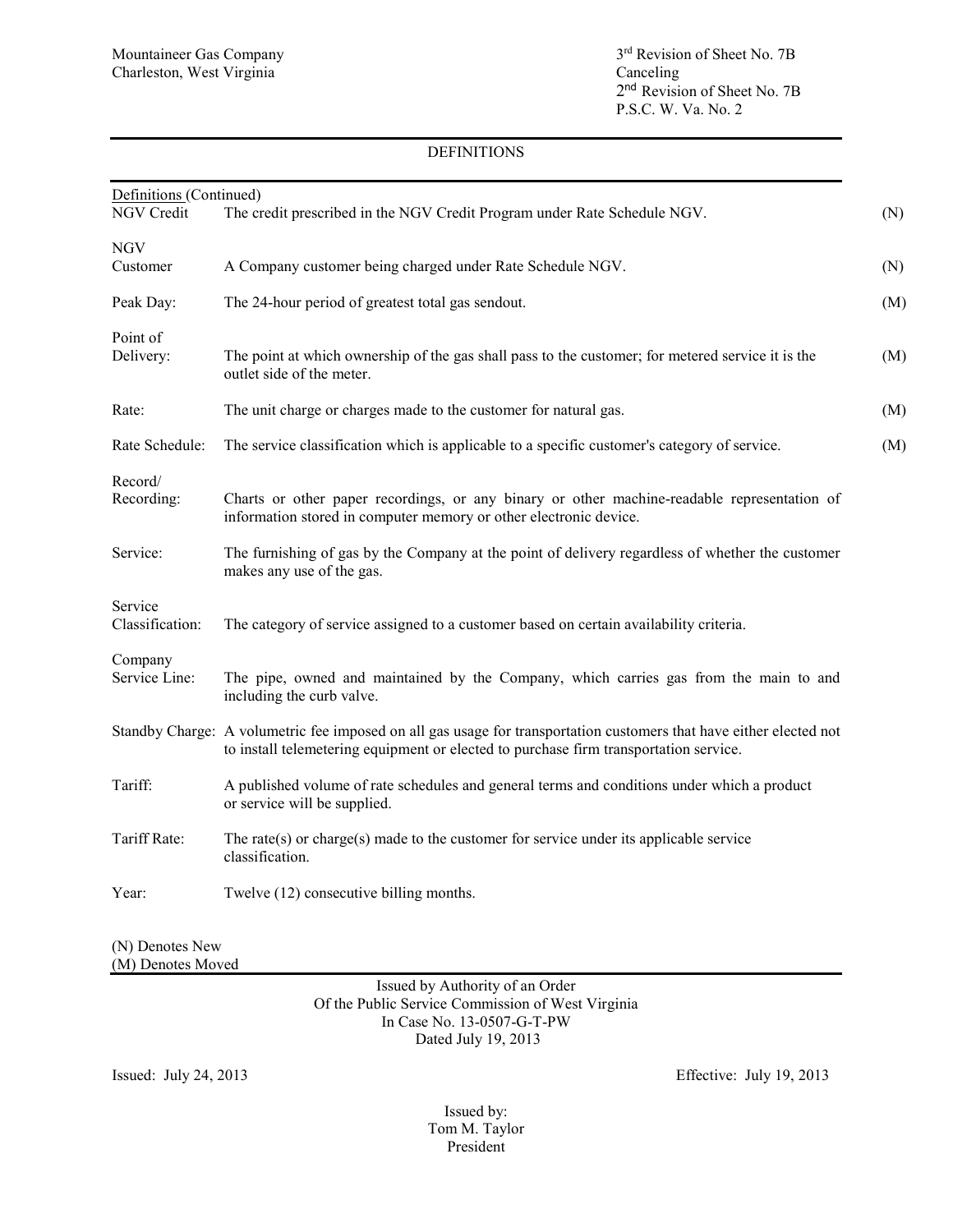### 1. Gas Service Tariff

## 1.1 Terms and Conditions

Nothing in these supplemental rules and regulations shall be at variance with the Rules and Regulations for the Government of Gas Utilities and Gas Pipeline for the Government of Gas Utilities and Gas Pipeline Safety or shall be interpreted as divesting the Commission or any appropriate court of any of the jurisdiction delegated to it by law.

### 1.2 Agreements

No agent or employee of the Company has authority to make any promise, agreement or representation not consistent with these Rules and Regulations.

### 1.3 Waiver of Rights

The failure by the Company to enforce any of the terms of this tariff shall not be deemed a waiver of its right to enforce any of the terms of this tariff.

### 1.4 Filing and Posting

A copy of this tariff for gas service supplied by the Company is on file with the Public Service Commission of West Virginia. A copy is available for inspection in each Company-operated collection office and at the Company's corporate offices.

## 2. Character of Service.

### 2.1 Single Point of Delivery

Company will furnish, install and maintain a single meter for each service classification under which a Customer receives service unless, in the sole and final judgment of the Company, the volume of the Customer's requirements, economic consideration, conditions on its distribution system, or other reasons make it desirable to install additional meters.

## 2.2 Quality

The gas delivered hereunder shall be natural and/or pipeline quality gas, provided, however, that:

Issued by Authority of an Order Of the Public Service Commission of West Virginia In Case No. 04-1595-G-42T and No. 04-1596-G-PC Dated August 24, 2005

Issued: October 21, 2005 Effective: November 1, 2005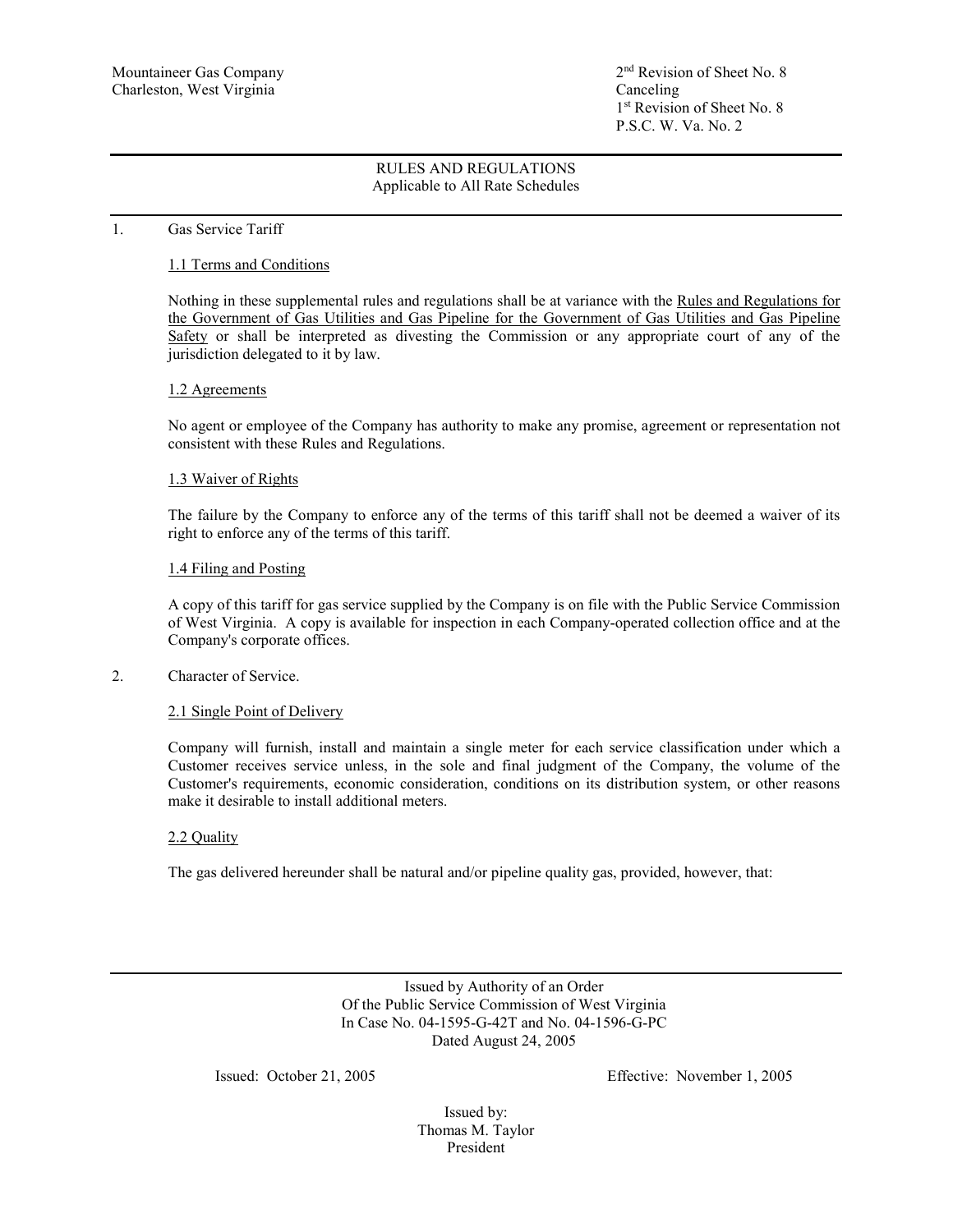## 2. Character of Service (continued)

# 2.2 Quality (continued)

- (a) The Company may extract or permit the extraction of moisture, helium, natural gasoline, butane, propane, or other hydrocarbons (except methane) from said gas, or may return thereto any substance extracted from it. The Company, in order to conserve and utilize other available gases, may blend such gases with said gas provided, however, that such blending shall not extend to a degree which, in the Customer's judgment reasonably exercised, would materially affect the utilization of the gas delivered hereunder.
- (b) The Company may subject or permit the subjection of said gas to compression, cooling, cleaning or other processes to such an extent as may be required in its transmission from the source thereof to the point or points of delivery.

## 2.3 Heat Content

The gas so delivered shall contain a minimum average monthly heating value of not less than one thousand (1,000) Btu per cubic foot.

The unit of volume for the purpose of determining total heating value shall be one (1) cubic foot of gas saturated with water vapor at a temperature of sixty degrees (60°) Fahrenheit and an absolute pressure equivalent to thirty (30) inches of mercury at thirty-two degrees (32°) Fahrenheit and under standard gravity (32.174 ft. per second).

## 2.4 Freedom From Objectionable Matter

The gas delivered:

 (a) shall be commercially free from dust or other solid or liquid matter which might interfere with its merchantability or cause injury to or interference with proper operation of the lines, regulators, meters, and other equipment of the Customer;

> Issued by Authority of an Order Of the Public Service Commission of West Virginia In Case No. 04-1595-G-42T and No. 04-1596-G-PC Dated August 24, 2005

Issued: October 21, 2005 Effective: November 1, 2005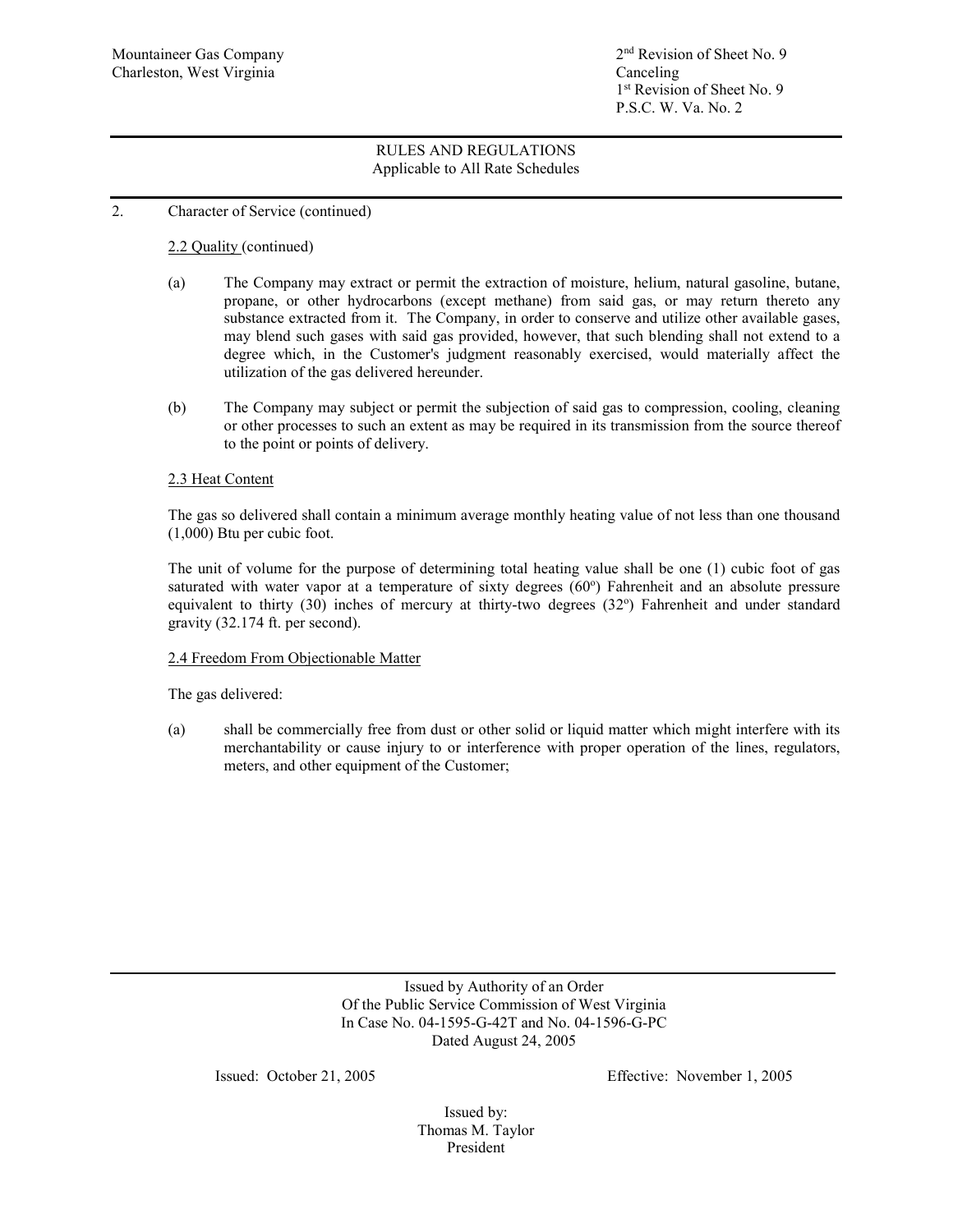## 2. Character of Service (Continued)

# 2.4 Freedom From Objectionable Matter (Continued)

- (b) shall not contain more than a trace of hydrogen sulfide per one hundred (100) cubic feet of gas, as determined by methods prescribed in Standards for Gas Service, Circular of the National Bureau of Standards No. 405, Page 134 (1934 Edition), and shall be considered free from hydrogen sulfide if a strip of white filter paper, moistened with a solution containing five percent (5%) by weight of lead acetate, is not distinctly darker than a second paper freshly moistened with the same solution, after the first paper has been exposed to the gas for one (1) minute in an apparatus of approved form, through which the gas is flowing at the rate of approximately five (5) cubic feet per hour, the gas not impinging directly from a jet upon the test paper;
- (c) shall not contain more than twenty (20) grains of total sulfur per one hundred (100) cubic feet;
- (d) in the event that gas contains more than a trace of hydrogen sulfide per one hundred (100) cubic feet or more than twenty (20) grains of total Sulphur per one hundred (100) cubic feet, by test prescribed by the Bureau of Standards or other recognized method, then upon the request of the Customer, the Company shall reduce the hydrogen sulfide content to not more than a trace per one hundred (100) cubic feet and the total Sulfur content to twenty (20) grains or less per one hundred (100) cubic feet.

## 2.5 High Pressure Service

When a Customer requests gas service from a high pressure pipeline owned by the Company, the Company will furnish and install all taps, regulating equipment and meters at no cost to the Customer except as follows:

- (a) If the line from which the Customer is to be served is operated at a pressure not exceeding 60 psig, the Company will furnish the necessary service at no cost to the Customer.
- (b) If the line from which the Customer is to be served is operated at a pressure in excess of 60 psig, but not in excess of 150 psig, which will necessitate one high-pressure regulator in addition to the service regulator, the Customer will be required to make a payment to cover the cost, installed, of the high-pressure regulator.

Issued by Authority of an Order Of the Public Service Commission of West Virginia In Case No. 04-1595-G-42T and No. 04-1596-G-PC Dated August 24, 2005

Issued: October 21, 2005 Effective: November 1, 2005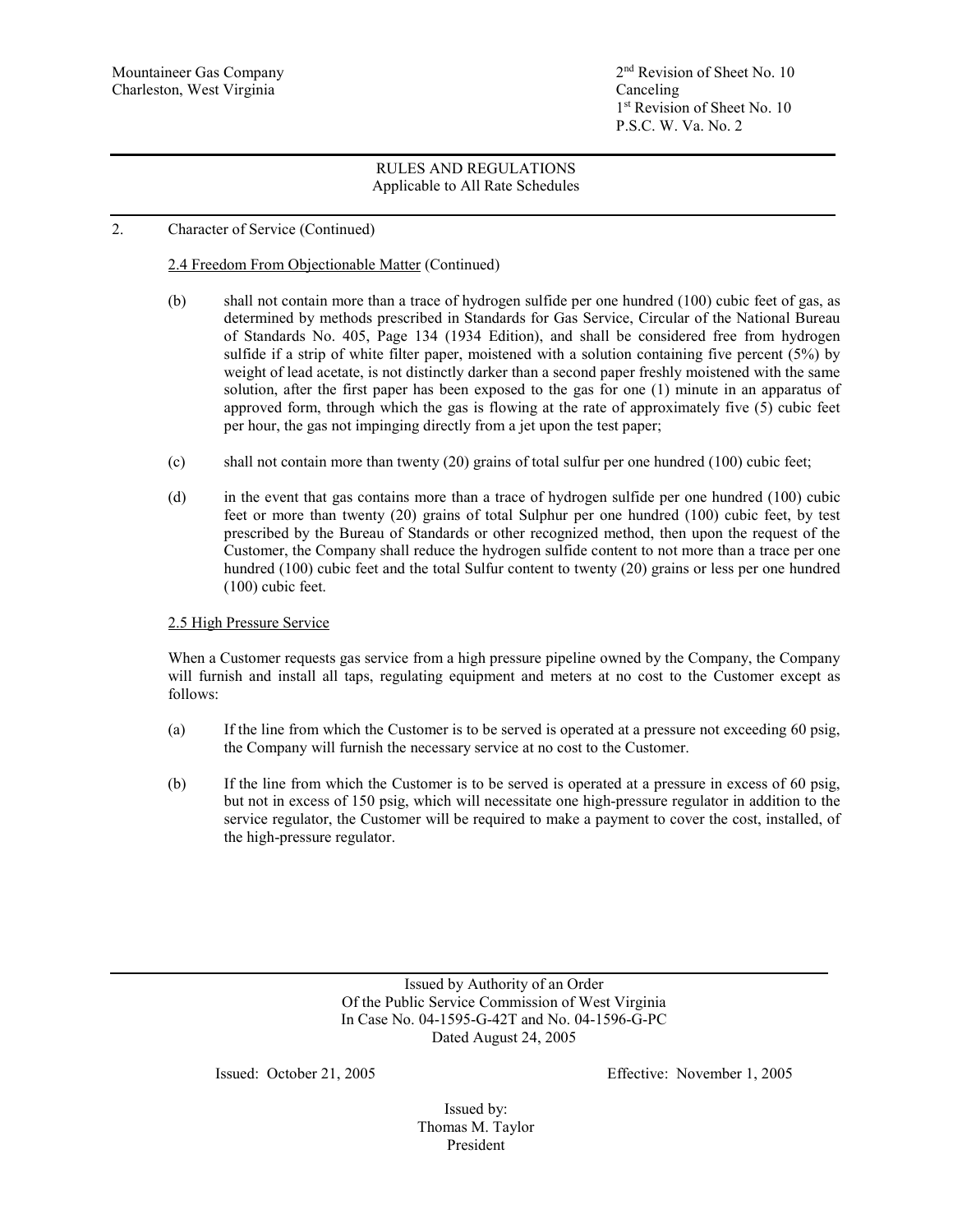## 2. Character of Service (continued) 2.5 High Pressure Service (continued)

(c) If the line from which the Customer is to be served is operated at a pressure in excess of 150 psig which will necessitate two high-pressure regulators in addition to the service regulator, the Customer will be required to make a payment to cover the cost, installed, of the high-pressure regulators.

The Company will make all necessary installations including the tap, meter and regulator or regulators at no cost to the Customer except as specified above.

The Company will own, operate and maintain all facilities except the requisite service line of the Customer.

## 2.6 Mainline Consumers

Notwithstanding any provision to the contrary within these Rules and Regulations it is expressly understood that for Mainline Consumers the Company has no control over the quality and quantity of natural gas to be delivered to the Mainline Consumer by the third party pipeline and the Company makes absolutely no warranty, express or implied, that the natural gas will be of pipeline quality or suitable for use by the Mainline Consumer.

## 3. Service Limitations

## 3.1 Continuity of Service

The Company does not guarantee or undertake, beyond the exercise of due diligence and its duty as a utility, to furnish a sufficient supply of gas at all times and shall not be liable for failure to do so, beyond its available supply; nor shall it be liable for any injury to person or property from any cause arising inside the Customer's property line not the result of the negligence of the Company; nor shall it be liable for any injury to person or property arising from the use of gas by, or the supply of gas to, the Customer which is not the result of negligence on the part of the Company.

## 3.2 Force Majeure

Neither the Company nor the Customer shall be liable in damages to the other for any act, omission or circumstances occasioned by or in consequence of any acts of God, strikes, lockouts, acts of a public enemy, war, blockades, insurrections, riots, epidemics, landslides, lightning, earthquakes, fires, storms, floods, washouts, arrests and restraints of rulers and peoples, civil disturbances, explosions, breakage or accident to machinery or lines of pipe, the binding order of any court or governmental authority which has been resisted in good faith by all reasonable legal means, and any other cause, whether of the kind herein enumerated or otherwise, not reasonably within the control of the party claiming

> Issued by Authority of an Order Of the Public Service Commission of West Virginia In Case No. 04-1595-G-42T and No. 04-1596-G-PC Dated August 24, 2005

Issued: October 21, 2005 Effective: November 1, 2005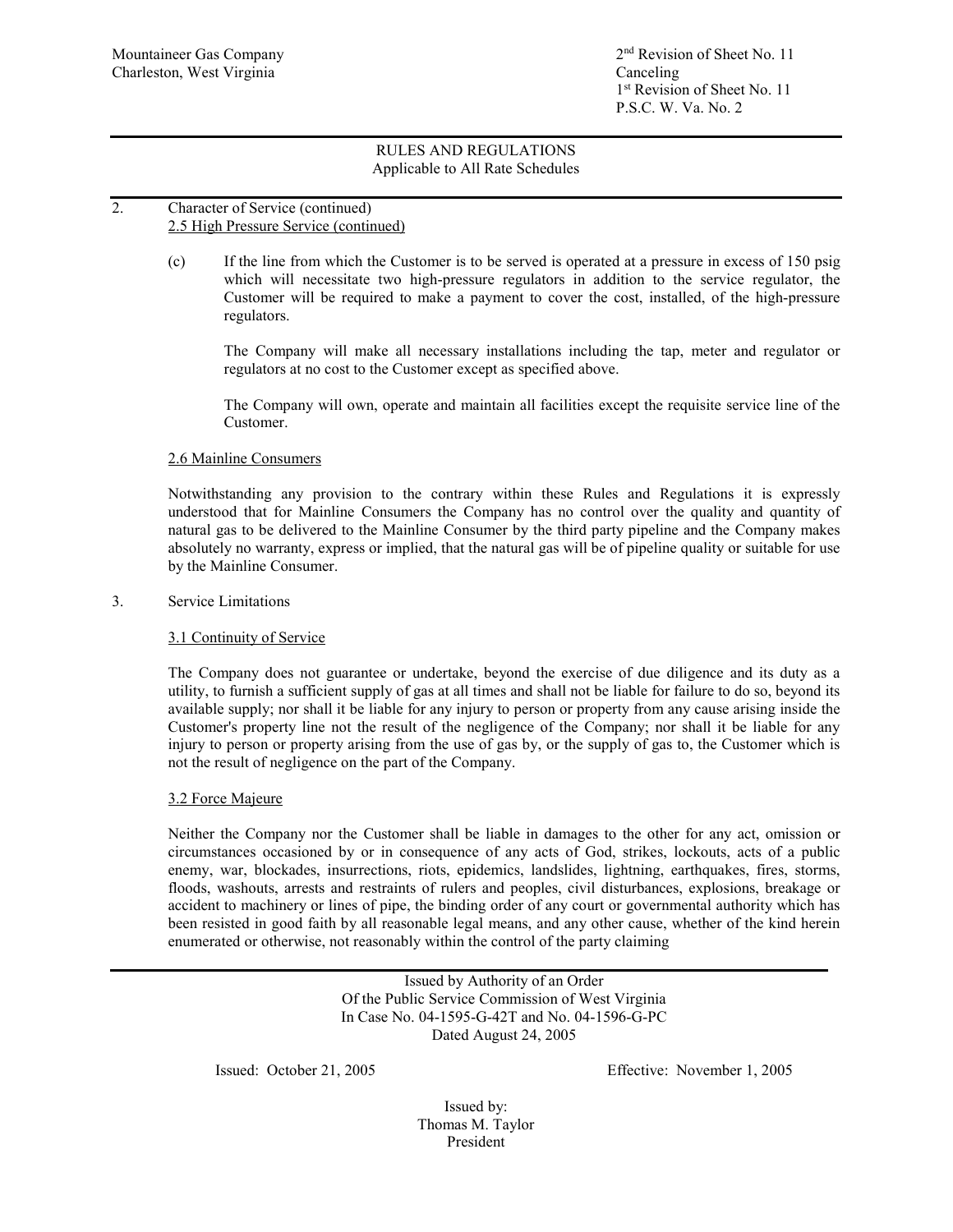## 3. Service Limitations (continued)

## 3.2 Force Majeure (continued)

suspension and which by the exercise of due diligence such party is unable to prevent or overcome. Failure to prevent or settle any strike or strikes shall not be considered to be a matter within the control of the party claiming suspension. Such causes or contingencies affecting the performance hereunder by either the Company or the Customer, however, shall not relieve it of liability in the event of its concurring negligence to remedy the situation and to remove the cause in an adequate manner and with all reasonable dispatch, nor shall such causes or contingencies affecting such performance relieve either party from its obligations to make payments of amounts then due hereunder in respect of gas theretofore delivered.

### 3.3 Company's Liability

The Company will not be liable for damages to or injuries sustained by Customers or others, or by the equipment of Customer or others by reason of the condition or character of Customer's facilities and equipment of others on Customer's premises. The Company will not be responsible for the use, care or handling of the gas service delivered to Customer after same passes beyond the point of delivery.

### 3.4 Unusual Conditions

The Company reserves the right to place limitations on the amount and character of gas service it will supply; to refuse service to new Customers or to existing Customers for additional load if unable to obtain sufficient supply for such service or sufficient commitment by the customer with respect to such supply; to curtail or discontinue the supply of gas service to Customer in the event it becomes necessary for the Company to do so in compliance with any Order or request of Federal, State or Municipal authorities, or in the case of emergencies; to reject applications for service or additional service where such service is not available or where such service might affect the supply of gas to other Customers; or for other good and sufficient reasons, but subject to orders or rules of the Public Service Commission of West Virginia.

## 4. Measurement

## 4.1 Unit of Measurement and Metering Base

The volumetric measurement base shall be one (1) cubic foot of gas at a pressure base of fourteen and seventy-three one hundredths (14.73) pounds per square inch absolute (thirty (30) inches of mercury), a temperature base of sixty degrees (60°) Fahrenheit, (520° F. absolute).

> Issued by Authority of an Order Of the Public Service Commission of West Virginia In Case No. 04-1595-G-42T and No. 04-1596-G-PC Dated August 24, 2005

Issued: October 21, 2005 Effective: November 1, 2005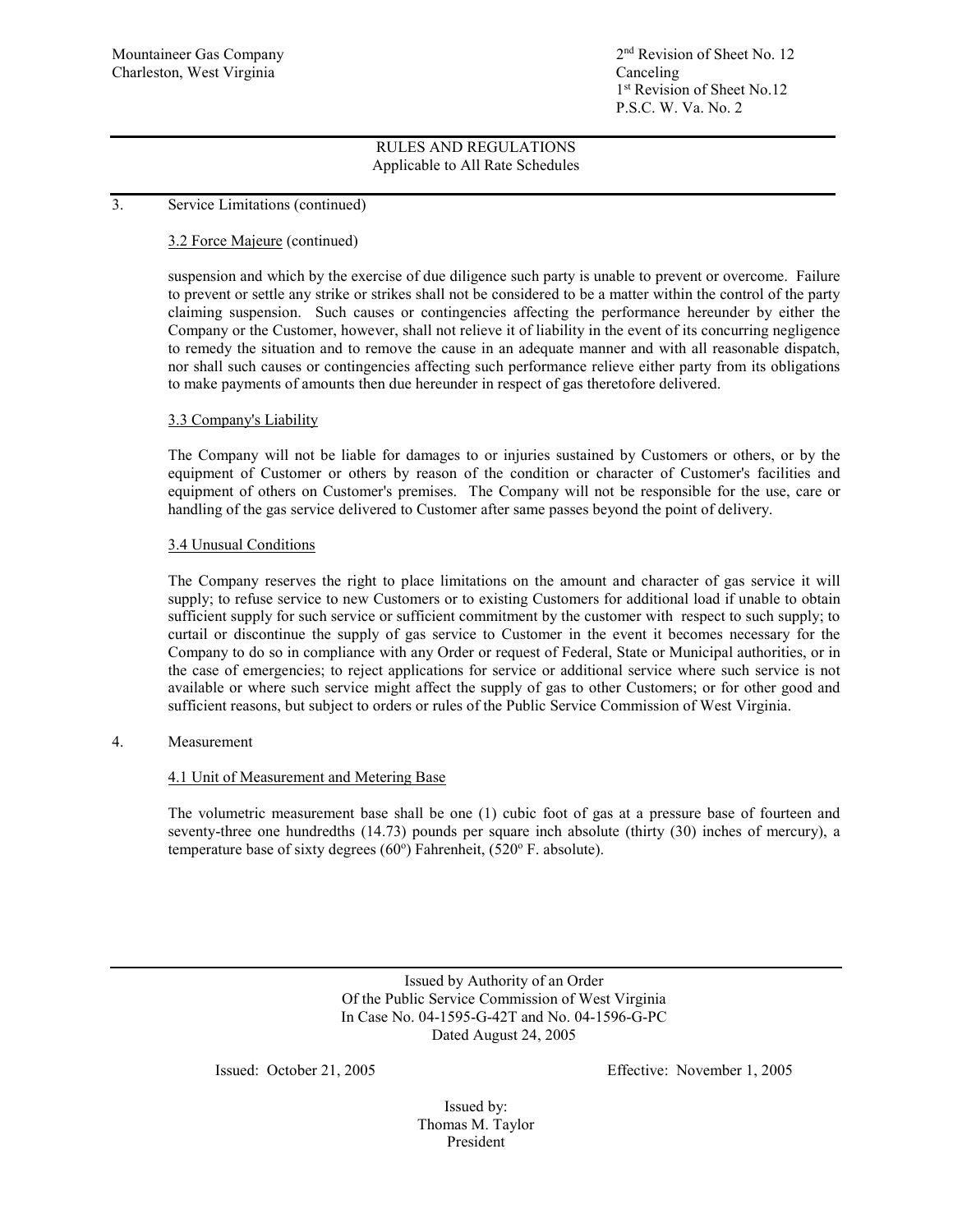## 4. Measurement (continued)

### 4.2 Atmospheric Pressure

The average absolute atmospheric (barometer) pressure shall be assumed to be fourteen and four tenths (14.4) pounds to the square inch, irrespective of actual elevation or location of the delivery point above sea level or variations in actual barometric pressure from time to time.

### 4.3 Temperature

The temperature of the natural gas shall be determined at the Company's option:

- (a) Where Electronic Measurement equipment is provided, by continuous application of instantaneous temperature measurements from one or more of the meters at a measuring station, or by contemporaneous application of the arithmetic or other average of the temperature record from one or more of the meters for the time during which gas is flowing;
- (b) Where Electronic Measurement equipment is not provided,
	- (1) where an instrument which measures and records the temperature of the flowing gas is installed, by contemporaneous application of the arithmetic or other average of the hourly or daily temperature record from one or more of the meters at a measuring station; or
	- (2) where an instrument which measures and records the temperature of the flowing gas is not installed, by contemporaneous application of the temperature as read from established tables of monthly averages for the point of measurement; or
- (c) by any other method or methods mutually agreed upon by Company and Customer.

## 4.4 Specific Gravity

The specific gravity of the gas shall be determined by the Company, or at the Customer's election, by joint test, at the commencement of deliveries hereunder and as often thereafter as deemed necessary by the Company.

(a) Where Electronic Measurement equipment is provided,

Issued by Authority of an Order Of the Public Service Commission of West Virginia In Case No. 04-1595-G-42T and No. 04-1596-G-PC Dated August 24, 2005

Issued: October 21, 2005 Effective: November 1, 2005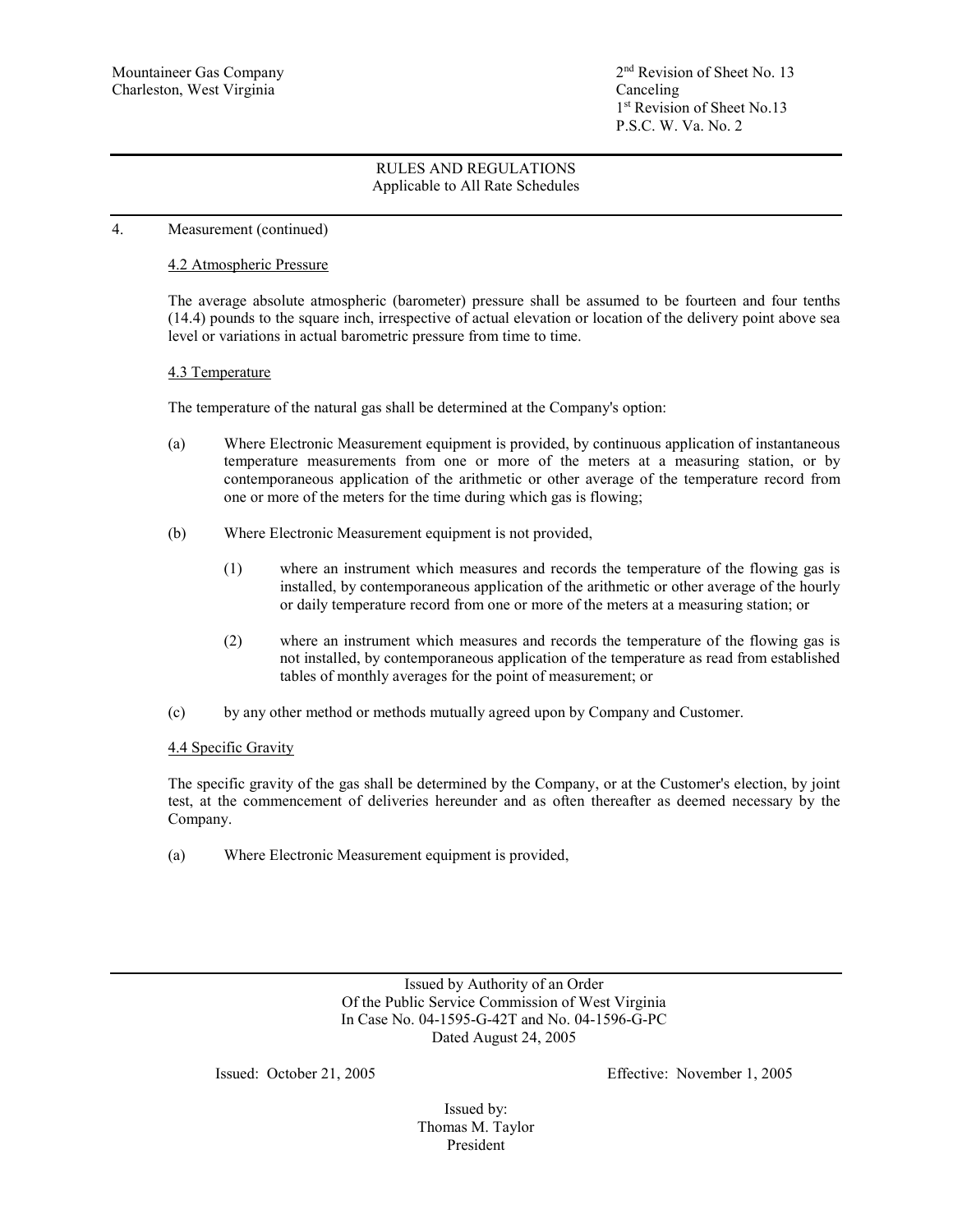- (1) by contemporaneous application of continuous instantaneous specific gravity measurements, or by contemporaneous application of arithmetic or other average of the specific gravity for the time during which gas was flowing;
- (2) by prospective application of the arithmetic or other average of the specific gravity record; or
- (3) by prospective application of the results of analyses of samples of the gas;
- (b) where Electronic Measurement equipment is not provided,
	- (1) by contemporaneous application of the arithmetic or other average of the hourly or daily continuous specific gravity record;
	- (2) by prospective application of the results of analyses of samples of the gas; or
- (c) by any other method or methods mutually agreed upon by Company and Customer.

# 4.5 Supercompressibility

The deviation of the natural gas from the Ideal Gas Laws shall be determined:

- (a) In accordance with the American Gas Association, Par Research Project NX-19 report, titled "Manual for the Determination of Supercompressibility Factors for Natural Gas", Reprinted 1976, if the composition of the natural gas is such to render this procedure applicable; or
- (b) by other method mutually agreed upon by Company and Customer. The deviation factors shall be determined by tests of the gas made with such reasonable frequency as found necessary.

## 4.6 Measuring Equipment

Unless otherwise agreed upon, the Company will install, maintain and operate, measuring stations equipped with displacement or flow meters and other necessary measuring equipment by which the volumes of gas delivered hereunder shall be determined. The gas delivered hereunder shall be measured in accordance with the latest approved methods in use in the industry, generally. Orifice meters shall be installed and operated, and gas volumes computed, in accordance with Report No. 3 of the Gas Measurement Committee of the American Gas Association, as amended, expanded or superseded from time to time, applied in a practical

> Issued by Authority of an Order Of the Public Service Commission of West Virginia In Case No. 04-1595-G-42T and No. 04-1596-G-PC Dated August 24, 2005

Issued: October 21, 2005 Effective: November 1, 2005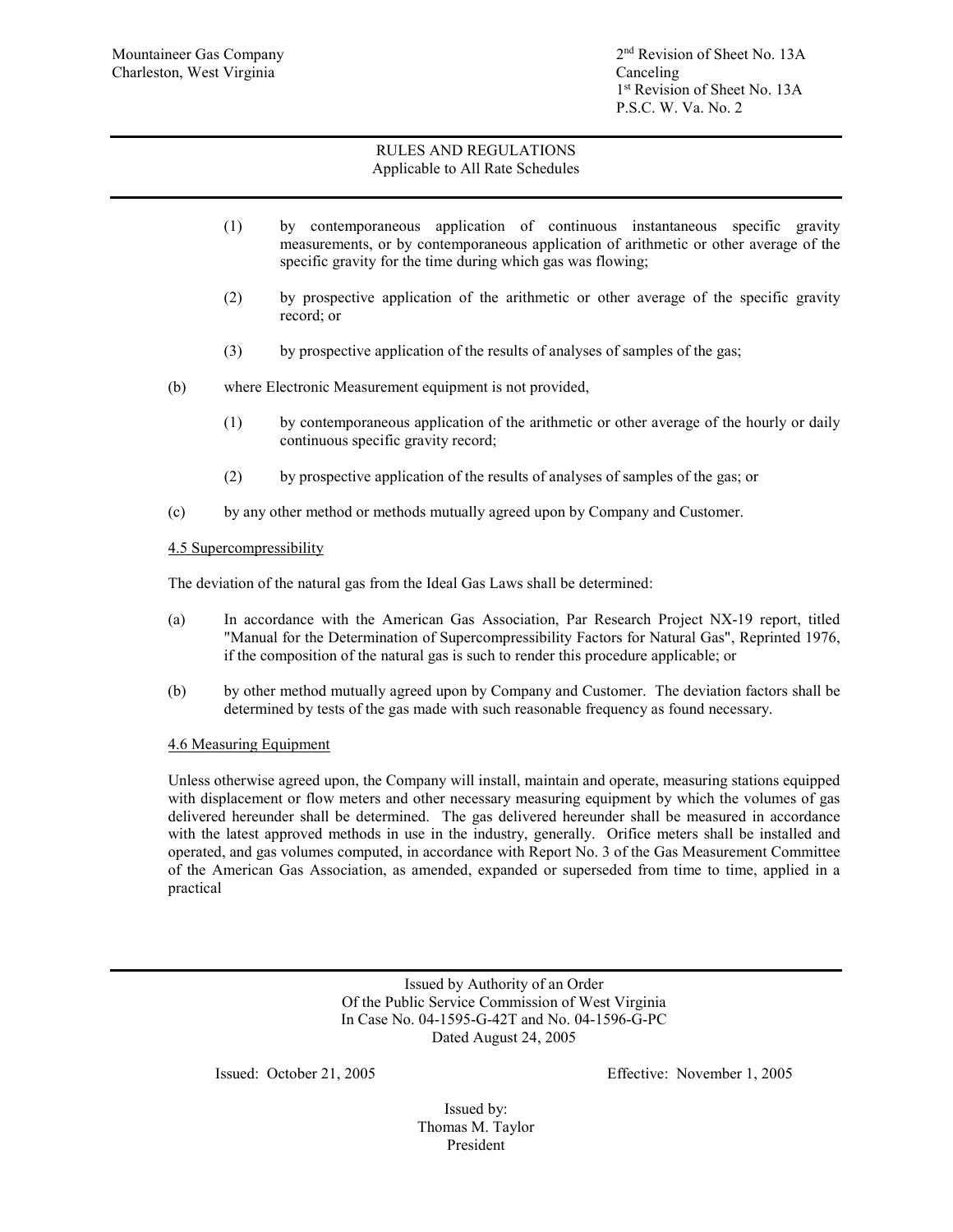Mountaineer Gas Company 2nd Revision of Sheet No. 14 1<sup>st</sup> Revision of Sheet No. 14 P.S.C. W. Va. No. 2

## RULES AND REGULATIONS Applicable to All Rate Schedules

## 4. Measurement (continued)

## 4.6 Measuring Equipment (continued)

and appropriate manner. Displacement meter readings shall be adjusted for pressure and temperature conditions. The Customer may install check measuring equipment, provided that such equipment shall be so installed as not to interfere with the operations of the Company. The Company and the Customer, in the presence of each other, shall have access to the other's measuring equipment at all reasonable times, but the reading, calibrating and adjusting thereof and the changing of charts shall be done only by owner, unless otherwise agreed upon. Both the Company and the Customer shall have the right to be present at the time of any installing, reading, cleaning, changing, repairing, inspecting, testing, calibrating or adjusting done in connection with the other's measurement equipment. The records from such measuring equipment shall remain the property of their owner, but upon request, each will submit to the other its records and charts, together with calculations, therefrom, for inspection, subject to return within thirty (30) days after receipt thereof. The Customer shall exercise reasonable care in the installation, maintenance and operation of its equipment so as to avoid any inaccuracy in the determination of the volume of gas delivered.

### 4.7 Calibration and Test of Meters

The accuracy of all measuring equipment shall be verified by the owner at reasonable intervals and, if requested, in the presence of representatives of the other party, but neither the Company nor the Customer shall be required to verify the accuracy of such equipment more frequently than once in any thirty (30) day period. If either party at any time desires a special test of any measuring equipment, or if either party at any time observed an error in any such measuring equipment, it will promptly notify the other party, and the parties shall then cooperate to secure a prompt verification of the accuracy of such equipment.

### 4.8 Correction for Errors Arising from Dual Purpose Meters

Adjustments for billing errors on dual purpose meters shall be handled as contained in the tariffs of the pipeline, interstate or otherwise, through which service is rendered, including any volumetric or time period limitations. (For other meters see Section 6.8)

### 4.9 Adjustment of Bills

a. Fast meters. If, upon test of any meter, the meter is found to have an average error of more than two percent (2%) fast, the utility shall refund to the customer the overcharge, based upon the corrected meter reading for a period equal to one half the time elapsed since the last previous test, but not to exceed six (6) months. If it can be shown that the error was due to some cause, the date of which can be fixed, the overcharge shall be computed back to, but not

> Issued by Authority of an Order Of the Public Service Commission of West Virginia In Case No. 04-1595-G-42T and No. 04-1596-G-PC Dated August 24, 2005

Issued: October 21, 2005 Effective: November 1, 2005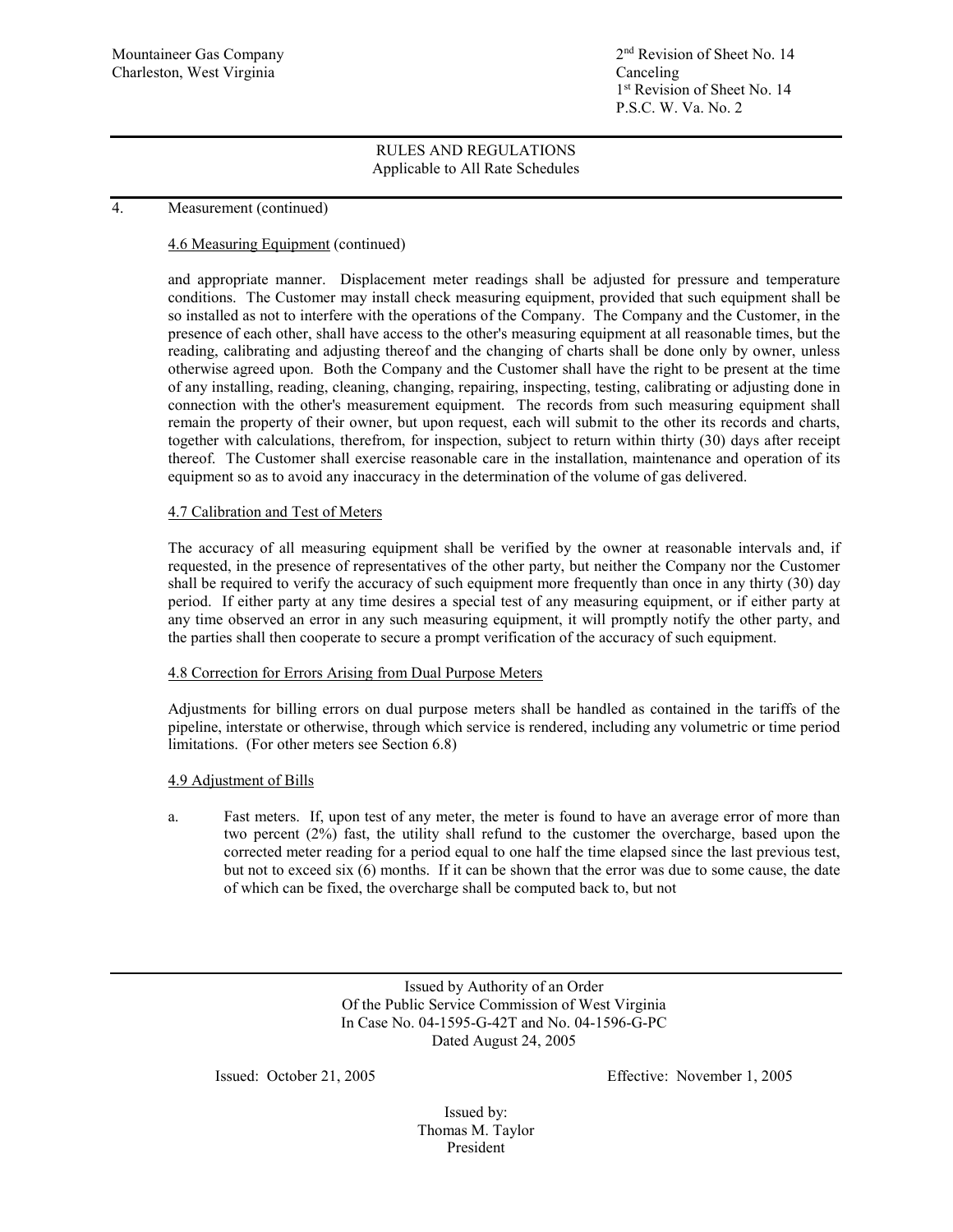beyond, such date. If the meter has not been tested in accordance with Rule 6.5 of the Public Service Commission's Rules and Regulations for the Government of Gas Utilities and Gas Pipeline Safety, the period for which it has been in service beyond the regular test period shall be added to the six (6) months in computing the refund.

- b. Slow meters. If, upon test of any gas meter, the meter is found to have an average error of more than two percent (2%) slow, the utility may render a bill for the gas consumed, but not covered by bills previously rendered, for a period equal to one half of the time elapsed since the last previous test, but not to exceed three (3) months. If it can be shown that the error was due to some cause, the date of which can be fixed, the charge may be computed back to, but not beyond, that date, however; the total adjustment period cannot exceed three (3) months.
- c. Dead meters. If a meter is found not to register for any period, the utility shall compute the gas used by taking the average of the gas used for the meter-reading period preceding and the meter-reading period following the date when the meter was found to be dead, which amount shall be assumed to be the amount of gas used by the customer during the billing period in which the meter was found dead. Exceptions will be made to this rule in case the facts clearly show that the above method does not give the correct consumption for the period.

Complaint test.

- a. Application for test. Upon the written application to the Commission by a customer, a test will be made to the customer's meter, as soon as practicable, supervised by a representative of the Commission.
- b. Fee for test. The application for the test shall be accompanied by a remittance of the amount fixed below as the fee for testing. This fee shall be retained by the Commission. However, if the meter is found to be more than two percent (2%) fast or slow, the utility shall reimburse the customer for the amount of the fee paid by him to the Commission for the meter test. The amount of the fee to be paid for a meter test shall be as follows:

For each gas service meter:

Not exceeding a rated capacity of 300 cu ft/hr - \$5.00

Exceeding 300 cu ft/hr but not exceeding 1,000 cu ft/hr - \$5.00

Exceeding 1,000 cu ft/hr - \$10.00

Orifice meters - \$10.00

Issued by Authority of an Order Of the Public Service Commission of West Virginia In Case No. 04-1595-G-42T and No. 04-1596-G-PC Dated August 24, 2005

Issued: October 21, 2005 Effective: November 1, 2005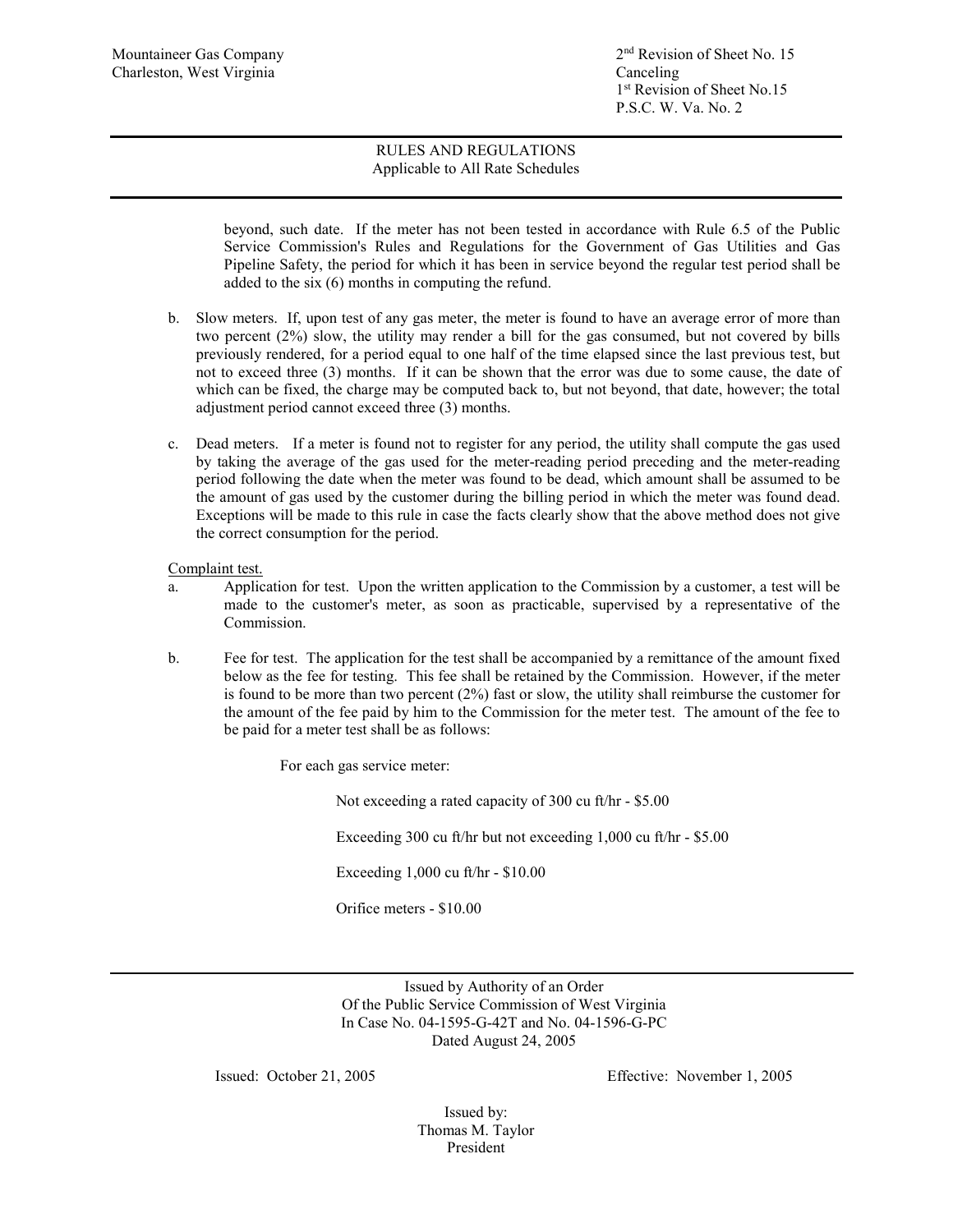Mountaineer Gas Company 2<sup>nd</sup> Revision of Sheet No. 15A 1st Revision of Sheet No. 15A P.S.C. W. Va. No. 2

# RULES AND REGULATIONS Applicable to All Rate Schedules

c. Restrictions upon utility -- This rule shall not interfere with the practice of a utility with reference to its tests of meters, except that in the event of application by a customer to the Commission for a complaint test as herein provided, the utility shall not knowingly remove, interfere with, or adjust the meter to be tested without the prior written consent of the customer, and approval of the Commission.

## Request tests.

- a. Action Required. If any customer shall request in writing a test of the accuracy of the meter used by her/him, and the meter is not due for periodic test, the utility shall notify the customer of the conditions under which the test will be made by the utility. If the customer shall then request the utility to proceed with the test and remits an amount equal to one half of the scheduled cost of the complaint test (See Rule 6.6 of the Public Service Commission's Rules and Regulations for the Government of Gas Utilities and Gas Pipeline Safety) but not less than five dollars (\$5.00), the utility shall make the test promptly. If, when tested, the meter is found to be more than two percent (2%) fast or slow, the amount advanced shall be promptly refunded to the customer. If the meter is not found to be more than two percent (2%) in error, the utility shall retain the amount advanced by the customer for the test.
- b. Customer's privilege. A customer may be present when the utility conducts the tests on his/her meter or, if he/she desires, may send an expert or other representative appointed by her/him.
- c. Report to customer. A report giving the name of the customer requesting the test, the date of the request, the location of the premises where the meter had been installed, the type, make, size, and serial number of the meter, the date of removal, the date tested, the result of the test, and the amount of refund if the meter was found more than two percent (2%) fast, shall be supplied to such customer within ten (10) days after the completion of the test.

Issued by Authority of an Order Of the Public Service Commission of West Virginia In Case No. 04-1595-G-42T and No. 04-1596-G-PC Dated August 24, 2005

Issued: October 21, 2005 Effective: November 1, 2005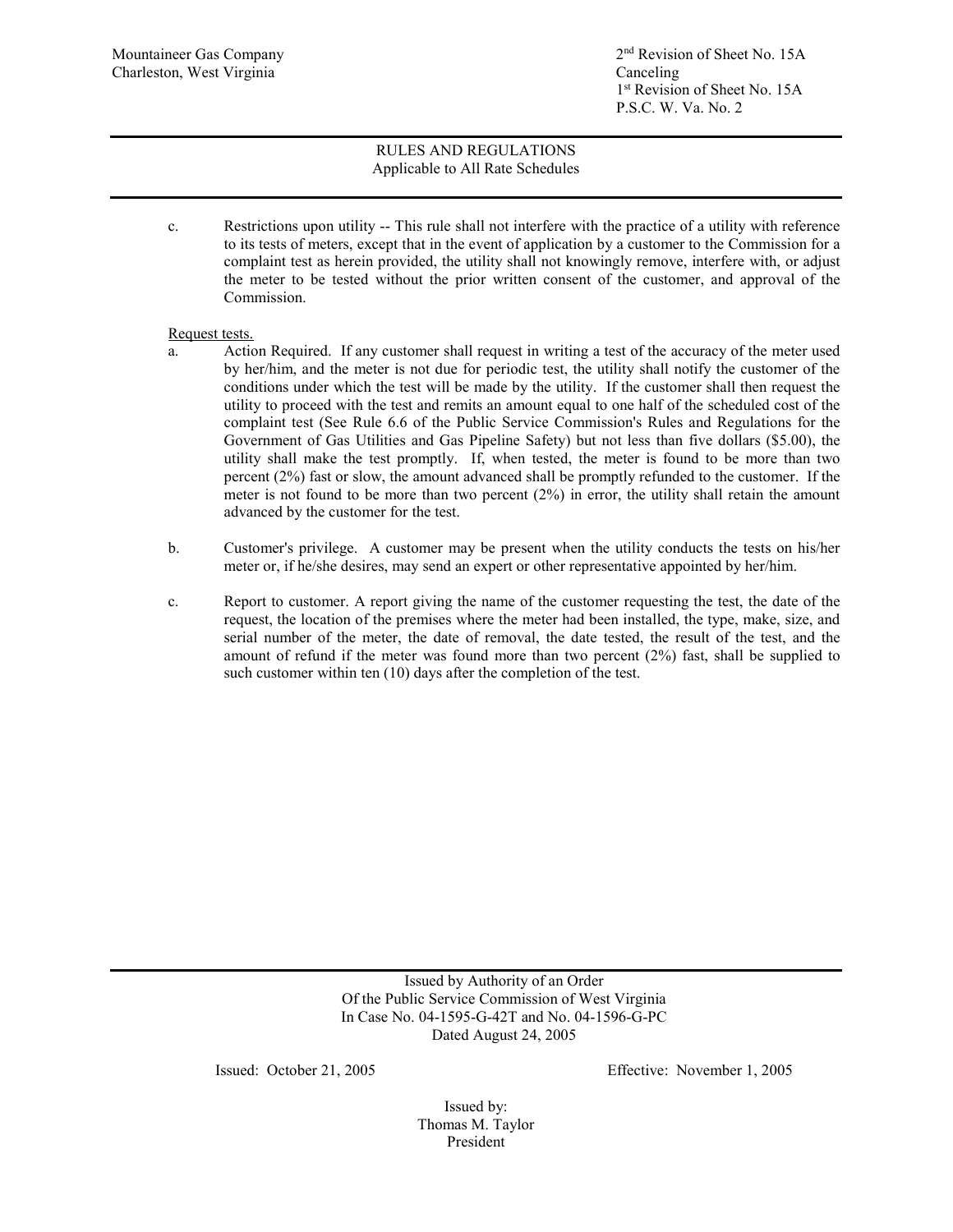## 4. Measurement (continued)

# 4.10 Preservation of Records

Both the Company and the Customer shall preserve for a period of at least three (3) years or such other longer period as may be required by public authority, all test data, charts and other similar records.

### 4.11 Transportation Customers

All customers electing transportation service by the Company shall be responsible for all costs, including installation, of telemetering equipment necessary to serve said customer. The Company shall be responsible for the acquisition and installation of such equipment. Telemetering shall be installed at the Company's discretion.

### 4.12 Static Pressure

The static pressure of the natural gas shall be determined at Company's option:

- (a) Where Electronic Measurement equipment is provided, by continuous application of instantaneous static pressure measurements from one or more of the meters at a measuring station, or by contemporaneous application of the arithmetic or other average of the static pressure record from one or more of the meters for the time during which gas is flowing;
- (b) where Electronic Measurement equipment is not provided, by contemporaneous application of the static pressure record from one or more of the meters at a measuring station, or by contemporaneous application of the arithmetic or other average of the hourly or daily static pressure record from one or more of the meters at a measuring station; or
- (c) by any other method or methods mutually agreed upon by Company and Customer.
- 5. Requirements for Service

## 5.1 Application for Service

Customers must make application through an authorized representative of the Company at the time they commence the use of gas, or they will be held responsible for any gas used at the premises since the date of the previous regular meter reading period.

### 5.2 Establishment of Credit

To establish financial responsibility, the applicant or Customer must satisfactorily meet the following:

a) The applicant or Customer must demonstrate that he is a satisfactory credit risk by means which may be quickly and inexpensively verified. In determining whether the applicant or Customer is a financially responsible person, the applicant or customer shall be asked, but not limited to; name of employer, length of service, place of employment, position held, letters of reference, credit cards, bank accounts, etc., or

> Issued by Authority of an Order Of the Public Service Commission of West Virginia In Case No. 04-1595-G-42T and No. 04-1596-G-PC Dated August 24, 2005

Issued: October 21, 2005 Effective: November 1, 2005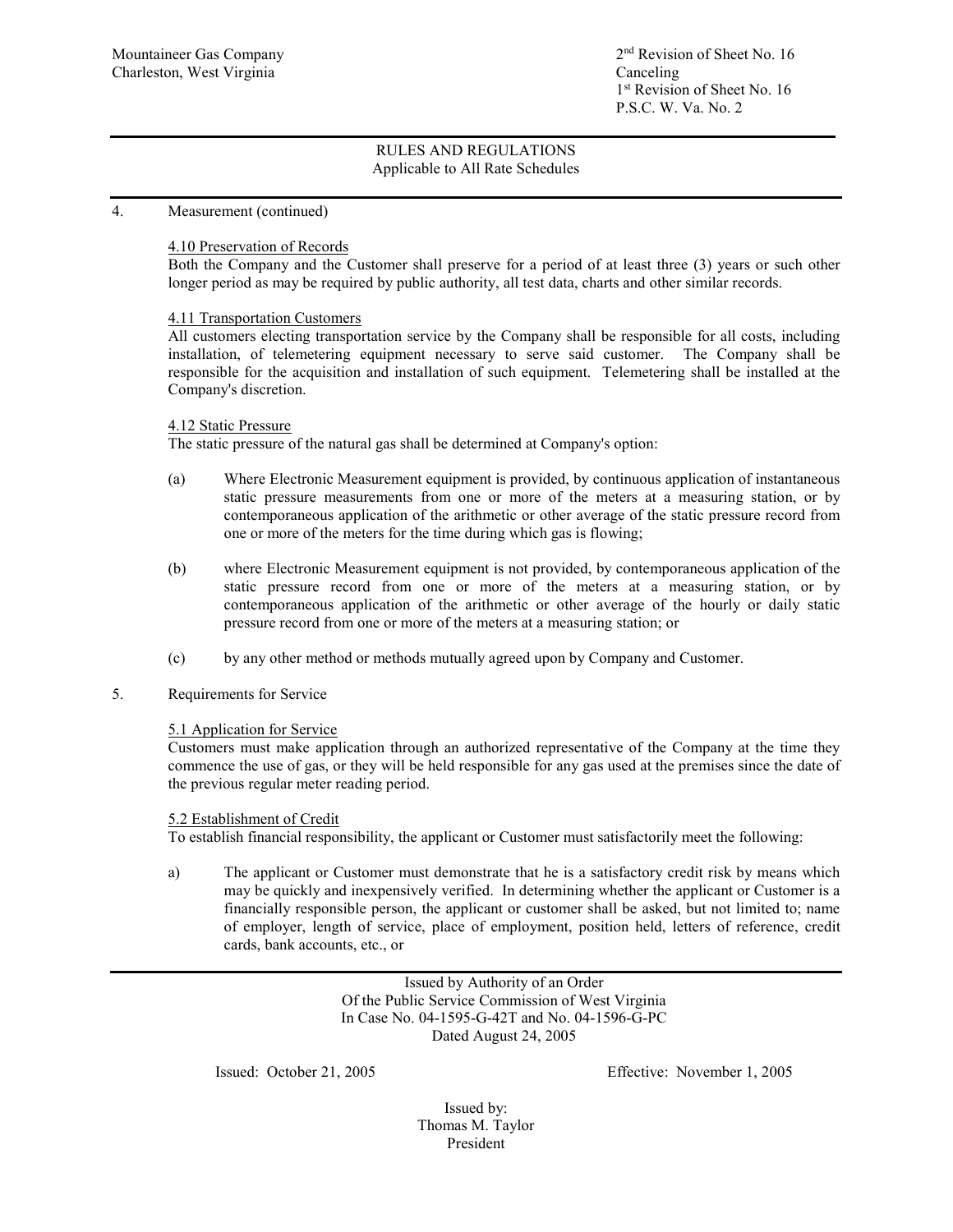Mountaineer Gas Company 2<sup>nd</sup> Revision of Sheet No. 16A 1<sup>st</sup> Revision of Sheet No. 16A P.S.C. W. Va. No. 2

# RULES AND REGULATIONS Applicable to All Rate Schedules

- 5. Requirements for Service (Continued)
	- (b) The applicant has been a customer of another gas utility within a period of twenty-four consecutive months prior to the date of application, unless records of previous service indicate that the customer's service was disconnected for non-payment of service during the last twelve consecutive months of that prior service, or the customer had on more than two occasions during each twelve-month period become delinquent. The applicant shall bear the responsibility for providing the documented, previous service record; or

Issued by Authority of an Order Of the Public Service Commission of West Virginia In Case No. 04-1595-G-42T and No. 04-1596-G-PC Dated August 24, 2005

Issued: October 21, 2005 Effective: November 1, 2005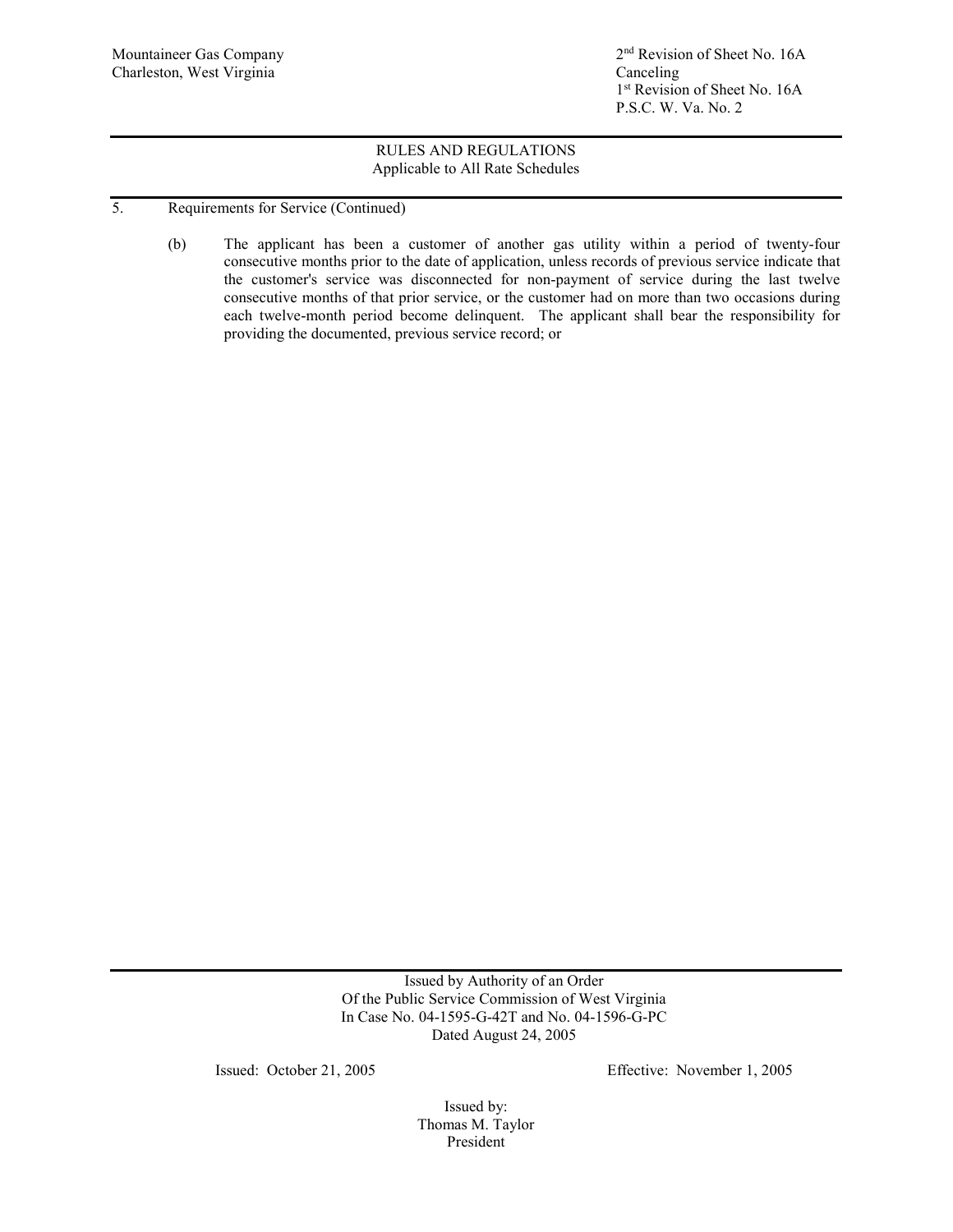- 5. Requirements for Service (Continued)
	- (c) The applicant or Customer furnishes a reasonably safe guarantor to secure payments of bills in an amount equal to one-twelfth (1/12) of the annual estimated charge for residential service and one-sixth (1/6) for all other service (except industrial service).

## 5.3 Security Deposit

The Company may require deposits of residential, commercial and industrial customers in accordance with West Virginia Code 24-3-8.

(a) Amount

The security deposit shall not be more than one-twelfth  $(1/12)$  of the annual estimated charge for residential service and one-sixth (1/6) for all other service to secure the utility from loss. The Company shall not be bound to supply gas until these conditions are fulfilled and it may cut off the supply if the guarantee is not given when required. The amount of deposit is to be rounded to the nearest dollar.

Whenever available, the Company will use the August promoted budget amount as the "one-twelfth (1/12) of the annual estimated charge" for residential service. The August promoted budget amount multiplied to two  $(2)$  should be used as the "one-sixth  $(1/6)$  of the annual estimated charge" for all other service.

(b) Interest

Interest will be paid at the rate as published by the Commission equal to the average of the oneyear United States Treasury Bill rates for October, November, and December of the preceding calendar year. For deposits paid on the installment payment plan, interest will accrue on each installment payment received based on the length of time each installment payment is held by the Company.

(c) Refund of Deposit and Interest

The deposit plus accrued interest, where applicable, will be applied in accordance with the Commission's Rules and Regulations to either the Customer's account or final bill. A transfer of service from one premise to another within the Company's service area shall not be deemed a discontinuance of service.

### 5.4 Sales Agreement

The Customer where specified in this tariff shall enter into a contract with the Company under the Customer's standard form of Sales Agreement and the Customer shall designate thereon the Rate Schedule under which such service shall be rendered by the Company. Such Sales Agreement shall be subject to the provisions contained in the designated Rate Schedule and

> Issued by Authority of an Order Of the Public Service Commission of West Virginia In Case No. 04-1595-G-42T and No. 04-1596-G-PC Dated August 24, 2005

Issued: October 21, 2005 Effective: November 1, 2005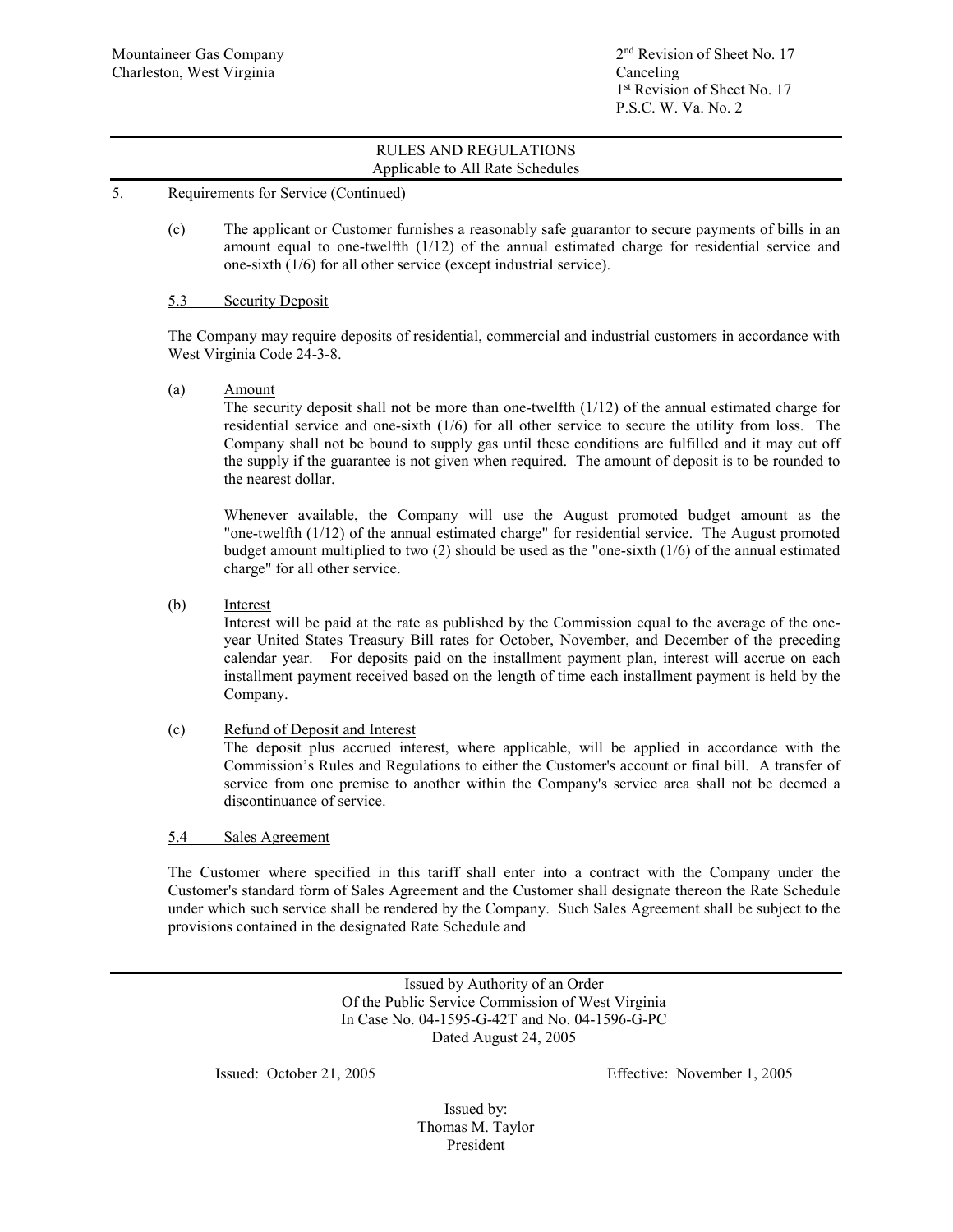# 5. Requirements for Service (continued)

the Rules and Regulations applicable thereto or any subsequent changes and revisions which are made in accordance with valid laws, orders, rules and regulations of duly constituted authorities having jurisdiction.

(a) Term

The term of the Sales Agreement executed by the Customer shall be for the period commencing with the initial delivery of gas through October 31, of the next succeeding year and from year to year thereafter, or such other term as may be agreed upon, until canceled by either the Customer or the Company giving written notice to the other no later than March 1, to become effective on November 1, of such year. Customers electing transportation service shall enter into an agreement of not less than one year for such service. The Company reserves the right to cancel any special contracts or transportation agreements after the initial term of one (1) year, upon thirty (30) days written notice to the Customer.

(b) Successors and Assigns

Any company which shall succeed by purchase, merger or consolidation to the properties substantially or as an entirety, of the Company or of the Customer, as the case may be, shall be entitled to the rights and shall be required by the transferring party to assume the obligations of its predecessor in title under the Sales Agreement; and upon such succession, the transferring party shall be free and discharged of all obligations under the Sales Agreement, and the successor substituted as the sole and primary obligor. Otherwise than as set out herein, neither party shall assign the Sales Agreement or any of its rights thereunder unless it first shall have obtained the consent thereto in writing of the other party.

(c) Waiver of Default

No waiver by either party of any one or more defaults by the other in the performance of any provisions of the Sales Agreement shall operate or be construed as a waiver of any future default or defaults, whether of a like or of a different character.

### (d) Changes in Contracted Volumes MDFQ (MDV) or Rate Schedule(s) Changes in contracted volumes shall be made in any one of the following ways:

(1) In the event the customer shall desire an increase in its then effective contracted volumes MDFQ (MDV), the customer shall notify the Company by January 1 of any year as to the total amount of increase required and, if the customer is advised by the Company that it will be able to supply such an increase, then the customer shall on or before March 1 of any year execute a contract to become effective November 1 of such year which shall specify the total amount required.

> Issued by Authority of an Order Of the Public Service Commission of West Virginia In Case No. 04-1595-G-42T and No. 04-1596-G-PC Dated August 24, 2005

Issued: October 21, 2005 Effective: November 1, 2005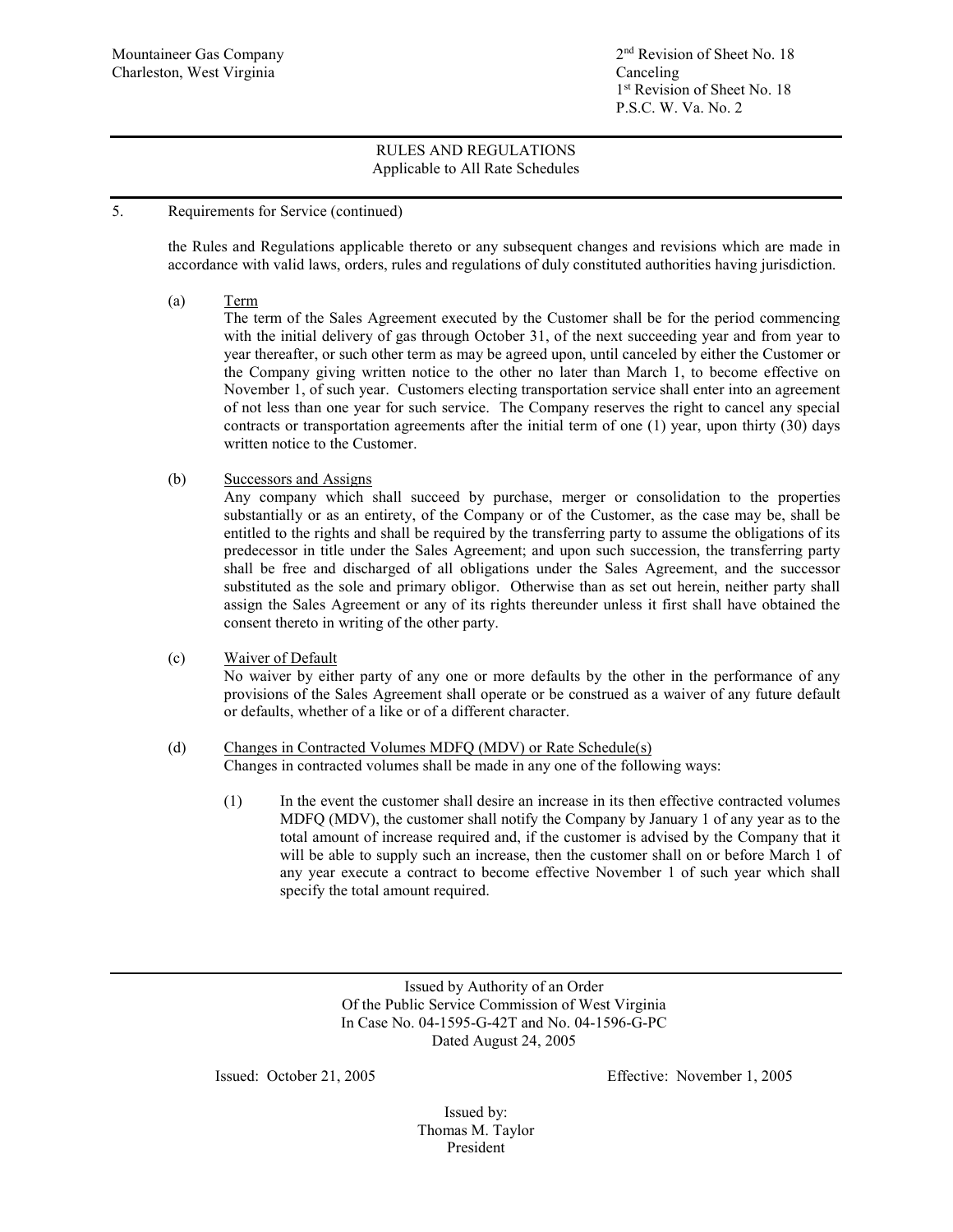# 5. Requirements for Service (continued)

# (d) Changes in Contracted Volumes MDFQ (MDV) or Rate Schedule(s) (continued)

- (2) In the event the customer shall desire a decrease in its then effective contracted volumes MDFQ (MDV), after the expiration of the development period, which shall be mutually agreed upon by the Company and the customer, but in any event not to exceed one year, the customer shall notify the Company on or before March 1 in any year of the desired decrease to become effective November 1 of such year, and the Company may grant such decrease providing the desired decrease does not exceed the Company's ability to offset such decreases against reductions in contracted volumes from its supplier(s), or the customer and the Company may mutually agree to the decrease providing the Company can otherwise utilize such decrease.
- (3) For increases or decreases in effective contracted volumes requested on shorter notice than in (a) and (b) above, the Company shall, giving consideration to all pertinent factors, use its best efforts to comply with such requests.
- (4) When seeking to change service classification, customers shall submit their request in writing, including justification, to the Company. The Company shall consider its contractual obligations to suppliers, availability of supply, and in particular the customer's current service classification and length of service under such classification when responding to the request. Where the customer is eligible for service under more than one service classification, the Company shall make the final determination of the appropriate classification.

## 5.5 Operating Information and Estimates

Upon request of the Company, the customer shall from time to time submit estimates of the daily, monthly and annual volumes of gas required, including peak day requirements, together with such other operating data as the Company may require in order to plan its operations.

## 6. Billing and Payment

## 6.1 Billing Period

Bills will be rendered and be payable once each month. The Company will read meters once each month, or at its option read meters once each two months. As to any customer whose meter is read once each two months, the consumption for the first month of each bimonthly meter-reading period shall be determined by calculation on the basis of the customer's previous usage--considering factors such as variations in weather, number of days in the period, the trend in seasonal usage, etc., in order to provide as nearly accurate a bill as possible without actually reading the meter. The customer's consumption for the second month of each bimonthly meter-reading period shall be determined by actual measurement taken from the customer's meter and subtracting therefrom the calculated consumption for the first month of the bimonthly meter-reading period.

> Issued by Authority of an Order Of the Public Service Commission of West Virginia In Case No. 04-1595-G-42T and No. 04-1596-G-PC Dated August 24, 2005

Issued: October 21, 2005 Effective: November 1, 2005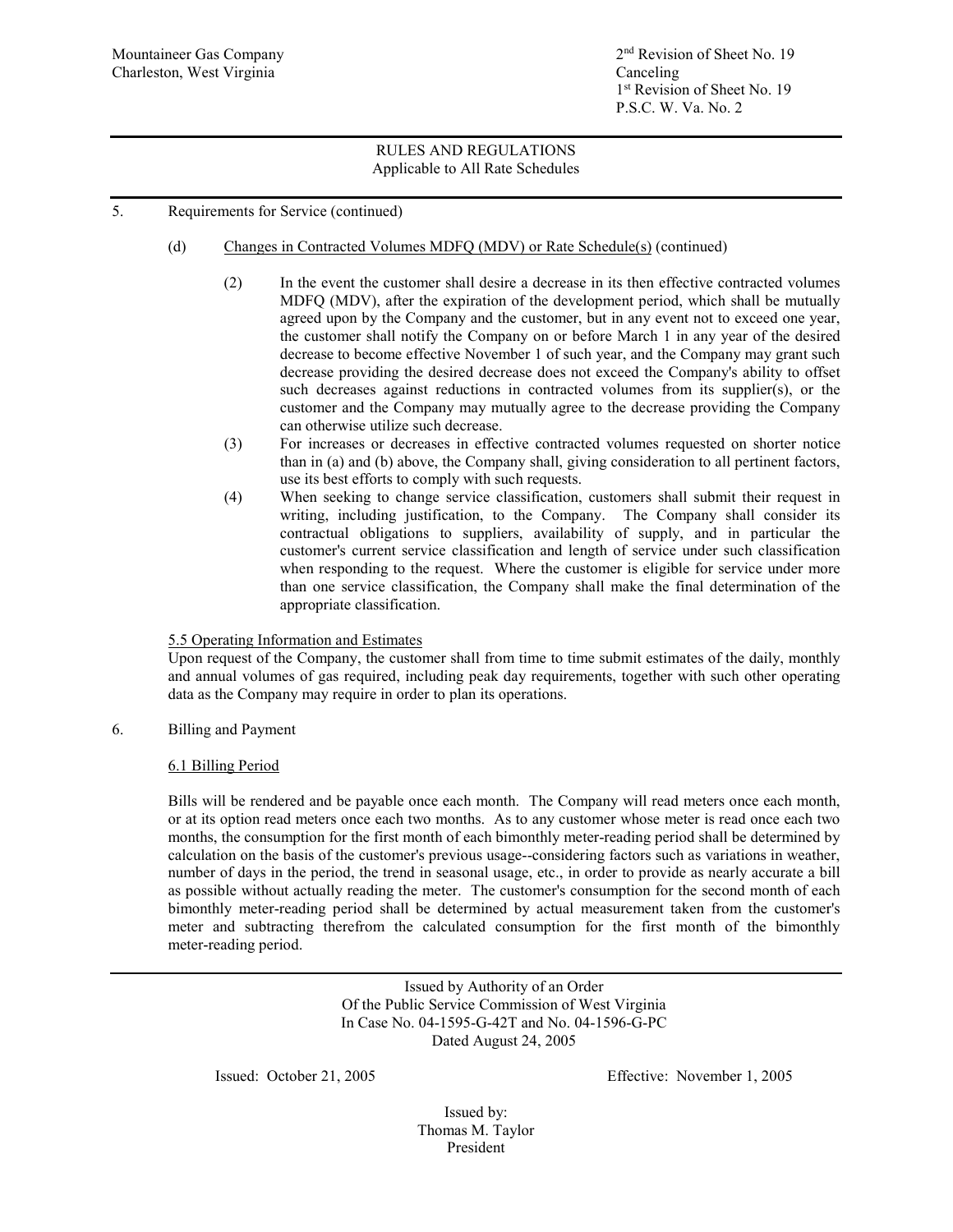## 6. Billing and Payment (Continued)

### 6.2 Estimated Consumption

When the Company is unable to obtain an actual meter-reading because of inability to gain access to the meter, or because of extreme weather conditions, emergencies, equipment failures, work stoppages or any other circumstances, the Company will render appropriately marked estimated bills which are to be paid in accordance with the provisions of this tariff. An estimated bill is subject to revision when an actual reading discloses a material difference from the estimate.

### 6.3 Customer Billing Information

When information necessary for billing purposes is in the control of the Customer, the Customer shall furnish such information to the Company on or before the fifth (5th) day following the date of final meter reading of each month.

Upon request the Company will supply any customer annually with card forms upon which he may record his meter reading for the first month of each bi-monthly meter reading period; and if such card is received by the Company on the date specified on such card the bill for such month will be computed from the meter reading shown on the card instead of by estimate. The Company will adjust estimates of bills for changes in condition of which it has been notified in advance by a customer.

### 6.4 Application of Rate Schedule

The Company will compute bills under this schedule of monthly rates for the classification of service applicable to the Customer's usage based on information obtained by the Company or furnished by the Customer.

### 6.5 Verification

Both the Company and the Customer shall have the right to examine at reasonable times, books, records and charts of the other to the extent necessary to verify the accuracy of any statement, charge or computation made under or pursuant to any of the provisions hereof.

### 6.6 Payment (C)

Bills for gas service are due immediately upon being rendered. If a bill has not been paid by the latest payment date, the Customer will be assessed a delayed payment penalty in accordance with Section 6.7. However, in instances when the date so indicated falls on a Saturday, Sunday, a legal holiday or a business day in which the Company's or agent's office may be closed, the next following business day will be recognized as the last payment date. Any payment made by mail, by credit card or electronic check, or at an authorized payment location shall be deemed to have been made on the date of actual receipt of payment by the Company.

### (C) Indicates a change in text or regulation

Issued by Authority of an Order Of the Public Service Commission of West Virginia In General Order No. 185.40 Dated June 11, 2018

Issued by: Tom M. Taylor President

Issued: September 10, 2018 Effective: September 10, 2018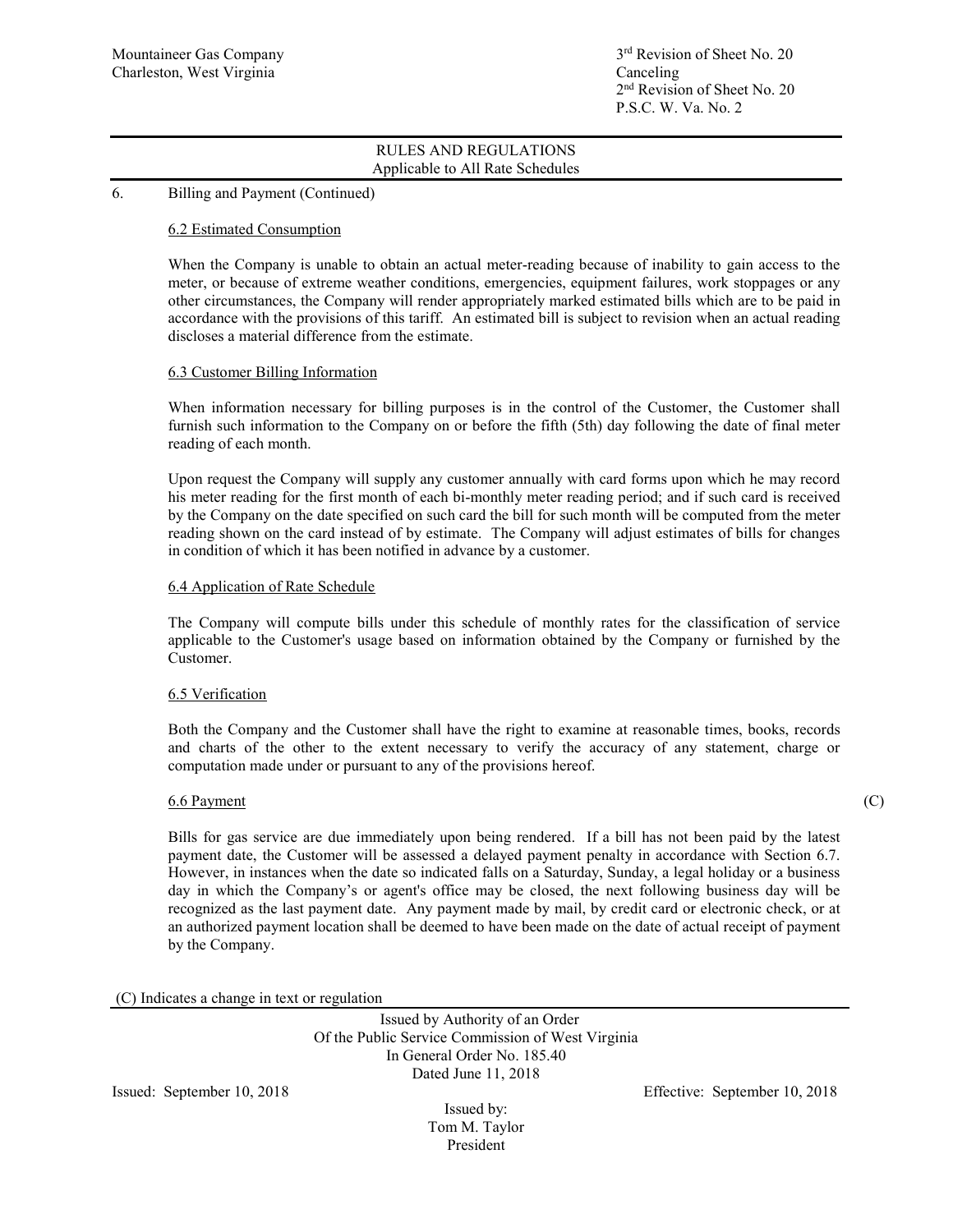Mountaineer Gas Company 2<sup>nd</sup> Revision of Sheet No. 20A 1<sup>st</sup> Revision of Sheet No. 20A P.S.C. W. Va. No. 2

## RULES AND REGULATIONS Applicable to All Rate Schedules

### 6. Billing and Payment (Continued)

### 6.6 Payment (Continued)

If the Company receives a negotiable instrument from an applicant or a customer as payment of any bill, charge or deposit due, and if such instrument (including electronic payment) is subsequently dishonored or is uncollectible for any reason, the Company may charge the applicant or customer a processing fee of fifteen dollars (\$15.00) or the actual processing fee incurred by the Company, whichever is less.

Where the service facilities or other equipment have been tampered with, resulting in improper measurement of the service supplied, the customer shall be required to pay for such gas service as the Company may estimate, from available information, to have been used but not registered by the Company's meter, and in addition thereto, shall be required to bear all costs incurred by the Company for investigations and inspections, and for such protective equipment as, in the judgment of the Company, may be necessary.

> Issued by Authority of an Order Of the Public Service Commission of West Virginia In Case No. 04-1595-G-42T and No. 04-1596-G-PC Dated August 24, 2005

Issued: October 21, 2005 Effective: November 1, 2005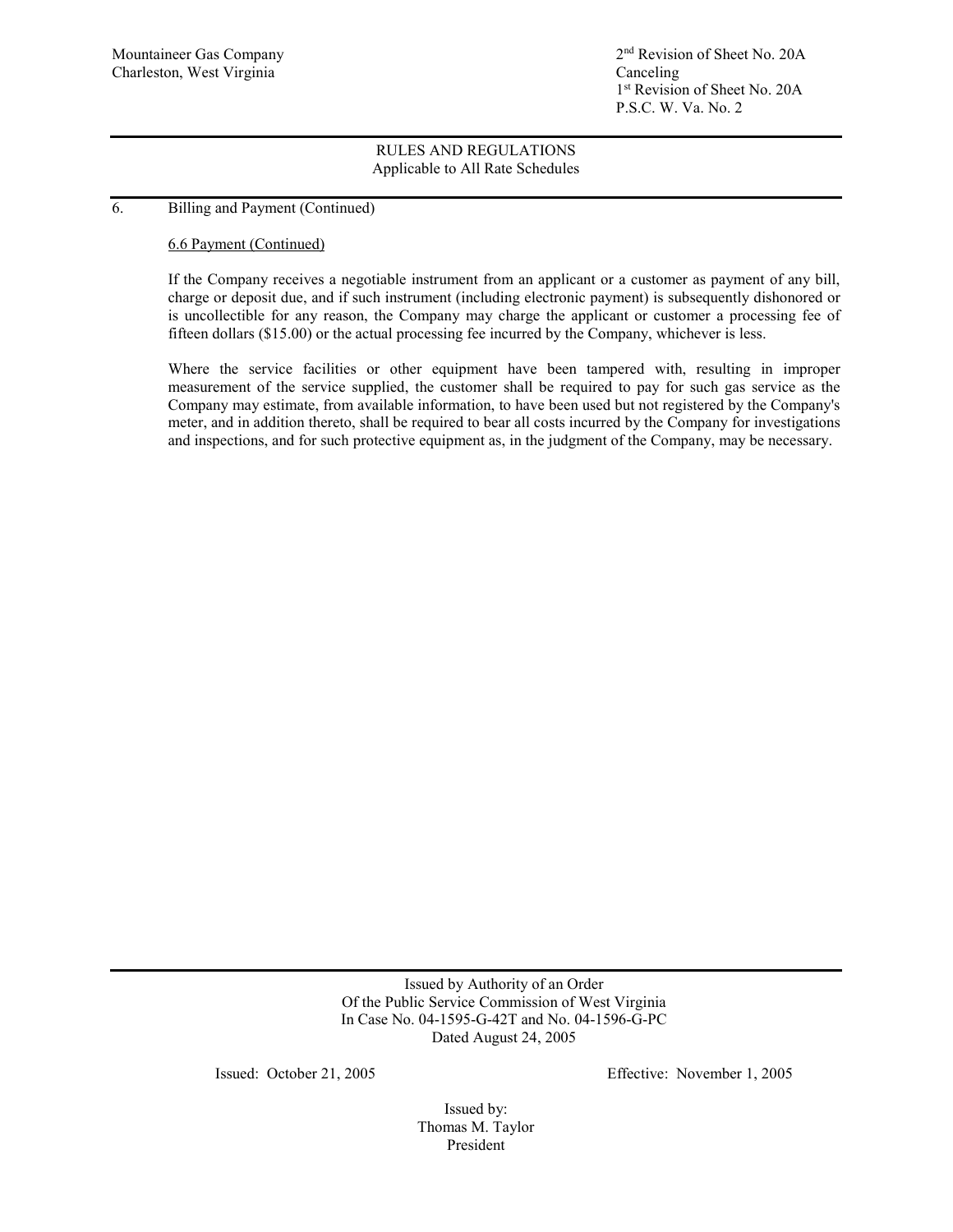# 6. Billing and Payment (Continued)

# 6.7 Delayed Payment Penalty (C)

On all current usage bills not paid by a Residential Customer (Rate Schedule RS) by the latest payment date (20 days after the bill has been rendered), a delayed payment penalty of three quarters of one percent (0.75%) will be added to the net current amount unpaid. The delayed payment penalty is not interest and is to be collected only once for each bill where it is appropriate.

On all current usage bills not paid by a Non-Residential Customer (Rate Schedules: GS, LGS, WS, IS, LIS, NGV) by the latest payment date (20 days after the bill has been rendered), a delayed payment penalty of one percent (1%) will be added to the net current amount unpaid. The delayed payment penalty is not interest and is to be collected only once for each bill where it is appropriate.

## 6.7.1 Shut off Service for Non Payment (C, M)

If such failure to pay continues for thirty (30) days after the bill has been rendered, the Company, in addition to any other remedy it may have hereunder, may, suspend further delivery of gas, with notice pursuant to Rule 4.8 of the Commission's Rules and Regulations for the Government of Gas Utilities and Gas Pipeline Safety, until such amount is paid; provided, however, that if the Customer in good faith shall dispute the amount of any bill or part thereof and shall pay to the Company such amounts as it concedes to be correct and, at any time thereafter within thirty (30) days of a demand made by the Company, shall furnish good and sufficient surety bond in the amount and with surety satisfaction to the Company, guaranteeing payment to the Company of the amount ultimately found due upon such bills after a final determination which may be reached either by agreement or judgment of the courts, as may be the case, then the Company shall not be entitled to suspend further delivery of gas unless and until default be made in the conditions of such bond.

# 6.8 Adjustment of Billing Errors

If it shall be found that at any time or times the Customer has been overcharged or undercharged in any form whatsoever under the provisions hereof and the Customer shall have actually paid the bills containing such overcharge or undercharge, then within thirty (30) days after the final determination thereof, the Company shall refund the amount of any such overcharge, and the Customer shall pay the amount of any such undercharge. In the event an error is discovered in the amount billed in any statement rendered by the Company, such error shall be adjusted within thirty (30) days of the determination thereof, provided that the claim therefore shall have been made within thirty (30) days from the date of discovery of such error, but in any event within twelve (12) months from the date of such incorrect invoice or statement. (For dual purpose meters see Section 4.8. of the Company's Rules and Regulations).

(C) Indicates change in text or regulation (M) Indicates Moved

> Issued by Authority of an Order Of the Public Service Commission of West Virginia In General Order No. 185.40 Dated January 4, 2019

Issued: January 24, 2019 Effective: September 10, 2018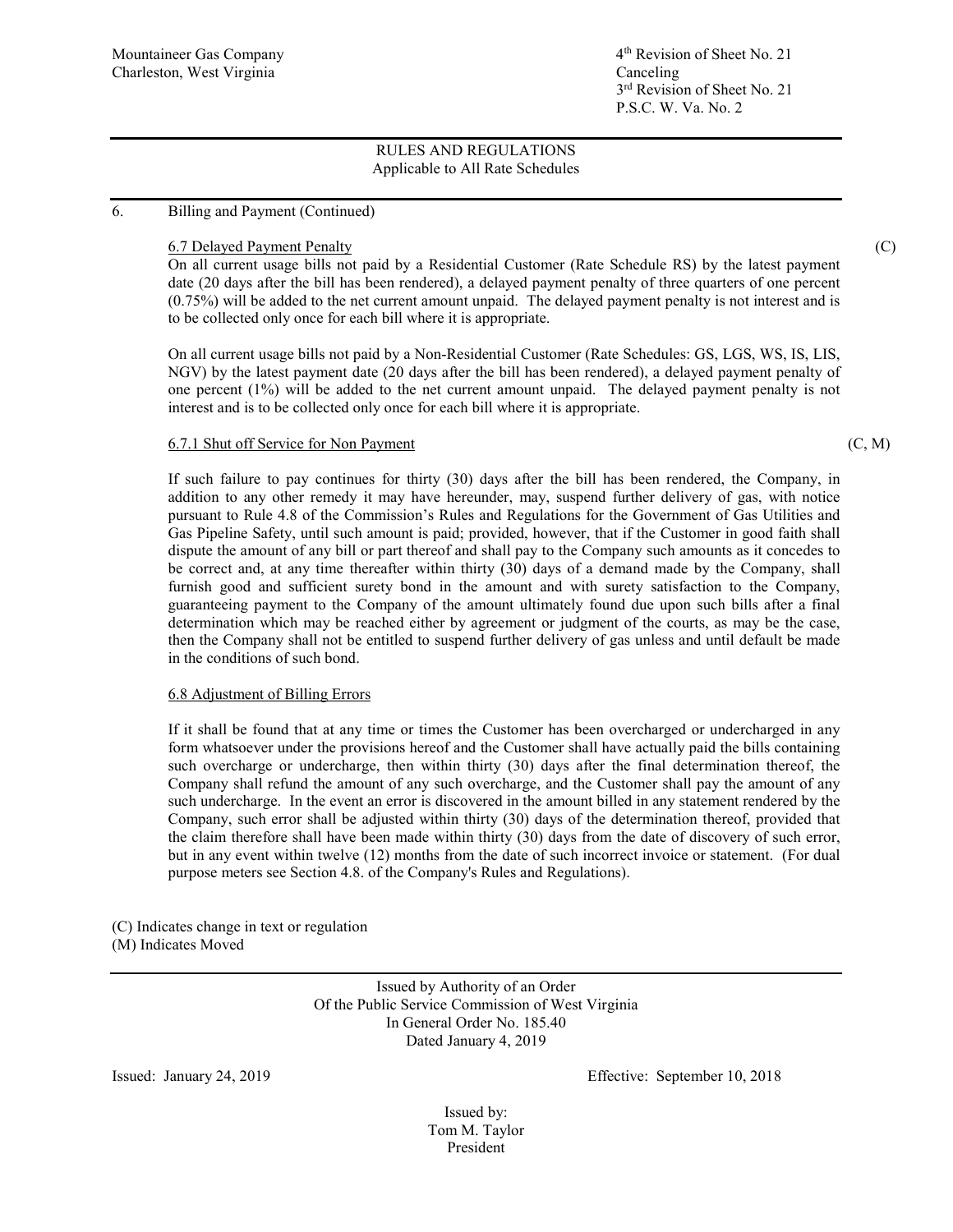6. Billing and Payment (continued)

### 6.9 Budget Billing (C)

Residential customers served by Mountaineer Gas Company have had the option to be billed based on the Average Payment Plan as described below. Upon installation of a new billing system expected to occur on or near January 1, 2010, Mountaineer will offer a Budget Payment Plan as described below and will no longer offer the Average Payment Plan. Customers on the Average Payment plan will be transitioned to the Budget Payment Plan as described below.

### (a) Average Payment Plan (APP)

At the request of any qualified residential Customer who uses gas as the primary source for space heating, monthly budget payments for such Customers shall be made as follows:

Customers have the option of using the Average Payment Plan (APP) wherein bills will be rendered monthly and will be based on 1/12 of the Customer's latest twelve months usage. The budget amount for the APP shall be based on average usage calculated to the nearest tenth of an Mcf. Any difference between the Average Payments and the actual charges for the twelve-month average payment period at its anniversary will be amortized over the next twelve-month period. An APP account with a credit balance at its anniversary shall be refunded only upon request of the Customer. If a participant in the APP fails to make two or more consecutive monthly payments, the Company shall have the option of terminating that Customer's participation in the plan.

Effective with the implementation of the new Customer Information System, residential customers on the APP will be billed the same amount as their most recent APP amount. Unless due to a change in rates or a change in the customer's usage pattern, this amount will continue to be billed by the Company until a new amount is determined under the Budget Payment Plan below. At such time, the APP will be terminated.

## (b) Budget Payment Plan (BPP) – effective January 1, 2010 (N)

On January 1, 2010, all APP customers not in arrears will be converted to BPP customers with the same payment amount established in December 2009. Any other residential customers, who are not in arrears for gas service, may elect to pay their bills in accordance with the Company's Budget Payment Plan (BPP) and may start on this plan at any time during the year. Residential customers who are in arrears may be allowed to be billed in accordance with the Company's BPP at the discretion of the Company. Monthly budget payment amounts will be determined by the Company based upon actual or, if not available, estimated annual usage at the customer's premise adjusted for normal temperatures and priced at the Company's currently approved rates. The monthly payment amounts are subject to modification to reflect changes in the customer's usage patterns, abnormal weather conditions, and whenever new rates approved by the Commission become effective.

### (C) Denotes Change (N) Denotes New

Issued by Authority of an Order Of the Public Service Commission of West Virginia In Case No. 09-1659-G-T Dated December 10, 2009

Issued: January 7, 2010 Effective: January 1, 2010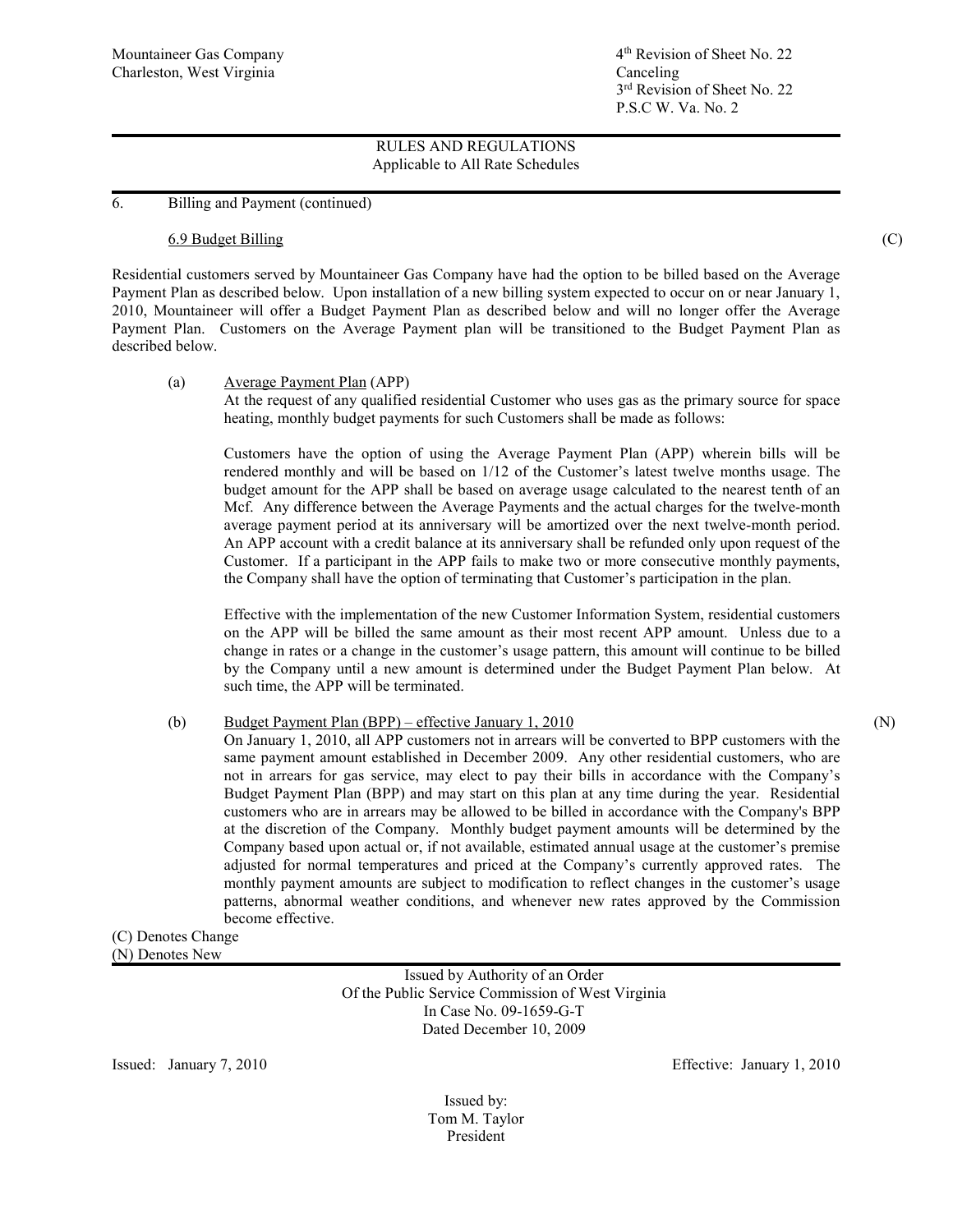6. Billing and Payment (continued)

### 6.9 Budget Billing (C)

The last payment under the BPP will be in June of each year. The difference between budget payments and actual charges for the budget year (over or under) will be carried into the next budget year and spread over the twelve budget payment periods for customers remaining on the BPP. A BPP account with a credit balance at the end of the BPP year shall be refunded only upon the request of the Customer.

The monthly budget payment amount shall not be construed by the Customer as a guaranty of assurance that the total actual charges will not exceed such estimate.

This BPP will be canceled and the total account balance shall become due, or in the event of a credit balance, such balance shall be refunded, under the following circumstances:

- 1. Discontinuance of the BPP at Customer's request.
- 2. Discontinuance of gas service at Customer's request.
- 3. Termination of service for non-payment of bills pursuant to proper notice as defined in the Rules and Regulations of the Public Service Commission of West Virginia; or
- 4. The Customer fails to make two or more budget payments in any twelve-month period.

(C) Denotes Change (N) Denotes New

> Issued by Authority of an Order Of the Public Service Commission of West Virginia In Case No. 09-1659-G-T Dated December 10, 2009

Issued: January 7, 2010 Effective: January 1, 2010

Issued by: Tom M. Taylor President

(N)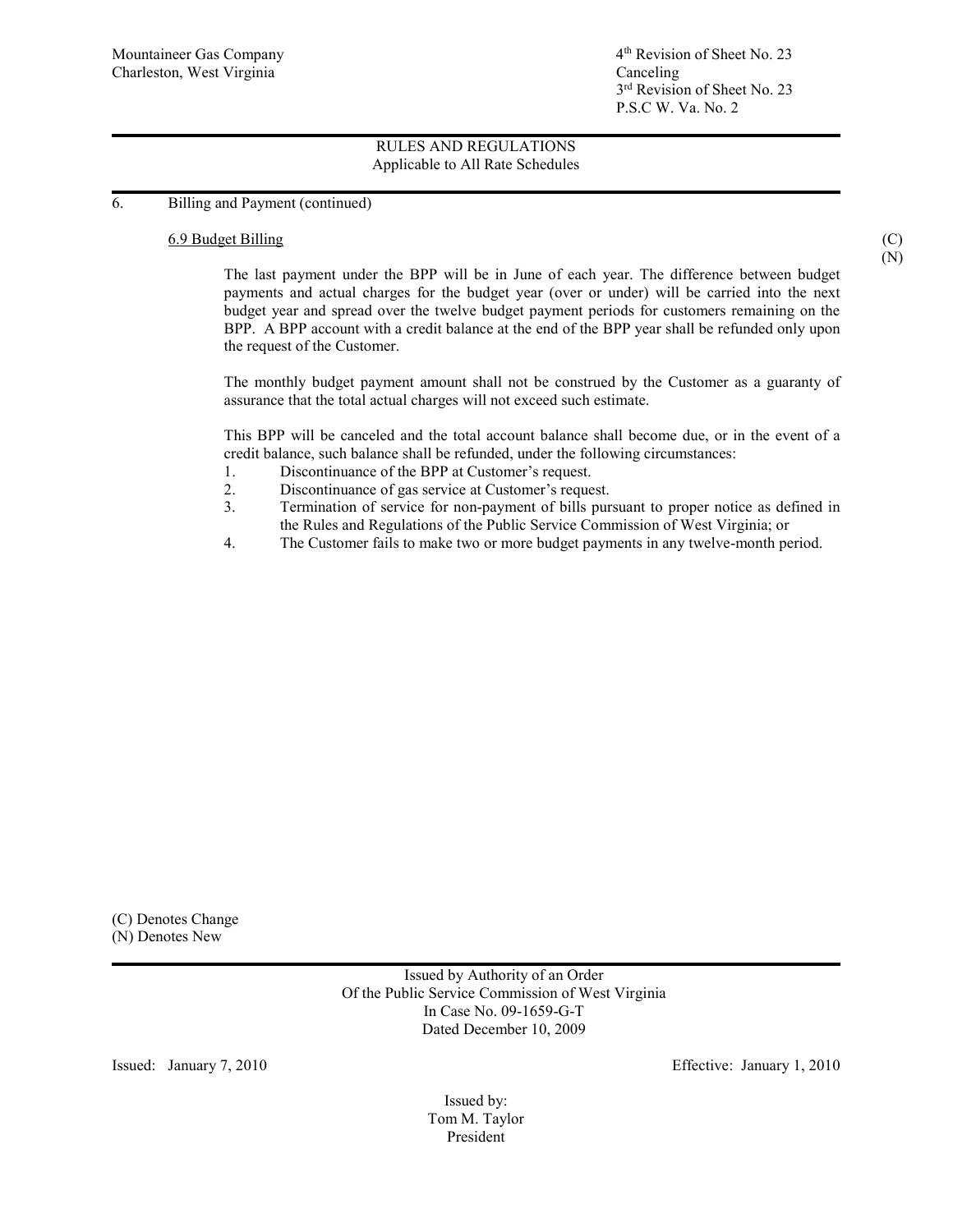Mountaineer Gas Company 3<sup>rd</sup> Revision of Sheet No. 24<br>Charleston, West Virginia Canceling Canceling 2<sup>nd</sup> Revision of Sheet No. 24 P.S.C. W. Va. No. 2

> RULES AND REGULATIONS Applicable to All Rate Schedules

Sheet No. 24 intentionally left blank.

Issued by Authority of an Order Of the Public Service Commission of West Virginia In Case No. 04-1595-G-42T and No. 04-1596-G-PC Dated August 24, 2005

Issued: October 21, 2005 Effective: November 1, 2005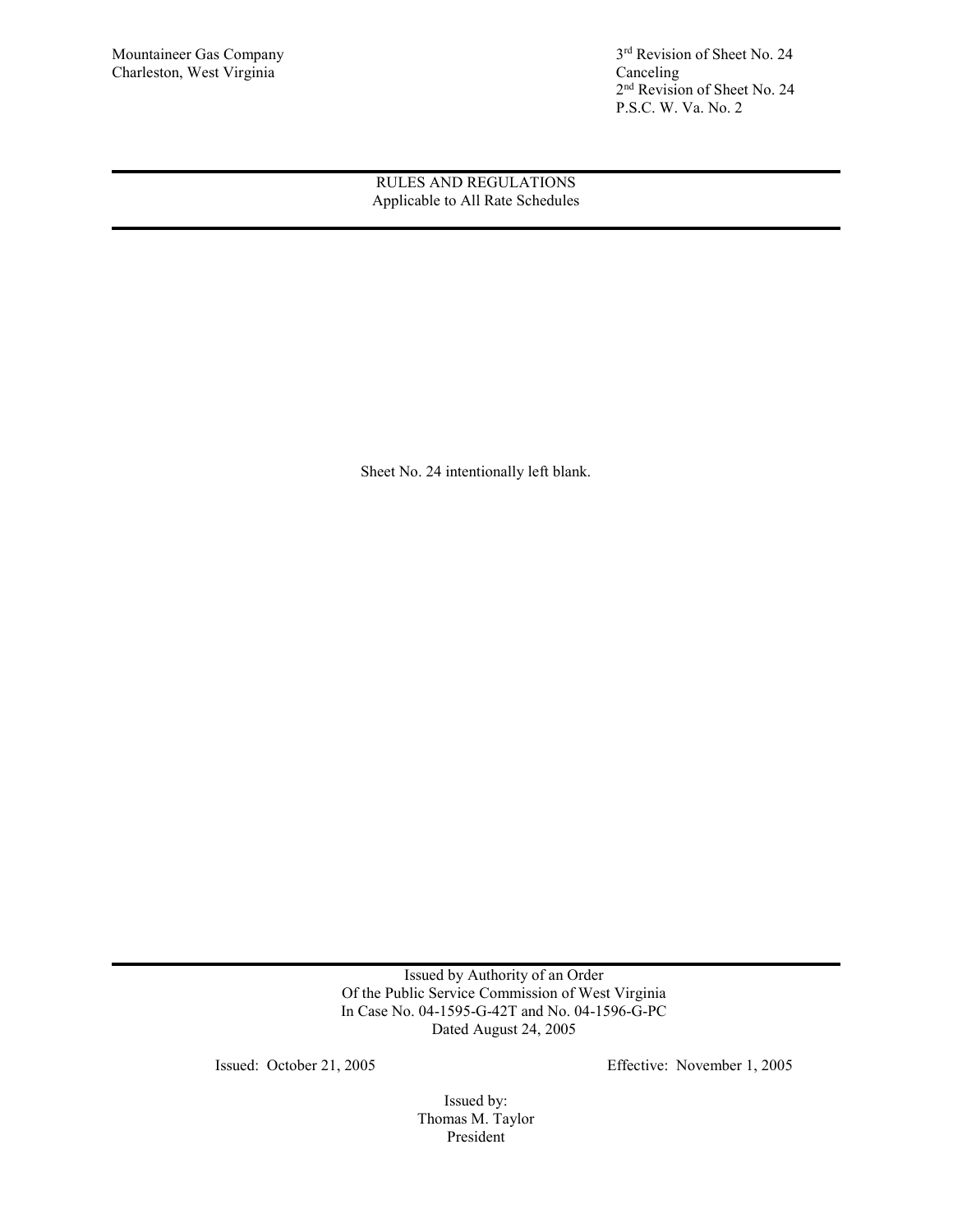Mountaineer Gas Company 3rd Revision of Sheet No. 25 2nd Revision of Sheet No. 25 P.S.C. W. Va. No. 2

> RULES AND REGULATIONS Applicable to All Rate Schedules

## 6.10 Local Tax Surcharge

The Customer shall reimburse the Company or be reimbursed by the Company in an amount equal to the amount of any sales, use, transactions, occupation, value added, gross receipts, adjusted gross receipts, service production, severance, gathering, transmission, export or excise tax, assessment, fee or other exaction hereafter levied, assessed or fixed or repealed or reduced by the United States or the State of West Virginia, or any other state or governmental authority including municipalities and other political subdivisions, and any tax, assessment, exaction or fee of a similar nature or equivalent in effect (not including net income, excess profits, capital stock, franchise or general property taxes), newly imposed or in addition to or greater than, or newly repealed or reduced or less than, those being levied, assessed or fixed at July 1, 1974, if any, or measured by, in respect of, or applicable to the profits, capital stock, franchise or general property taxes, newly imposed or in addition to greater than, or newly repealed or reduced or less than, those being levied, assessed or fixed at July 1, 1974, if any, on measured by, in respect of, or

> Issued by Authority of an Order Of the Public Service Commission of West Virginia In Case No. 04-1595-G-42T and No. 04-1596-G-PC Dated August 24, 2005

Issued: October 21, 2005 Effective: November 1, 2005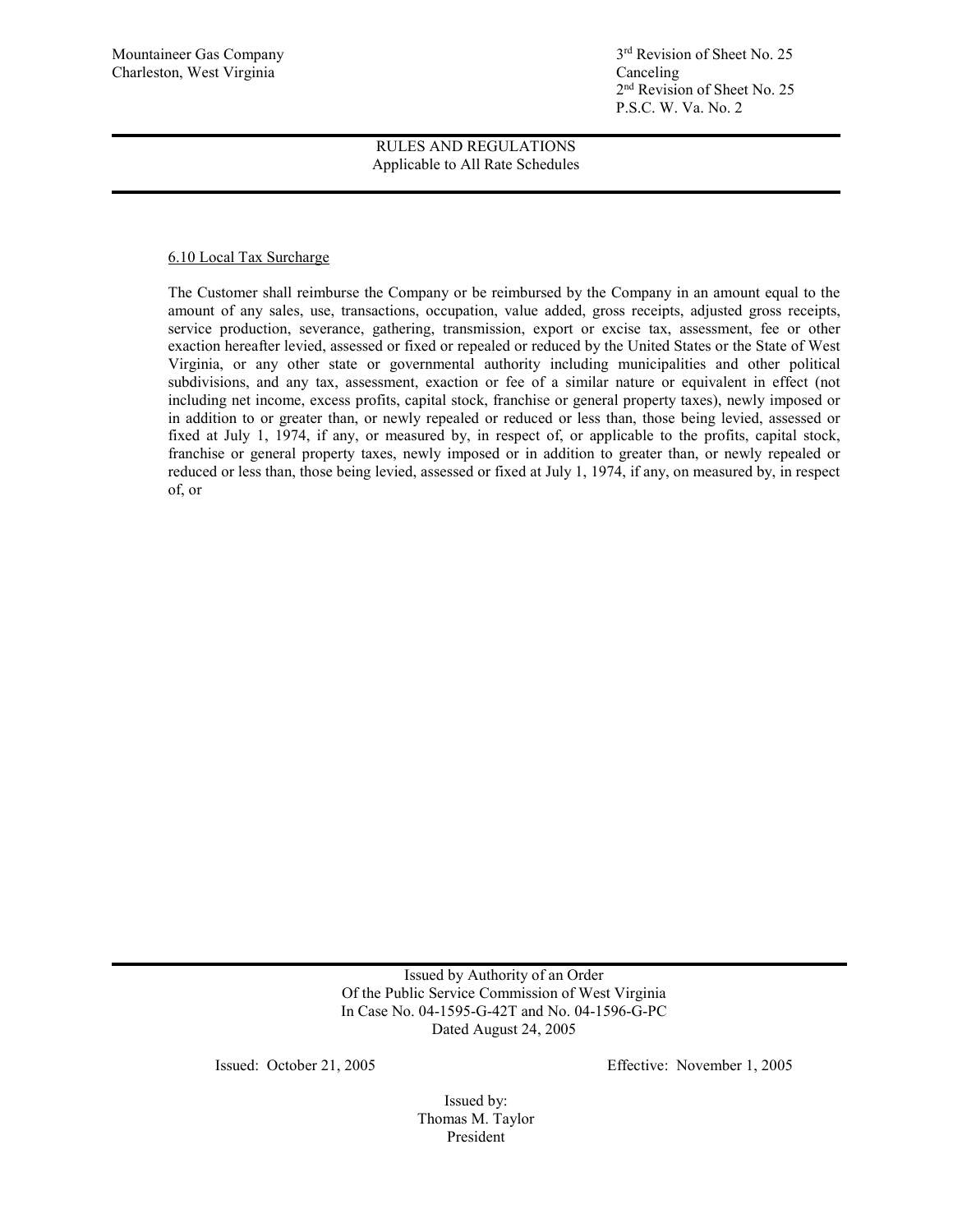# 6. Billing and Payment (continued)

# 6.10 Local Tax Surcharge (continued)

applicable to the natural gas to be delivered by the Company to the Customer under this Rate Schedule, for which the Company may be liable or may be relieved from during any month of the term hereof, either directly or indirectly through any obligation to reimburse others, which has not been included in the rates and charges or in determining the unit cost under the Purchased Gas Adjustment clause set forth heretofore. The billing for such reimbursement (whether flowing from or to the Customer) shall be included and may be shown as a separate item or items in the bills to be rendered monthly by the Company to the Customer for all gas sold under this agreement. In the event all or any part of such tax liability, assessment, fee, other exaction, or relief, is not finally determined, or if reimbursement has been deficient, then the amount of such reimbursement required in respect of such tax liability, assessment, fee, other exaction, or relief, not finally determined or deficient at the time of prior billing(s) shall later be set forth for all months in any calendar year in a statement to be rendered by the Company to the Customer by April 1, of the following year; and the reimbursement shall be paid pursuant to such statement on or before May 1, of such following year.

## 6.11 Final Bill

Final billed accounts with credit balances of less than \$1.00 shall be refunded only upon request of the Customer.

## 7. Possession of Gas and Warranty of Title

## 7.1 Control of Gas

The Company shall be deemed to be the owner and in control and possession of the gas hereunder until it shall have been physically delivered to the Customer at the point or points of delivery, after which the Customer shall be deemed to be the owner and in control and possession thereof.

## 7.2 Division of Responsibility

The Customer shall have no responsibility with respect to any gas hereunder until it is physically delivered by the Company, or on account of anything which may be done, happen or arise with respect to said gas before such delivery; and the Company shall have no responsibility (other than for the actual damages that the Customer may incur as a result of the Company delivering gas which fails to comply with the requirements of Section 2 of these Rules and Regulations) with respect to said gas after such delivery to the Customer, or on account of anything which may be done, happen or arise with respect to said gas after such delivery.

> Issued by Authority of an Order Of the Public Service Commission of West Virginia In Case No. 04-1595-G-42T and No. 04-1596-G-PC Dated August 24, 2005

Issued: October 21, 2005 Effective: November 1, 2005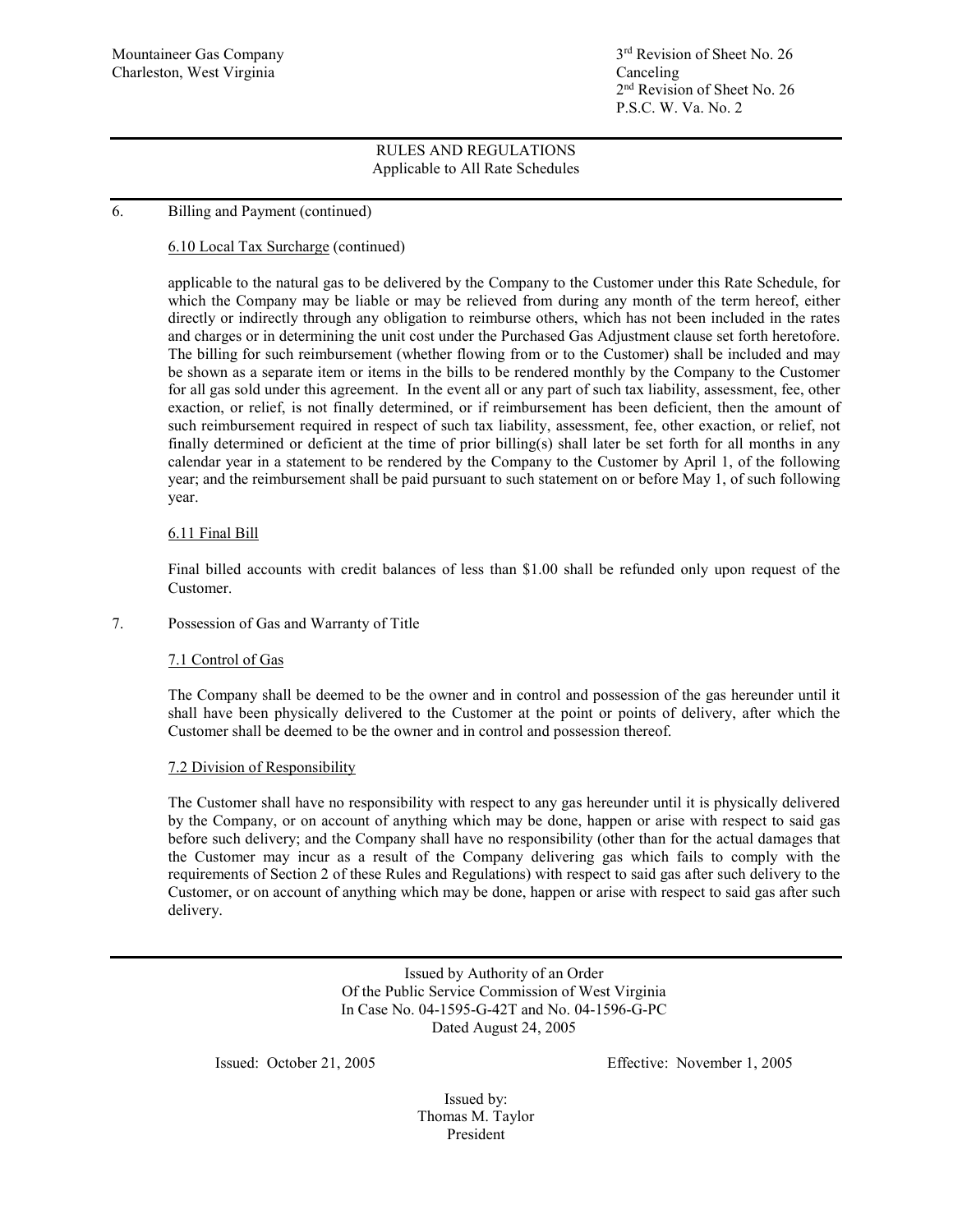## 7. Possession of Gas and Warranty of Title (continued)

## 7.3 Warranty of Title

The Company agrees that it will, and it hereby does, warrant that it will at the time of physical delivery have good title to all gas sold and delivered by it to the Customer, free and clear of all liens, encumbrances and claims whatsoever, that it will at such time of delivery have good right and title to sell said gas as aforesaid, that it will indemnify the Customer and save it harmless from all suits, actions, debts, accounts, damages, costs, losses and expenses arising from or out of adverse claims of any or all persons to said gas.

Where the Customer is utilizing Company transportation the Customer shall warrant that it will at the time of physical delivery to the Company have good title to all gas so delivered in like, kind manner as stated in this Section 7.3.

### 8. Extension of Mains

### 8.1 Extension of Mains

The Company will extend its mains in accordance with Rule 5.5 of the Commission's Rules and Regulations for the Government of Gas Utilities and Gas Pipeline Safety. Furthermore, the Company may extend its mains beyond the requirements of the Commission's Rules and Regulations for each applicant when at the sole discretion of the Company potential sales warrant such an extension, and the Company determines sufficient funds are available.

### 9. Service Discontinuance and Termination

### 9.1 Discontinuance Notice by Customer (C, M)

Any Customer who is about to vacate any premise supplied with gas, or who for any reason wishes to have service discontinued, shall give at least three (3) days' notice to the Company specifying the date on which it is desired that service be discontinued. Any Customer who fails to give proper notice shall be liable for all gas which passes through the meter, until: the account is terminated; another party occupies the premises and agrees to assume responsibility for gas service; or, the Customer notifies the Company that he or she has or will vacate the premises, in which case he or she shall be responsible for gas used for the period, not to exceed three (3) days, before the Company is able to discontinue service.

(C) Indicates Change in Text or Regulation (M) Indicates Moved

> Issued by Authority of an Order Of the Public Service Commission of West Virginia In General Order No. 185.40 Dated June 11, 2018

Issued: September 10, 2018 Effective: September 10, 2018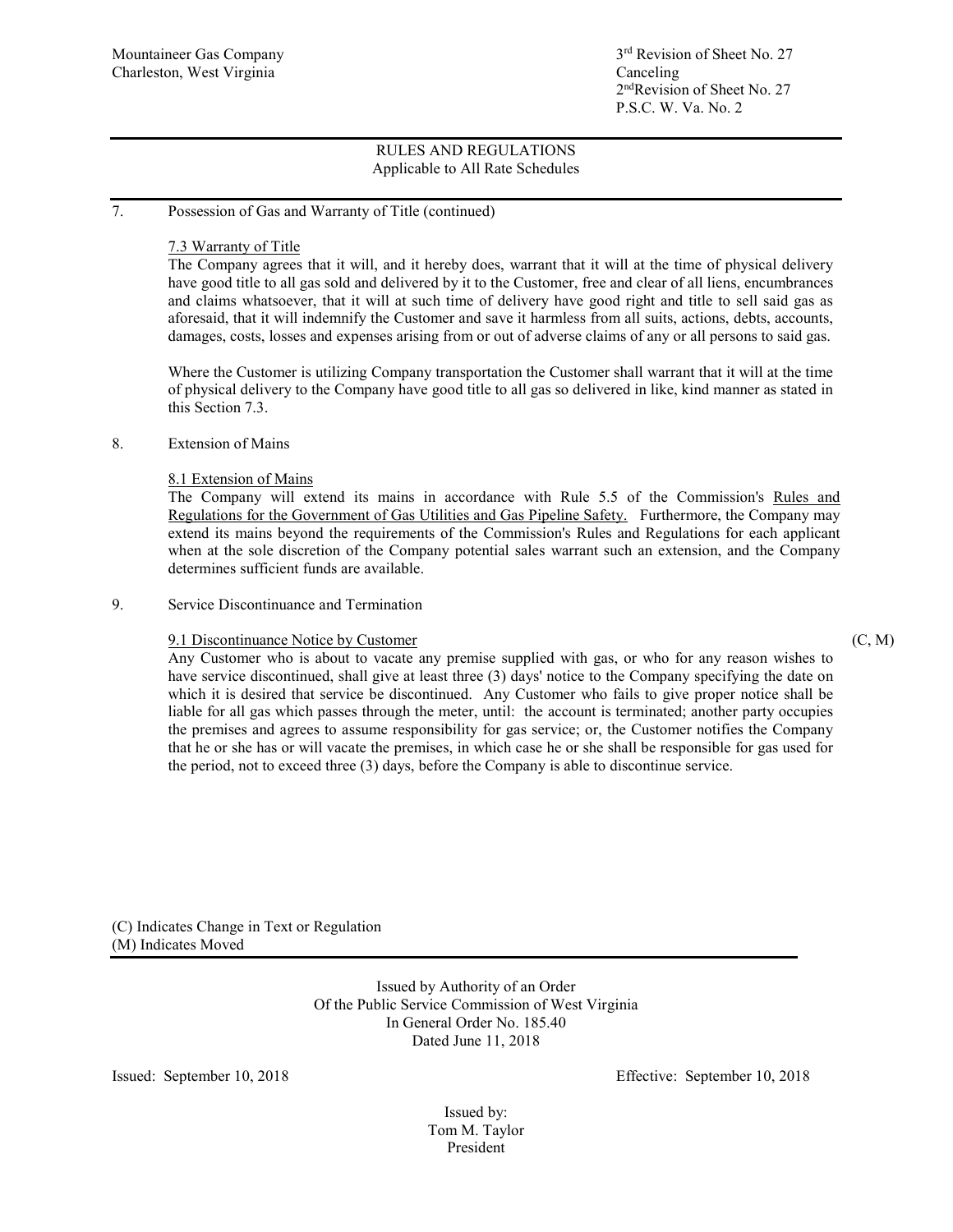## 9.2 Termination

The Company may terminate service and remove its meter and other property from any premises:

- (a) Upon written notice to the Customer, as provided in Gas Rule 4.8., for any one of the following reasons:
	- (1) Nonpayment of an undisputed or unreasonably disputed delinquent account;
	- (2) Failure to post a deposit, provide a guarantee or establish credit;
	- (3) Unreasonable refusal to permit access to meters, service connections, and other property of the utility for the purpose of maintenance, repair or meter reading;
	- (4) Unauthorized interference with or diversion of use the utility service delivered on or about the affected dwelling;
	- (5) Fraud or material misrepresentation of identity for the purpose of obtaining utility service;
	- (6) Tampering with meters or other utility service.
- (b) Without written notice based on an occurrence within the judgment of the Company which endangers the safety of any person or may prove harmful to the energy delivery system of the Company.

(M) Indicates Moved

Issued by Authority of an Order Of the Public Service Commission of West Virginia In General Order No. 185.40 Dated June 11, 2018

Issued: September 10, 2018 Effective: September 10, 2018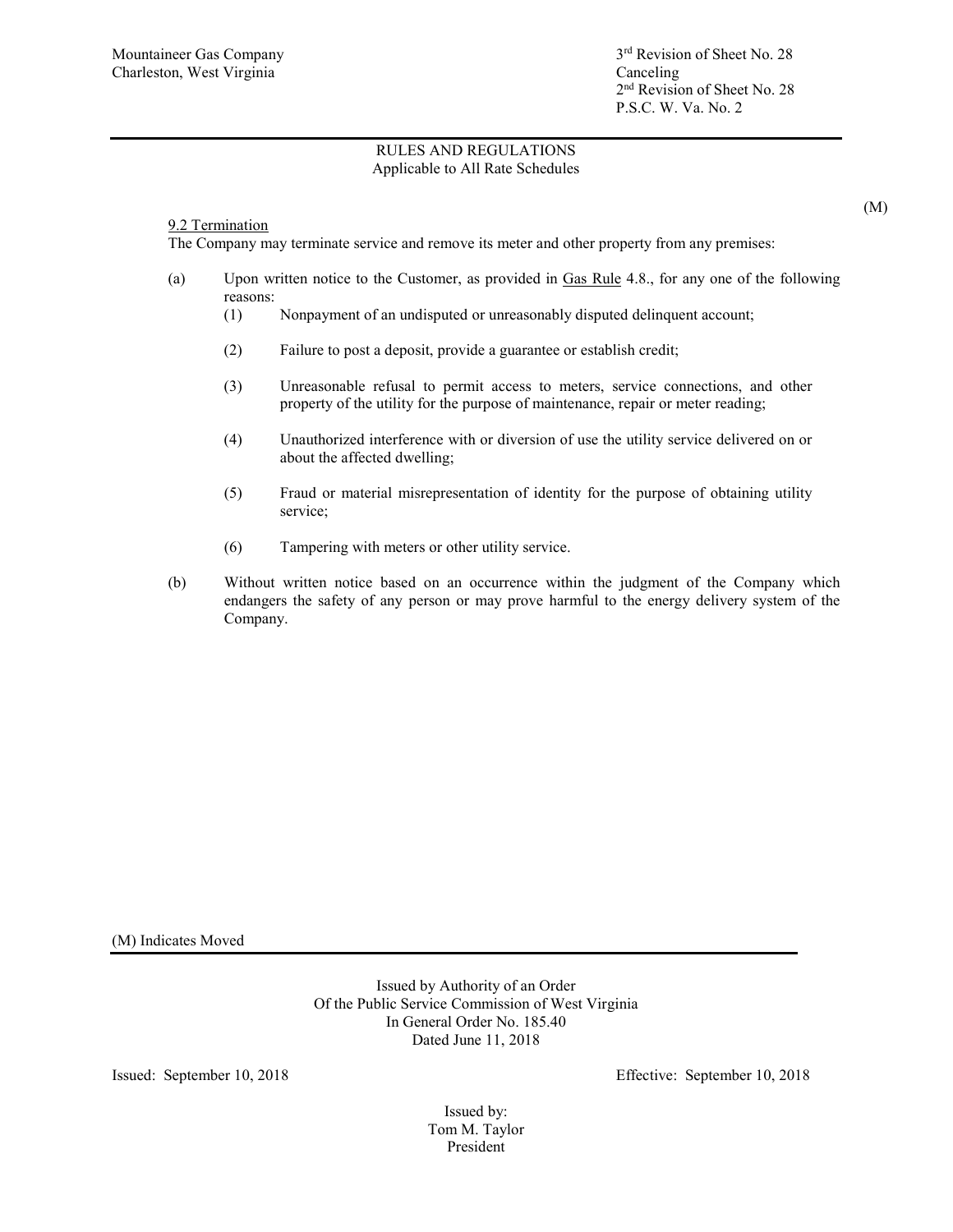### 9. Service Discontinuance and Termination (Continued)

### 9.3 Reconnection Charge

For customers who apply for service within eight (8) months following a previous request for discontinuance of service, a reconnection charge of \$25.00 plus a charge based on the number of months the customer is disconnected multiplied by the customer charge, shall be assessed prior to re-establishment of service at the same premises. For all other customers, there shall be a \$25.00 reconnection charge assessed prior to re-establishment of service at the same premises.

### 9.4 Restoration of Service

Service shall be restored to customers whose service has been terminated in accordance with Sections 9.1and 9.2 of these Rules and Regulations upon correction of the cause, reason, or condition for violation of this Tariff and a payment equal to the reconnection charge.

## 10. Curtailment and Interruption of Service

## 10.1 Company's Right to Curtail or Interrupt

The Company recognizes its primary public service obligation to maintain gas service to its customers with varying priorities to each of its classes of customers depending upon the severity of lack of adequate supplies of gas or capacity. Accordingly, when, in the Company's judgment, it does not, or anticipates it will not have an adequate supply of gas or capacity necessary to serve the full demands of all of its customers, the Company shall have the right to partially or completely curtail service of each of its classes of customers in accordance with the order of curtailment set forth below. (Priority 1 being the highest priority for service.) Curtailment does not apply to the use of restriction of interruptible service (sometimes referred to as "Interruption"). If required, the Company shall order physical interruption before curtailment (see section 10.1.2).

## Priority 1

Residential, small commercial customers (less than 50 Mcf on a peak day), and commercial customers where service is provided for domestic and/or nonresidential purposes to multiple premises served by a single meter.

Priority 2

- (a) Firm industrial and commercial requirements for plant protection.
- (b) Firm large volume commercial requirements (50 Mcf or more on a peak day).
- (c) Firm small volume industrial requirements (up to an average of 300 Mcf per day during
- any calendar month). (d) Firm industrial requirements for feedstock and process needs not specified in categories 2(a) or 2(c).

### Priority 3

All other firm industrial requirements not specified in 2, 4, or 5.

Issued by Authority of an Order Of the Public Service Commission of West Virginia In Case No. 04-1595-G-42T and No. 04-1596-G-PC Dated August 24, 2005

Issued: October 21, 2005 Effective: November 1, 2005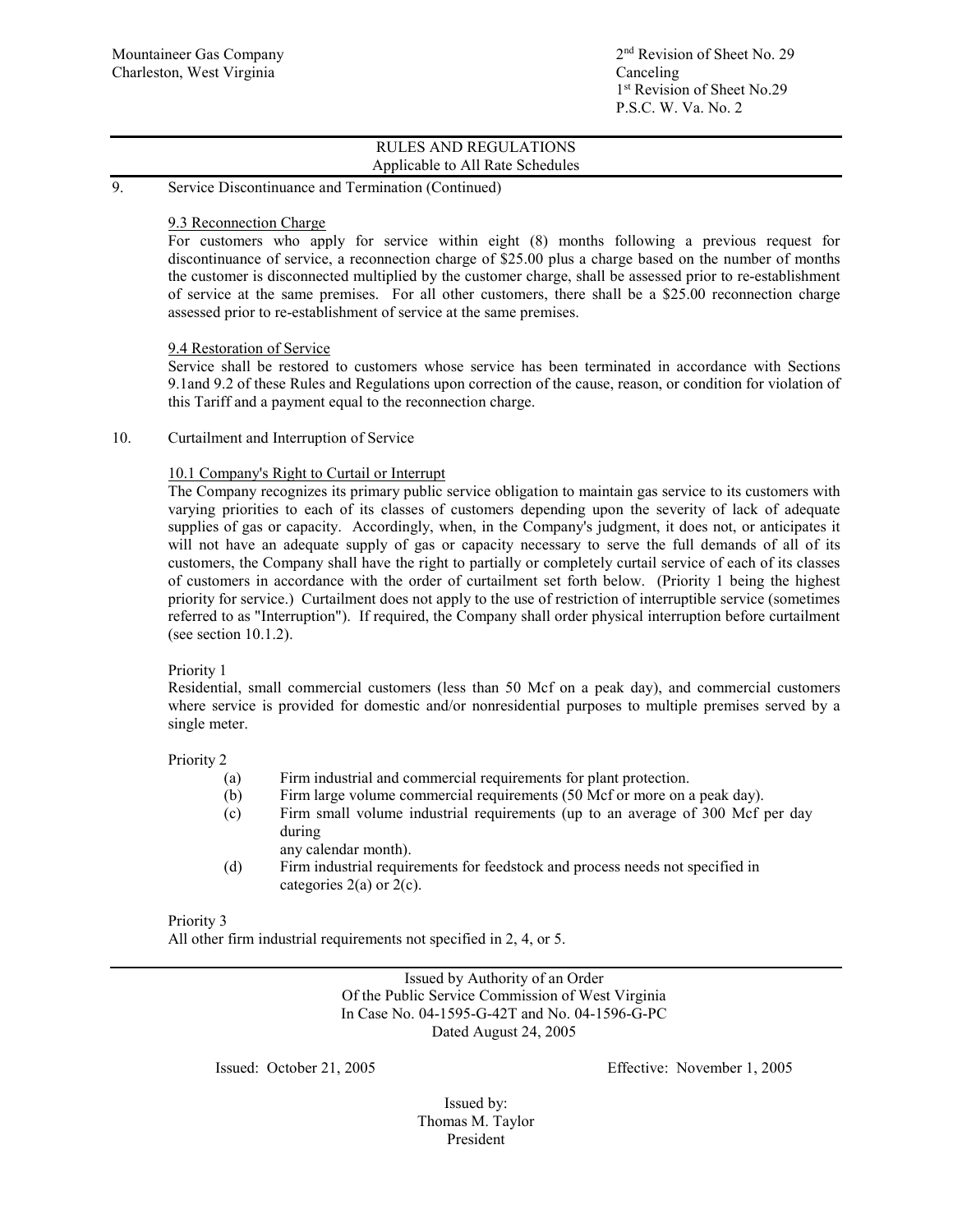Mountaineer Gas Company 2<sup>nd</sup> Revision of Sheet No. 29A 1<sup>st</sup> Revision of Sheet No. 29A P.S.C. W. Va. No. 2

## RULES AND REGULATIONS Applicable to All Rate Schedules

## 10. Curtailment and Interruption of Service (continued)

Priority 4

Firm industrial requirements for boiler fuel use at less than 3000 Mcf/day but more than 1500 Mcf/day where alternate fuel capabilities can meet such requirements.

> Issued by Authority of an Order Of the Public Service Commission of West Virginia In Case No. 04-1595-G-42T and No. 04-1596-G-PC Dated August 24, 2005

Issued: October 21, 2005 Effective: November 1, 2005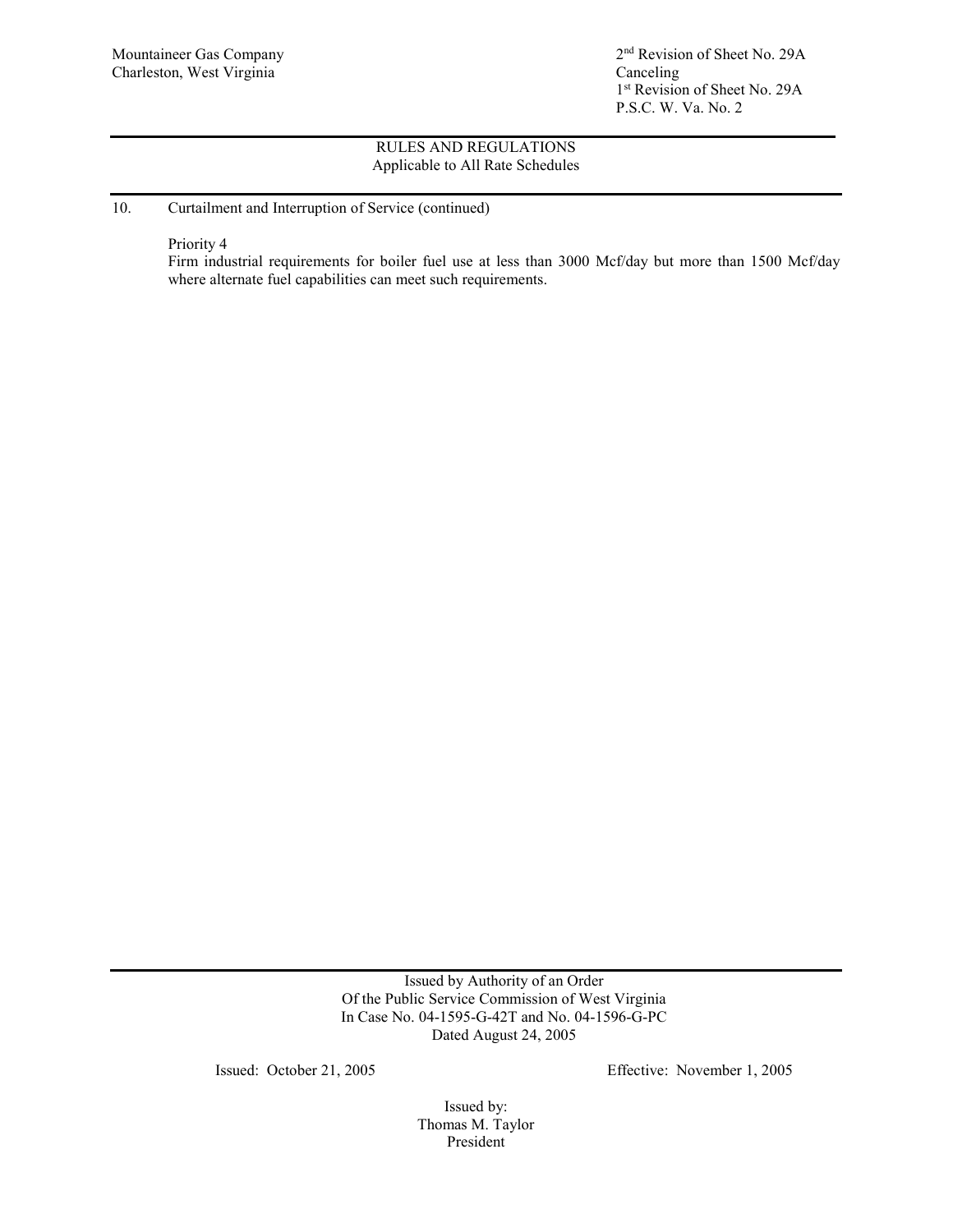## Curtailment and Interruption of Service (Continued)

10.1 Company's Right to Curtail or Interrupt (Continued)

Priority 5

Firm industrial requirements for large volume (3000 Mcf/day or more per day) boiler fuel use where alternate fuel capabilities can meet such requirements.

Customers or their representatives shall furnish data as the Company may request for the implementation of the curtailment plan. A customer which refuses or is unable to supply the requested data shall be deemed to fall under the interruptible service "right to interrupt" category in the event of interruption.

## 10.1.2 Company's Right to Interrupt - Applicable to Interruptible Customers

Interruptible service may be restricted up to 100% by the Company upon reasonable notice, generally 24 hours, unless unforeseen conditions affecting the Company's gas system require shorter notice. Such notification shall be deemed to be given by telephonic communication from the Company's Gas Dispatcher to the Customer's representative, as designated by the Customer and a record thereof maintained at its Dispatcher's station. Gas service may be resumed only upon receipt of advisement by the Customer's representative from the Company's Gas Dispatcher. Further, for purposes of interruption, a customer with both an MDFQ (MDV), and/or firm transportation service and interruptible service will be treated as a firm customer to the extent of the customer's MDFQ (MDV), and/or firm transportation service and as interruptible for the remaining balance of the customer's supply requirements.

Customers receiving interruptible service may have such service restricted by the Company for reasons including, but not limited to:

- 1. Insufficient capacity or gas supply to meet all customers' needs.
- 2. Operational problems which affect the Company's ability to deliver gas to its customers.
- 3. Adverse weather conditions within the Company's operating area which place abnormal demands on the supply and/or deliverability of gas.
- 4. Lack of capacity or deliverability from sources of supply to the Company.
- 5. Any other reasonable cause.

The Company's priority in restricting service to interruptible customers will vary depending upon the circumstances present at the time of interruption, and the Company assumes no liability for any loss or damage, including, but not limited to, economic loss, that may be sustained by the customer and/or owner of the property by reason of any interruption or discontinuance of gas service.

In determining the priority of interruption in a specific situation the Company may consider such characteristics as the service classification of the customer (including the rate charged), availability of supply to the Company or individual customer, the location of the customer, the customer's historical usage, the customer's MDFQ (MDV), and/or any other information or circumstances deemed relevant by the Company.

> Issued by Authority of an Order Of the Public Service Commission of West Virginia In Case No. 04-1595-G-42T and No. 04-1596-G-PC Dated August 24, 2005

Issued: October 21, 2005 Effective: November 1, 2005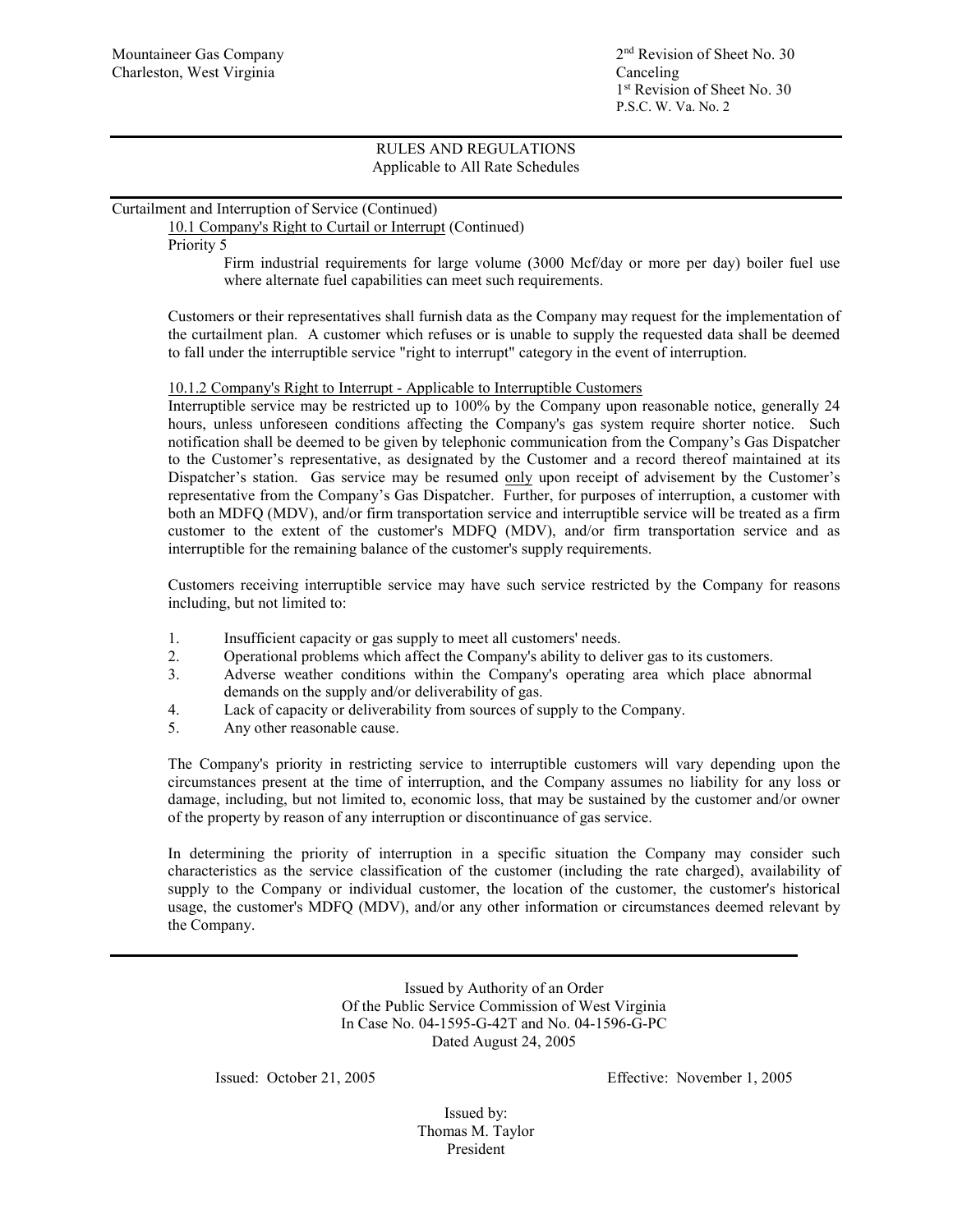Curtailment and Interruption of Service (Continued)

10.1.2 Company's Right to Interrupt - Applicable to Interruptible Customers (Continued) Except for customers that pay the Standby Charge, contracted for an MDFQ (MDV), and/or firm transportation service will be considered as lowest priority and will be interrupted first where possible.

By electing interruptible service, the customer acknowledges the Company's service responsibility to said customer may be restricted or interrupted for any reason and is in the lowest priority service classification offered by the Company.

In the event of a natural gas supply shortage, interruptible transportation customers agree to sell their natural gas supply to the Company, if the Company so desires, at the higher of the Company's weighted average cost of gas or the customer's own cost, for the month the shortage occurred. In such event the customer will be required to furnish a copy of the Customer's supply contract or other evidence of price to the Company upon request.

## 10.2 Customer's Obligations

Whenever the Company notifies a customer, interruptible or firm, that an interruption or curtailment situation respectively, exists, the Customer shall interrupt or curtail, as applicable, its receipt of deliveries to the level indicated by the Company.

## 10.3 Penalties and Other Charges for Failure to Interrupt or Curtail

On any day when the Customer has been given timely notice by the Company to interrupt or curtail, any quantity of gas taken in excess of the quantity specified to be made available on that day, will be subject to a penalty of Ten Dollars (\$10.00) per Mcf for all volumes taken in excess of one hundred and three percent (103%) of the volumes specified to be made available on such day by the Company. Any penalty or other charge for failure to interrupt or ~curtail shall be in addition to all charges, including, but not limited to, the commodity charge, as otherwise specified in the appropriate Rate Schedule.

Should the Company incur, directly or indirectly, as a result of the customer's failure to interrupt or curtail, penalties or other charges, these penalties and charges shall also be paid by the customer to the Company.

### 10.4 Penalty Charge for Failure to Provide Supply

For transportation customers not electing standby sales service [through an MDFQ (MDV) charge or other charge which recovers pipeline demand charges] or customers exceeding their standby sales service level, the Company may assess a penalty per Mcf, not to exceed ten dollars (\$10.00) per Mcf plus the Company's incurred gas costs (including penalties) for unauthorized takes of gas. Unauthorized takes of gas shall be volumes of gas taken by a customer from the Company when: (1) there is no current contract for sales service or the amount then exceeds the contracted for quantity; (2) the transportation customer shall not have delivered natural gas supplies sufficient to meet its requirements; and (3) the Customer has not elected standby sales service or has exceeded such reserved level.

> Issued by Authority of an Order Of the Public Service Commission of West Virginia In Case No. 04-1595-G-42T and No. 04-1596-G-PC Dated August 24, 2005

Issued: October 21, 2005 Effective: November 1, 2005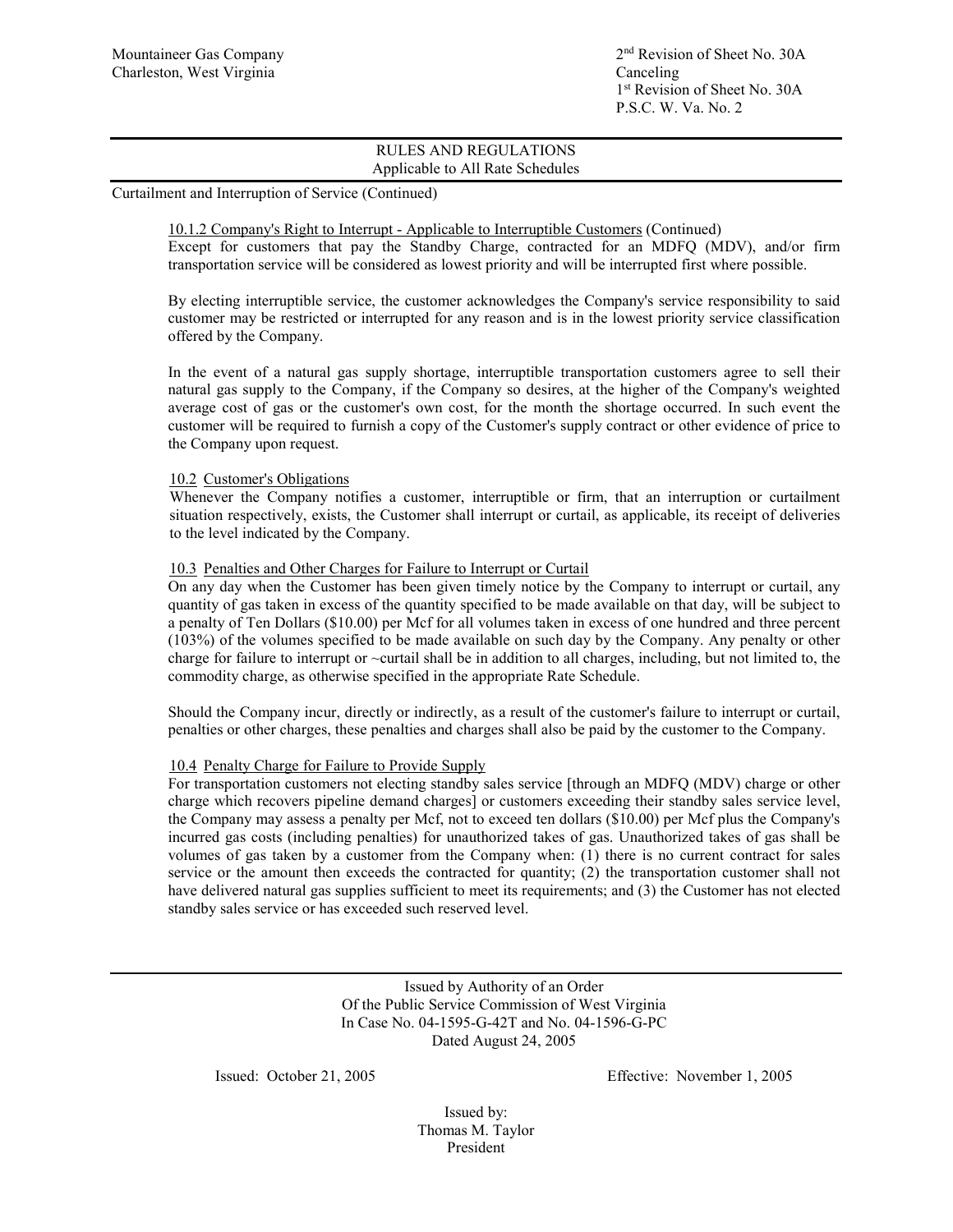Mountaineer Gas Company  $3<sup>nd</sup>$  Revision of Sheet No. 31 2nd Revision of Sheet No. 31 P.S.C. W.Va. No. 2

# RULES AND REGULATIONS Applicable to All Rate Schedules

### 10.4 Penalty Charge for Failure to Provide Supply (Continued)

Any penalty or other charge for failure to interrupt or curtail shall be in addition to all charges, including, but not limited to, the commodity charge, as otherwise specified in the appropriate Rate Schedule.

11. Standard Safety Requirements Concerning Customer Connections

The safety requirements and provisions governing the installation of customers' service lines or piping are set forth in the following publications which are available for public inspection at each of the Company's offices:

- (a) "Standards For Gas Piping on Customer's Premises". (Contains requirements for the installation and maintenance of gas service lines, meter set assemblies, house lines, meters and service regulators and their inspection and testing).
- (b) "National Fuel Gas Code," National Fire Protection Association, 470 Atlantic Avenue, Boston, Mass. 02210. (Contains requirements for customers' house piping and venting. The Company does not inspect or oversee the implementation of these requirements, that being the customer's responsibility).

Excess Flow Valves (EFV) – If the customer's service line is eligible, the Company will install an EFV at the customer's request and expense. A service line is eligible if the total meter load does not exceed 1,000 standard cubic feet per hour and the following provisions do not apply: (1) the service line does not operate at a pressure of 10 pounds per square inch or greater throughout the year; (2) the Company has prior experience with contaminants in the gas stream that could interfere with the EFV's operation or cause loss of service to a customer; (3) an EFV could interfere with necessary operation or maintenance activities, such as blowing liquids from the line; and (4) an EFV meeting the performance standards of 49 C.F.R. § 192.381 is not commercially available to the Company. If a customer has questions about his/her eligibility for an EFV, the customer should contact the Company at the customer service telephone number included on his/her billing statement. (N)

If the customer requests installation of the EFV and the Company has not scheduled the location for a service line replacement or a new service line, or the customer requests the installation prior to the Company's scheduled installation time, the customer shall be responsible for the estimated cost of the materials and installation to be paid prior to installation. The customer will be responsible for no more than the estimated cost.

(M)

(N) Indicates New (M) Indicates Moved

> Issued by Authority of an Order Of the Public Service Commission of West Virginia In Case No. 17-1305-G-T Dated October 11, 2017

Issued: October 16, 2017 Effective: October 13, 2017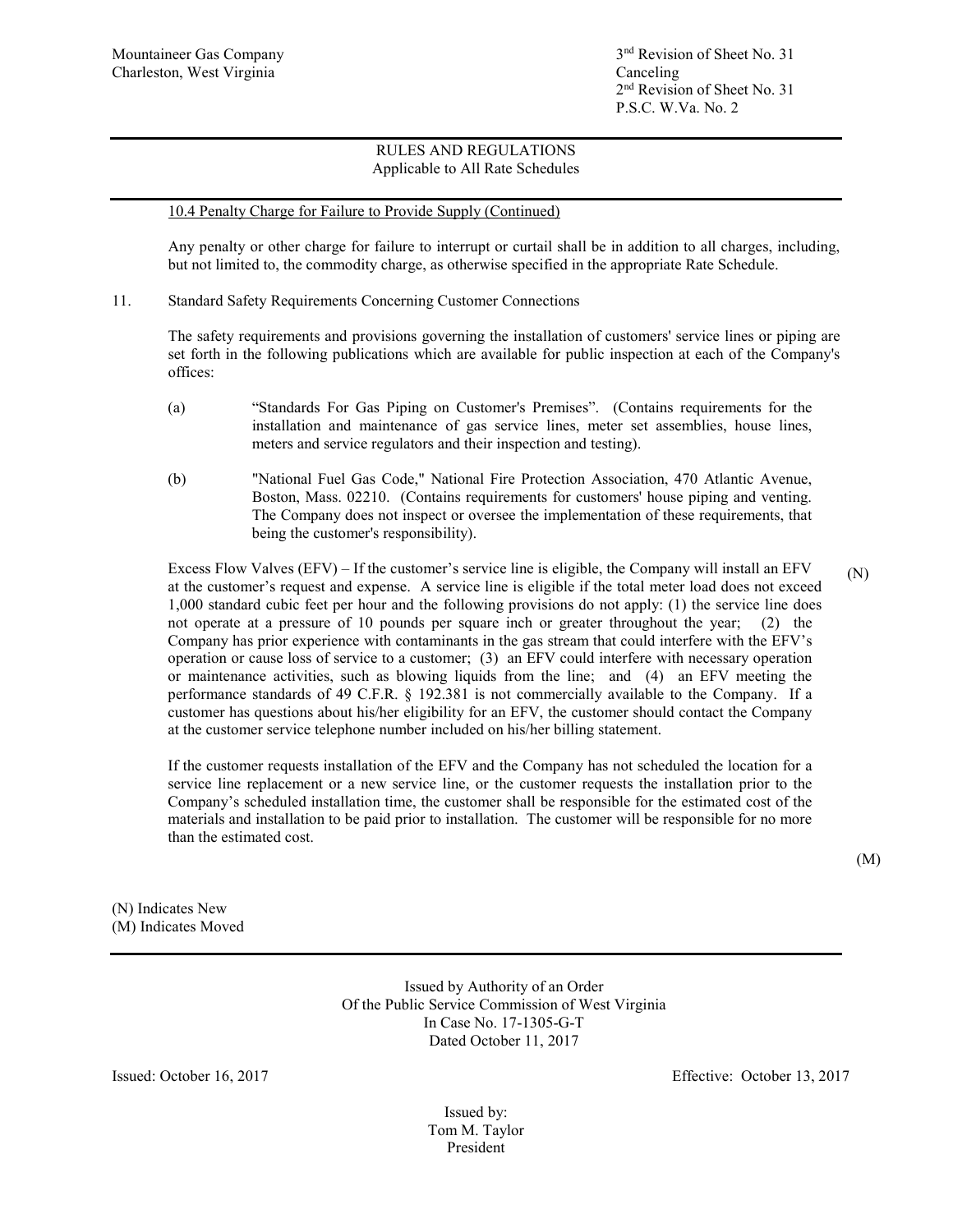Mountaineer Gas Company 1988 and 1997 and 1998 and 1998 and 1998 and 1998 and 1998 and 1998 and 1998 and 1998 and 1998 and 1998 and 1998 and 1998 and 1999 and 1999 and 1999 and 1999 and 1999 and 1999 and 1999 and 1999 and 3rd Revision of Sheet No. 32 P.S.C. W. Va. No. 2

## RULES AND REGULATIONS Applicable to All Rate Schedules

12. Exemptions to Rate, Rules and Regulations

In a number of municipalities, certain public buildings and limited number of street lights are supplied free or at reduced rates on account of provisions or requirements contained in Ordinances, Franchises, or Agreements granting rights of way and in a few instances, special rates are allowed in consideration of Rights of Way over private property under special contracts made prior to the establishment of the Public Service Commission of West Virginia.

13. Payment Arrangement (C)

- (A) Residential Customer Prior to Termination of Gas Service
	- 1. When a customer calls to make a deferred payment arrangement (DPA) before termination, the Company will offer the Customer a standard deferred payment agreement in which the total delinquency is to be paid over twelve (12) months in equal payments. If a customer desires a payment period shorter than twelve (12) months, the Company will accept the shorter term. The agreed to DPA amount is in addition to current bills. The Company has elected to not charge a two percent (2%) service fee on the delinquency balance in determining the DPA amount.
	- 2. A customer that has been terminated for failure to comply with a standard DPA must pay up-front a minimum of one-half of the total delinquency or other amount ordered by the Commission and a customer deposit pursuant to Section 5.3 herein. The Customer must also enter into a new DPA under which the remaining balance of the prior DPA will be paid over a maximum of six (6) months. In addition, the Customer must pay a reconnection charge pursuant to Section 9.3 or request the Company incorporate the reconnection charge into the amount to be paid pursuant to the new DPA.
	- 3. After a DPA has been established, if the customer's financial condition significantly changes and the existing DPA works a hardship, the Company and the Customer may renegotiate the DPA. During the renegotiation period, the customer must timely pay the current bill and make some payment on the arrearage. The Company shall not be required to renegotiate a DPA due to a significant change in financial circumstances more than once.

(C) Indicates change in text or regulation

Issued by Authority of an Order Of the Public Service Commission of West Virginia In General Order No. 185.40 Dated June 11, 2018

Issued: September 10, 2018 Effective: September 10, 2018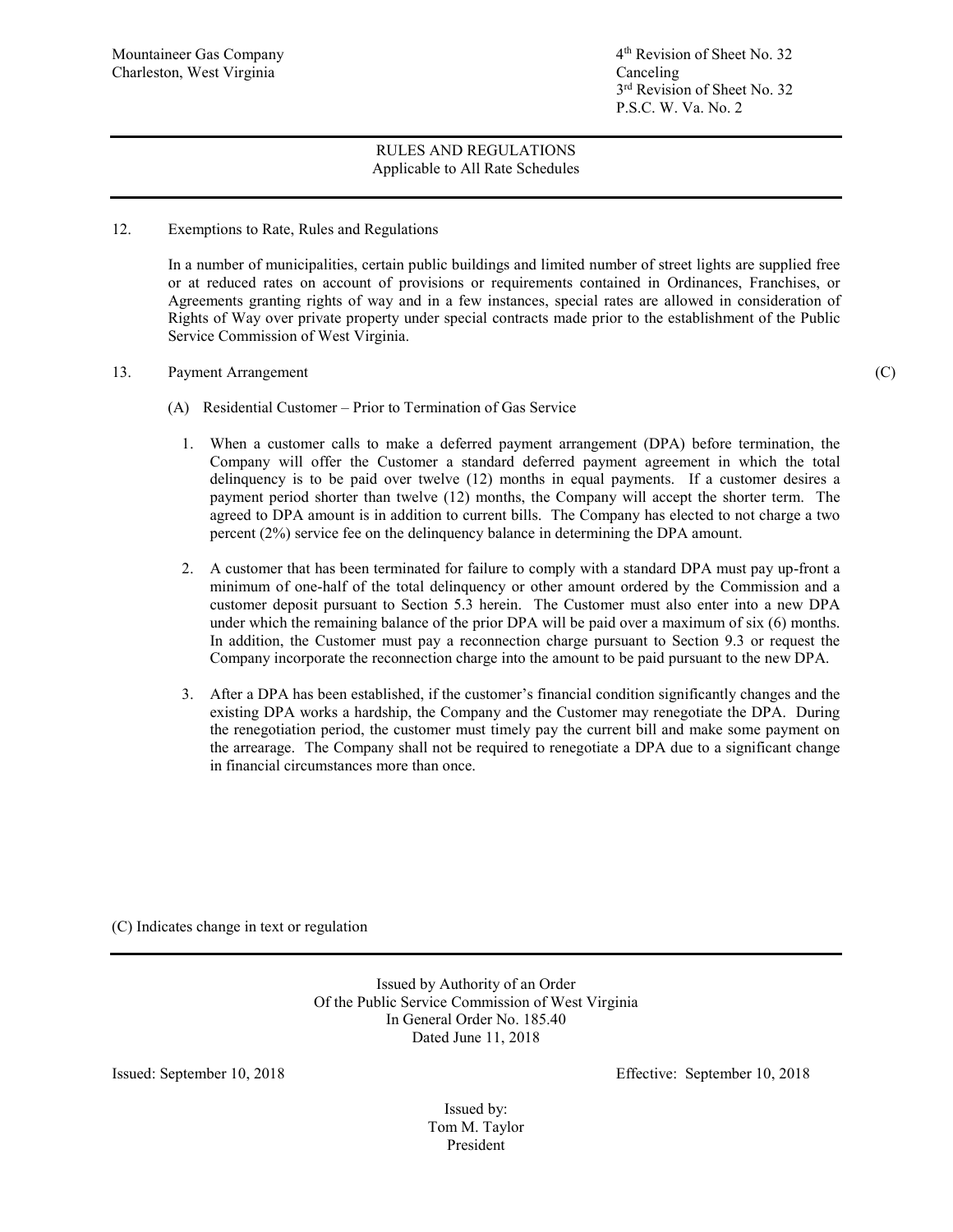- 13. Payment Arrangement (Continued) (C)
	- (B) Residential Customer After Termination of Gas Service
		- 1. When a customer calls to make a DPA after service has been terminated, the Customer must pay upfront a minimum of one-half of the total delinquency or other amount ordered by the Commission and a customer deposit pursuant to Section 5.3 herein. The Customer must also enter into a DPA under which the remaining balance will be paid over a maximum of six (6) months. In addition, the Customer must pay a reconnection charge pursuant to Section 9.3 or request the Company incorporate the reconnection charge into the amount to be paid pursuant to the new DPA.
	- (C) Non-Residential Customer Prior to Termination of Gas Service
		- 1. When a customer calls to make a DPA before termination, the Customer must pay up-front a minimum of one-half of the total delinquency or other amount ordered by the Commission. The Customer must also enter into a DPA under which the remaining balance of the prior DPA will be paid over a maximum of six (6) months.
	- (D) Non-Residential Customer After Termination of Gas Service
		- 1. When a customer calls to make a DPA after service has been terminated, the Customer must pay upfront a minimum of one-half of the total delinquency or other amount ordered by the Commission, a customer deposit pursuant to Section 5.3 herein, and a reconnection fee pursuant to Section 9.3. The Customer must also enter into a DPA under which the remaining balance will be paid over a maximum of six (6) months.

(C) Indicates change in text or regulation

Issued by Authority of an Order Of the Public Service Commission of West Virginia In General Order No. 185.40 Dated June 11, 2018

Issued: September 10, 2018 Effective: September 10, 2018